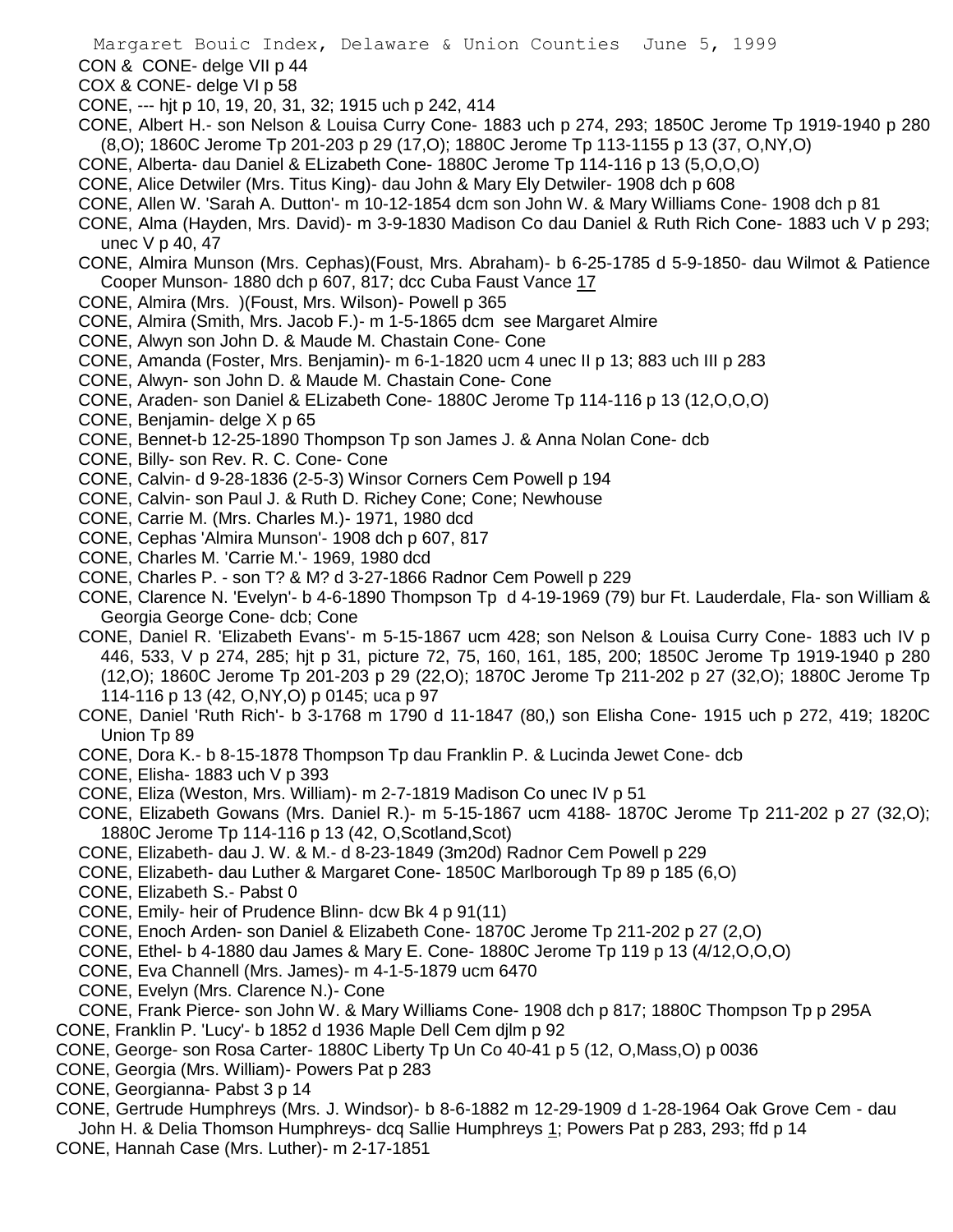CONE, Harriet (Peet, Mrs. Lester G.)- dau John W. & Mary Williams Cone- 1908 dch p 678, 818; Cone CONE, James A.- 1883 uch IV p 504

- CONE, James C.- son Nelson & Louise Curry Cone- hjt picture 72, 75, 185, 197; 1883 uch IV p 506, IV p 285, 293, V p 274, 302; 1850C Jerome Tp 1919-1940 p 280 (16,O); 1860C Jerome Tp 201-202 p 29 (26,O); 1870C Jerome Tp 210-201 p 27 (35,O); 1880C Jerome Tp 117-119 p 13 (45, O,NY,O) p 0145; uca p 97
- CONE, James 'Eva Channell'- m 4-15-1879 ucm 6470
- CONE, James J.- son John W. & Mary Williams Cone- 1908 dch p 807, 813, 818
- CONE, Jeannette Gowan (Mrs. Stephenson)- m 6-19-1863 ucm 3447- 1870C Jerome Tp 208-199 p 27 (30,O); 1880C Marysville 267-289 p 17 (39, O,Scotland,Scot)
- CONE, J. H. (Radnor Tp)- Powell p 20
- CONE, J. J.- 1976 dch p 249, 250
- CONE, John- 1880 dch p 350; 1880C Thompson Tp p 297A; 1976 dch p 262
- CONE, John A. 'Mary E. George'- m 11-29-1864 dcm- son John W. & Mary Williams Cone- 1908 dch p 102, 129, 299, 321, 322, 390, 817; 1880 dch p 302, 750; Pabst Pion I p 136; dcw Bk 4 p 113(13) wit; 1850C Thomson Tp 5 p 186 (14,O); 1880C Radnor Tp p 468A; 1976 dch p 254, 282; delge VI p 35
- CONE, John D. 'Maude M. Chastain'- m 5-15-1922- Cone
- CONE, John- son Luther & Margaret Cone- 1850C Marlborough Tp 89 p 185 (4,O)
- CONE, John Windsor 'Gertrude Humphreys'- b 1-17-1879 m 12-29-1909 son William & Georgia George Cone-
- 1908 dch p 490; Powers Pat p 283; dcw Sallie Humphreys 1; dcb Thompson Tp; delge IX p 53
- CONE, J. W.- Powers p 249, 250; Cline p 7; Thomson Tp Powell p v269
- CONE, John W. 'Mary Williams'- son Cephas Cone- 1880 dch p 204, 350, 520, 545, 801, 806; 1908 dch p 142, 143, 321, 471, 607, 678, 817; Pabst 0; dcw Bk 4 p 140(16) wit; 1835 men 53 #118 p 98 Radnor Tp; 1850C
	- Thomson Tp 5 p 186 (41,O); hadc p 117; 1976 dch p 262; delge VI p 21, 22, VII p 22
- CONE, Joseph W. (1817)- rec p 1, 3
- CONE, Julia (Westlake, Mrs. Bud)- dau John D. & Maude M. Chastain Cone- Cone
- CONE, L.- delge V p 300
- CONE, Lanice (Ray, Mrs. Douglas)- dau John D. & Maude M. Chastain Cone- Cone
- CONE, Laura- granddau Nelson & Louisa Curry Cone- 1880C jerome Tp 113-115- p 13 (1,O,O,O)
- CONE, Lawrence H. h.- d 4-28-1844 (4y13d) Winsor Corners Cem Powell p 194
- CONE, Leander- son Luther & Margaret Cone- 1850C Marlborough Tp 89 p 185 (14,O)
- CONE, Lenice (Justice, Mrs. David)- dau John D. & Maude M. Chastain Cone- Cone
- CONE, Livonia/Lavonia (Utz, Mrs. G. F.)- du John W. & Mary Williams Cone- 1908 dch p 818; Done; 1850C Thomson Tp 5 p 186 (8,O)
- CONE, Lou- hjt p 188
- CONE, Louisa Curry (Mrs. Nelson)- b 7-24/25-1807 m 11-22-1831 ucm 241 dau Col James Curry -1915 uch p 428; 1883 uch V p 274, 293, 301, 303, 304;DJ p 90; 1850C Jerome Tp 1919-1940 p 280 (43,O); 1860C Jerome Tp 201-203 p 29 (53, NY); 1870C Jerome Tp 210-201 p 27 (62,O); 1880C Jerome Tp 113-115 p 13 (72, O,Irel, Va); unec II p 34, III p 15
- CONE, Louisa- dau Nelson & Louisa Curry Cone- 1880C Jerome Tp 113-115 p 13 (30, O,NY,O)
- CONE, Lucy I. (Mrs. Franklin P.)- b 1853 d 1946 Maple Dell Cem djlm p 92
- CONE, Luther 'Hannah Case'- m 2-17-1851 dcm; hadc p 42; CCC 1849 Oxford Tp; delge VI p 10, 59
- CONE, Luther- son Luther & Margaret Cone- 1850C Marlborough Tp 89 p 185 (8,O)
- CONE, Luther 'Margaret'- brother J. W. Cone- 1976 dch p 262; 1880 dch p 520; 1908 dch p 145; delge VII p 44; 1840C Marlborough Tp p 249 (30-40); 1850C Marl. Tp 89 p 185 (45, Pa)
- CONE, Margaret Almira (Smith, Mrs. Jacob F.)- see Almira- dau John W. & Mary Williams Cone- 1880 dch p 806; 1908 dch p 818; Done; 1850c Thomson Tp 5 p 186 (12,O)
- CONE, Margaret- d 9-13-1850 (2y1d) Winsor Corners Cem Powell p 194- dau Luther & Margaret Cone
- CONE, Margaret (Mrs. Luther)- 1850c Marlborough Tp 89 p 185 (41, Pa)
- CONE, Maria Louise- dau Nelson & Louisa Curry Coine- 1883 uch V p 274, 293; 1850c Jerome Tp 1919-1940 p 180 (1,O); 1860C Jerome Tp 201-203 p 29 (10,O)
- CONE, Marley- son Stephenson B. & Jeannette Cowan Cone- 1870C Jerome Tp 208-199 p 27 (6,O); 1880C Marysville 267-289 p 17 (16,O,O,O)
- CONE, Martha (Dodge, Mrs. Chester)- dau Daniel & Ruth Rich Cone- 1883 uch V p 293
- CONE, Mary- Pabst 3 p 8, 18; 1880C Delaware Town p 536A
- CONE, Mary Detwilder (Mrs. Thomas)- m 12-20-1864 dcm
- CONE, Mary E. George (Mrs. John A.)- m 11-29-1864 dcm- dau Rev. Elias George- 1880 dch p 750; 1908 dch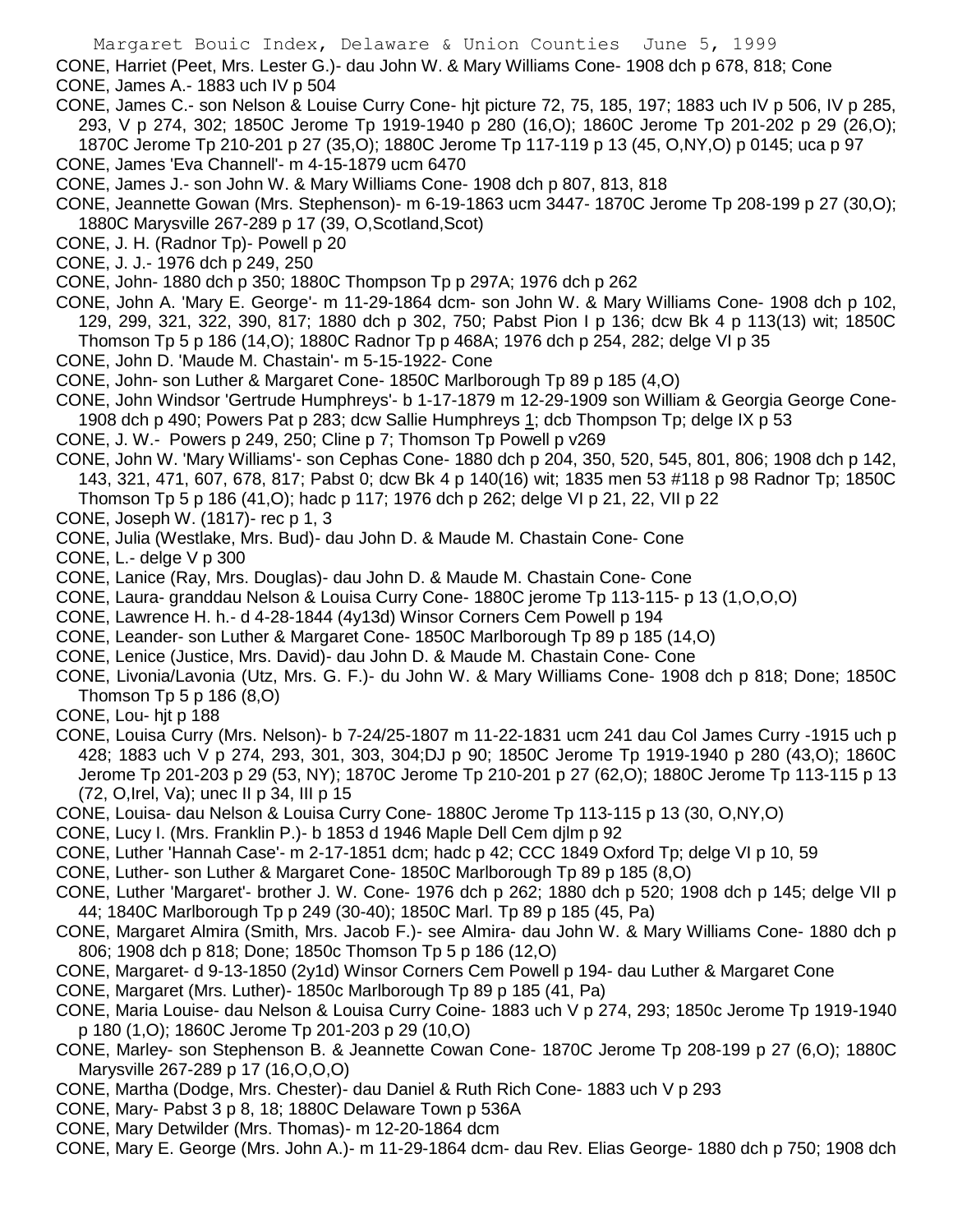CONE, Mary E. (Mrs. James)- 1880C Jerome Tp 117-119 p 13 (24,O,Pa,O)

CONE, Mary- dau Luther & Margaret Cone- 1850C Marlborouigh Tp 89 p 185 (20,Va)

CONE, Mary Salome (McClure, Mrs. John)- dau John W. & Mary Williams Cone- 1908 dch p 818; 1850C Thomson Tp 5 p 186 (6,O)

- CONE, Mary (Stratton, Mrs. James S.)- m 7-16-1854 dcm
- CONE, Mary Williams (Mrs. John W.)- dau William Williams- 1880 dch p 750, 801; 1908 dch p 321, 607, 678, 817; 1850C Thomson Tp 5 p 186 (36, Wales)
- CONE, Mary (Wood, Mrs. Ebenezer H.)- m 2-9-1830 dcga p 49 Del Pat & Fr Chron
- CONE, Maude M. Chastain (Mrs. John D.)- b 11-12-1899 m 5-15-1922 d 11-26-1985 (86) bur Ala. dau Perine & Ella Chastain- Chastain; Cone
- CONE, Minnie- dau Stephenson B. & Jeannette Cowan Cone- 1880C Marysville 267-289 p 17 (9,O,O,O)
- CONE, Nelson 'Louisa Curry'- b 4-30-1808 m 11-22-1831 ucm 241 DJ p 90- son Daniel & Ruth Rich Cone-1883 uch III p 299, 337, 372, V p 97, 274, 276, 286, 293, 301, 303; 1915 uch p 246, 419, 429; hjt p 31, 39, 41, 52, 59; unec II p 34; IV p 8, 33, 34; uca p 22, 31; unec IV p 8, 33, 34; XII p 65, 66; Pabst Pion I p 73; 1840C Jerome Tp 1148 (30-40); 1850C Jerome Tp 1919-1940 p 280 (42, NY); 1870C Jerome Tp 210-201 p 27 (62, NY); 1880C Jerome Tp 113-115 p 13 (71, Ny,NY,NY) p 0145
- CONE, Nelson W.- son John W. & Mary Williams Cone- 1880 dch p 300; 1908 dch p 390, 818; delge X p 33; 1850C Thomson Tp 5 p 186 (16,O); 1880C Delaware Town p 535C
- CONE, Nelson W.- 1915 uch p 133, 498
- CONE, Otway B.- d 7-2-1864 bur N. California DJ p 95- son Nelson & Louisa Curry Cone; hjt p 72, 75, 133, 135, 201, 205; 1883 uch IV p 502, 506, 541, V p 285, 294; 1850C Jerome Tp 1919-1940 p 280 (10,O); 1860C Jerome Tp 201-203 p 29 (20,O); uca p 97
- CONE, Paul- son Daniel & Elizabeth Cone- 1880C jerome Tp 114-116 p 13 (2,O,O,O)
- CONE, Paul- b 6-4-1890 Thompson Tp son F. P. & Lucy Jewell Cone- dcb
- CONE, Paul J. 'Ruth D. Richey'- b 1890 d 1949 Newhouse Cem p 10; Newhouse p 57; Warren 4; Richey
- CONE, Rev. R. C.- Cone
- CONE, Robert S.- d 3-29-1863 (18y3d)- son Nelson & Louisa Curry Cone- 1883 uch V p 294; 1850C Jerome Tp 1919-1940 p 280 (6,O)
- CONE, Ruth D. Richey (Mrs. Paul J.)- b 1890 d 3-17-1984 Ventura Calif. (93) Newhouse Cem p 10 (132134) dau Dr. Robert Calvin & Cora Emma Warren Richey- Newhouse p 57 132134; Warren 4; Richey
- CONE, Ruth (Foster, Mrs. John)- m 3-16-1819 Madison Co unec IV p 8, 33, 34, 51
- CONE, Ruth Rich (Mrs. Daniel)- b 3- 1791 m 1890 d 5-1849- 1883 uch V p 293
- CONE, Sarah A. Du tton (Mrs. Allen W.)- m 10-12-1854 dcm
- CONE, S. B.- 1883 uch IV p 504, 505, 506
- CONE, Stella G.- d 8-1917- dau John A. & Mary E. George Cone- 1880 dch p 750; 1908 dch p 818; Pabst 7 p 24; Cone
- CONE, Stephenson B. 'Jeannette Cowan'- m 6-19-1863 ucm 3447- son Nelson & Louisa Curry Cone- 1883 uch V p 274, 285, 293; hjt p 23, picture 72, 75, 185, 197; 1850C Jerome Tp 1919-1940 p 280 (14,O); 1860C Jerome Tp 201-203 p 29 (23,O); 1870C Jerome Tp 208-199 p 27 (33,O); 1880C Marysville 267-289 p 17 (43,O,NY,O) p 0094; uca p 97
- CONE, Thomas Benton- son John W. & Mary Williams Cone- 1985 uch p 818; dcw Bk 4 p 140 (16) wit; 1850C Thomson Tp 5 p 186 (11,O); 1880C Thompson Tp p 297A
- CONE, Thomas 'Mary Detwilder'- m 12-20-1864 dcm
- CONE, Thomas N.- son Nelson & Louisa Curry Cone- 1883 uch V p 274, 293; 1850C Jerome Tp 1919-1940 p 280 (3,O); 1860C Jerome Tp 201-203 p 29 (13,O); 1880C Jerome Tp 113-115 p 13 (33,O,NY,O)
- CONE, Thomas Nolan- b 8-15-1888 Thompson Tp son James & Annie Nolan Cone- dcb
- CONE, Thomas R.- son Daniel & Ruth Rich Cone- 1883 uch V p 393
- CONE, Thompson- son Daniel & Elizabeth Cone- 1880C Jerome Tp 114-116 p 13 (9,O,O,O)
- CONE, Titus King- d 1-1916 son John W. & Mary Williams Cone- 1908 dch p 817; Pabst 7 p 26; 1850C Thomson Tp 5 p 186 (4,O)
- CONE, Titus- son Luther & Margaret Cone- 1850C Marlborough Tp 89 p 185 (14,O)
- CONE, William- 1880C Thompson Tp p 297A
- CONE, William 'Georgia Cone'- Powers p 283
- CONE, William J.- son John W. & Mary Williams Cone- 1908 dch p 818
- CONE, William K.- son Luther & Margaret Cone- 1850C Marlborough Tp 89 p 185 (19,O)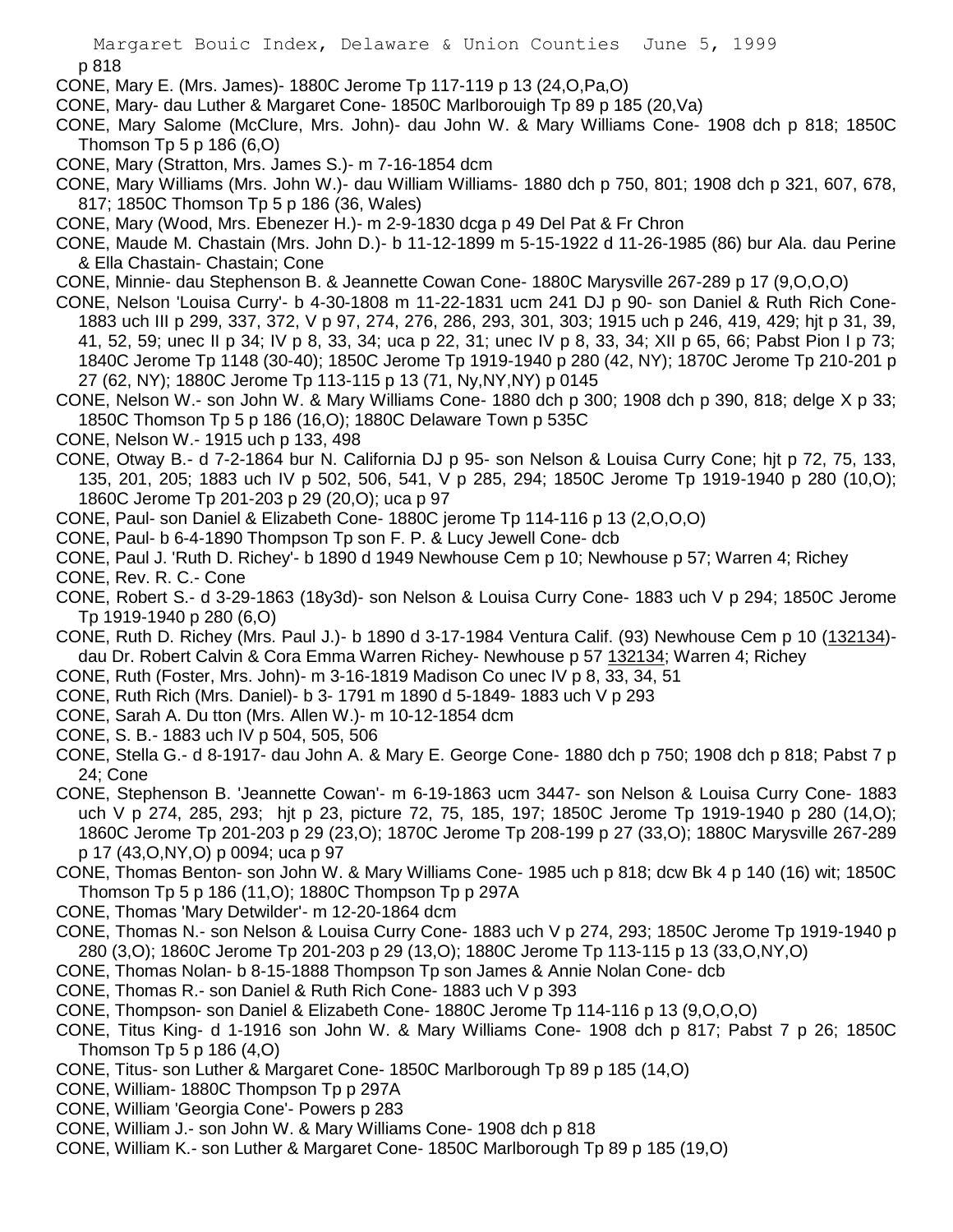- Margaret Bouic Index, Delaware & Union Counties June 5, 1999 CONE, Wilma (Ransone, Mrs. Perry)- dau John D. & Maude M. Chastain Cone- Cone CONE, Windsor- see J. Windsor CONELL, John 'Mary Lynes'- m 2-5-1856 dcm CONELL, Mary Lynes (Mrs. John)- m 2-5-1856 dcm CONELL, Mary (Ware, Mrs. Howard)- m 5-16-1878 ucm 6264 CONELL, Sarah (Hornbeck, Mrs. Samuel)- m 12-23-1840 Madison Co unec IX p 32 CONELLY, Catharine (Conner, Mrs. John)- dumch p 450 CONELLY, George- Pabst 0 CONELY, I. B.- Pabst 6 p 73 CONER, Polly (Taylor, Mrs. Jason d.)- m 9-8-1836 Madison Co unec VIII p 67 CONERD, Morris- unclaimed letter, delge VII p 10 CONET, William- 1840C Berlin Tp p 203 (20-30) CONFARE, Birthard- b 8-19-1897 Liberty Tp son S. & Hettie Werline Confare- dcb CONFARE, Chaney- b 10-10-1881 Delaware Town son Steven & Mary Worline Confare- dcb CONFARE, Chauncey A.- 1960 dcd CONFARE, Dora- b 10-17-1882 Trenton Tp ---& Woline Confare- dcb CONFARE, Eileen- b 1952 dau Stephen A. & Patricia Confare- 1969 dcd CONFARE, Florence- b 1-1-1893 Orange Tp dau Stephen & Hettie Warline Confare- dcb CONFARE, Jean (Mrs. )- d 3-12-1961 bur Union Cem- Confare CONFARE, John Norman- 9-14-1896 Troy Tp son Ephrhans & Elizabeth Robinson Confare- dcb CONFARE, Kathleen- b 1953 dau Stephen A. & Patricia Confare- 1969 dcd CONFARE, Patricia (Mrs. Stephen A.)- 1969 dcd CONFARE, Rutherford B.- 1961 dcd CONFARE, Rutherford- 8-19-1897 Liberty Tp son S. & Hettie Werline Confare- dcb CONFARE, Stephen A. 'Patricia'- 1969 dcd CONFARE, Stephen- b 1955 son Stephen A. & Patricia Confare- 1969 dcd CONFER, Abbie Kehl (Mrs. William)- b 1857 dau Adam & Sarah Moyer Kehl- Weiser p 536 CONFER, Adam Joseph- d 3-31-1882 son William & Abbie Kehl Confer- Weiser p 536 CONFER, Bernard 'Hallie Baker'- b 8-20-1914 son Harry F. & Miriam Ulalia Auman Confer- Weiser p 612 CONFER, Bessie Fister (Mrs. Wellington Jacob)- b 3-1-1871 m 10-19-1892 d 3-4-1941 dau Thomas Moyer & Sevilla Elizabeth Wolff Fister- Weiser p 137 CONFER, Calvin Zwingli- b 10-5-1890 son William & Abbie Kehl Confer- Weiser p 536 CONFER, Clara Ann (Brungart, Mrs. George W.)- b 1875 m 3-15-1903 d 11-17-1913- Weiser p 604 CONFER, Clayton- son William & Abbie Kehl Confer- Weiser p 536 CONFER, Dana Joel- b 2-2-1956 son Doyle & ISabel Musser Confer- Weiser p 612 CONFER, David- b 7-17-1948 son Bernard & Hallie Baker Confer- Weiser p 612 CONFER, David E. 'Janice'- Confer; 1969, 1971, 1980 dcd CONFER, Dolores (Mrs. Louis D.)- 1969, 1971, 1980 dcd CONFER, Doyle 'Isabel Musser'- b 1-12-1916 m 2-18-1943 son Harry F. & Miriam Ulalia Auman Confer-Weiser p 612 CONFER, Eliza (Kahle, Mrs. George Haskill)- Weiser p 702 CONFER, Emilie Dorothea (Beghon, Mrs. Jean Baptiste)- b 2-25-1895 m 2-18-1929 dau Wellington Jacob & Bessie Fister Confer- Weiser p 137 CONFER, Ernest- son Harue & Sarah Alice Kahle Confer- Weiser p 703 CONFER, Faye Adelaide Mengel Ritter (Mrs. Thomas Fister)- b 5-16-1903 m 11-24-1926 d 7-21-1930- Weiser p 137 CONFER, Hallie Baker (Mrs. Bernard)- b 4-14-1921-Weiser p 612 CONFER, Harry F. 'Miriam Ulalia Auman'- b 6-30-1890- Weiser p 612 CONFER, Harue 'Sarah Alice Kahle'- Weiser p 703 CONFER, Helen (Royer, Mrs. Kenneth)- b 10-17-1918 dau Harry F. & Miriam Ulalia Auman Confer- Weiser p 612 CONFER, Ima (Payne, Mrs. Clyde)- dau Harue & Sarah Alice Kahle Confer- Weiser p 703 CONFER, Isabel Musser (Mrs. Doyle)- b 3-12-1921 m 2-18-1943- Weiser p 612 CONFER, Janice (Mrs. David E.)- Confer; 1969, 1971, 1980 dcd CONFER, Jenni B.- dau David E. & Janice Confer- Confer- engaged to Joseph S. Russ
- CONFER, Joyce- b 8-6-1951 dau Bernard & Hallie Baker Confer- Weiser p 612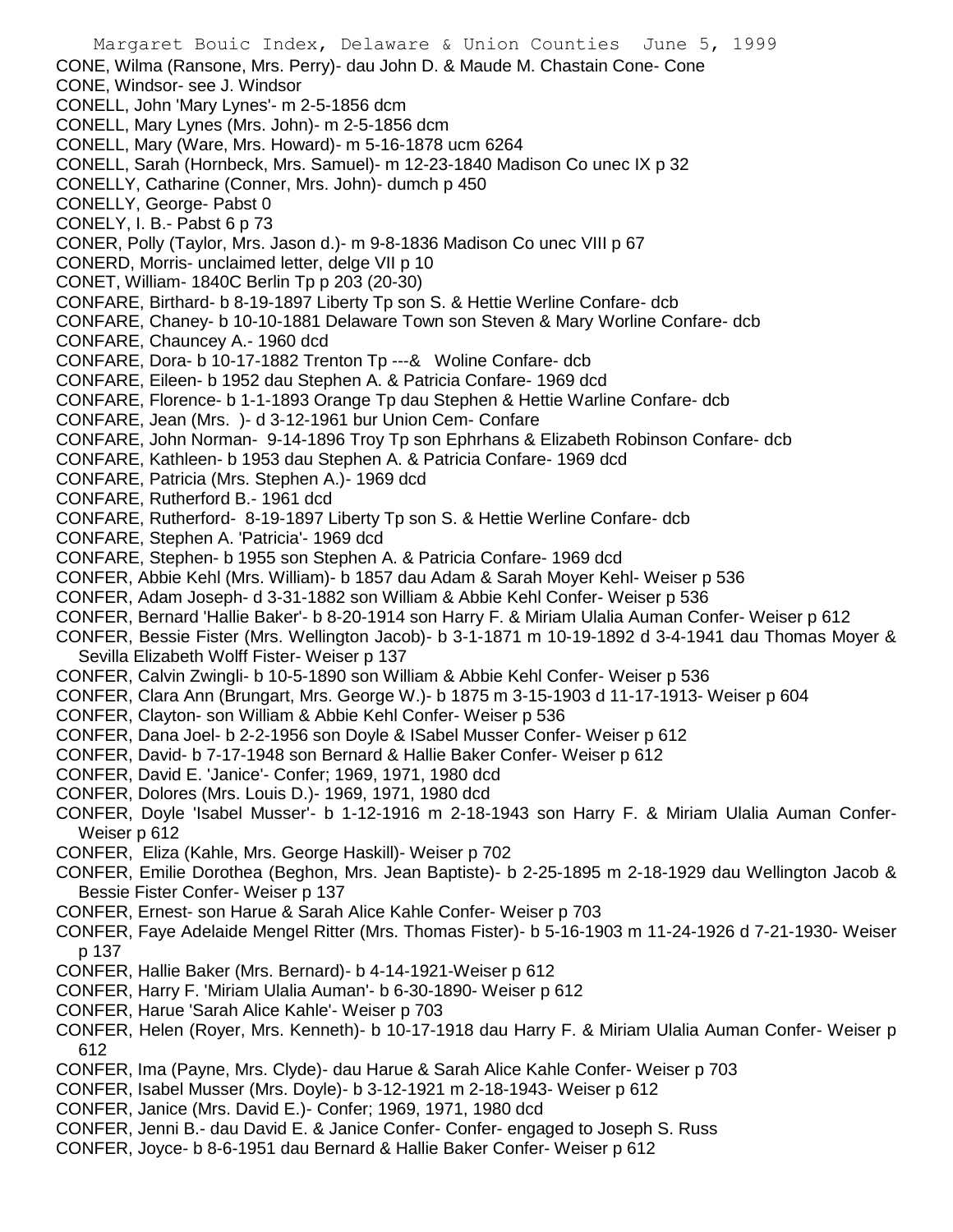CONFER, Laird- b 3-20-1923 d 4-27-1923 son Harry F. & Miriam Ulalia Auman Confer- Weiser p 613 CONFER, Louis D. 'Dolores'- 1969, 1971, 1980 dcd

- CONFER, Marcy- b 1959 dau Louis D. & Dolores Confer- Confer; 1969, 1971 dcd engaged to Michael Ring
- CONFER, Mark- b 1956 son Louis D. & Dolores Confer- 1969, 1971 dcd
- CONFER, Martin M.- b 11-9-1884 son ----Brown Tp--- dcb
- CONFER, Mary- 1980 dcd
- CONFER, Miriam- b 9-21-1957 dau Bernard & Hallie Baker Confer- Weiser p 612
- CONFER, Roman- b 5-9-1884 Troy Tp son John & Mary Worline Confer- dcb
- CONFER, Ruth- b 9-26-1949 dau Bernard & Hallie Baker Confer- Weiser p 612
- CONFER, Ruth Gladys ()Wagner, Mrs. Benjamin Sonday)- b 10-23-1900 m 6-18-1925 dau Wellington Jacob & Bessie Fister Confer- Weiser p 137
- CONFER, Sarah Alice Kahle (Mrs. Harue)- b 1871 d 1946 dau P erry & Ellen B. Thompson Kahle- Weiser p 703
- CONFER, Shari Lou- b 11-30-1946 dau Doyle & Isabel Musser Confer- Weiser p 612
- CONFER, Shelby- ch Harue & Sarah Alice Kahle Confer- Weiser p 703
- CONFER, Sherri Ann (Zimmerman, Mrs. Joseph Anthony)- b 1965 m 7-14-1990 dau David E. & Janice Confer-Confer; 1969, 1971 dcd
- CONFER, Tessie Marie (Winkleman, Mrs. Robert Allan)- m 4-25-1941- Weiser p 762
- CONFER, Thomas Fister 'Faye Adelaide Mengel Ritter'- b 6-26-1899 m 11-24-1926 son Wellington Jacob & Bessie Fister Confer- Weiser p 137
- CONFER, Thomas Ritter- n 7-21-1930 son Thomas Fister & Faye Adelaide Mengel Ritter Confer- Weiser p 137
- CONFER, Wellington Jacob 'Bessie Fister'- b 10-18-1870 m 10-18-1892 d 6-3-1947- Weiser p 137
- CONFER, William 'Abbie Kehl'- b 1861- Weiser p 536
- CONGDON, Eliza Maine (Mrs. James)- dau Russell & Keturah Chapman Maine- Asp 821a
- CONGDON, James 'Eliza Maine'- Asp (821a)
- CONGER, Allen C.'Vesper' -d 1-22-1974 (86)- Conger
- CONGER, Cathleen L.- dau Dr. Clyde W. & Louise Bauman Conger- 1976 dch p 370
- CONGER, Charles- Pabst 0
- CONGER, Charles H.- d 5-14-1961 (65) bur Zanesville- brother Allen Conger- Conger
- CONGER, Charles M.- Pabst 0
- CONGER, Dr. Clyde W.'Louise Bauman'- b 12-28-1929 son James A. & Ruth Glesenkamp Conger- Conger; 1976 dch p 370, 371
- CONGER, David M.- son Dr. Clyde W. & Louise Bauman Conger- 1976 dch p 370
- CONGER, Dorcas- b 4-20-1809 d 6-27-1878 (69-2-7) Harmony Cem Powell p 318
- CONGER, Doris Talbert (Mrs. Victor Glesenkamp)- 1976 dch p 371
- CONGER, Douglas Scott- son Dr. Victor Glesenkamp & Doris Talbert Conger- 1976 dch p 371
- CONGER, Douglas W.- son Dr. Clyde W. & Louise Bauman Conger- 1976 dch p370
- CONGER, Ellen (Dunham, Mrs. Chauncey)- m 6-21-1854 dcm
- CONGER, Helen Chester (Mrs. Lawrence M.)- d 9-4-1974 Fla.- Conger
- CONGER, Helen O.- d 7-3-1963 (61) Oak Grove Cem sister James A. Conger- Conger
- CONGER, James Abraham 'Ruth Glesenkamp'- b 1-26-1899 d 4-2-1952- son U.Grant & Cora Deselm Conger-1976 dch p 370, 388; Conger
- CONGER, James Abraham II- son Dr. Victor Glesenkamp & Doris Talbert Conger- 1976 dch p 371
- CONGER, J. M. 'Rachel Doty'- b 1839 d 2-1918 step-father of Dr. G. W. Morehouse- Civil War 96th OVI Marengo Cem Powell p 373; Morehouse
- CONGER, John A.- son Allen C. & Vesper Conger- Conger; OWU 1949
- CONGER, Laura (Dunham, Mrs. George)- m 4-18-1855 dcm; delge VIII p 46
- CONGER, Lawrence 'Helen Chester'- d 1-7-1973 (70) Conger
- CONGER, Louise Bauman (Mrs. Dr. Clyde W.)- 1976 dch p 370
- CONGER, Madison- 1880C Porter Tp p 450A; Pabst 0
- CONGER, Martha- d 2-1-dau Allen C. & Vesper Conger- Conger; OWU 1943
- CONGER, Rachel Doty (Mrs. J. M.)- b 10-20-1826 d 7-29-1910 Marengo Cem Powell p 373
- CONGER, Ruth Glesenkamp (Mrs. James A.)- b 4-1-1894 d 8-27-1970 Oak Grove Cem dau William W. & Eliza Taylor Glesenkamp - Conger; 1976 dch p 370, 371, 388; Pabst 1 p 30
- CONGER, Susan (Mrs. James)- Harmony Cem- Powell p 318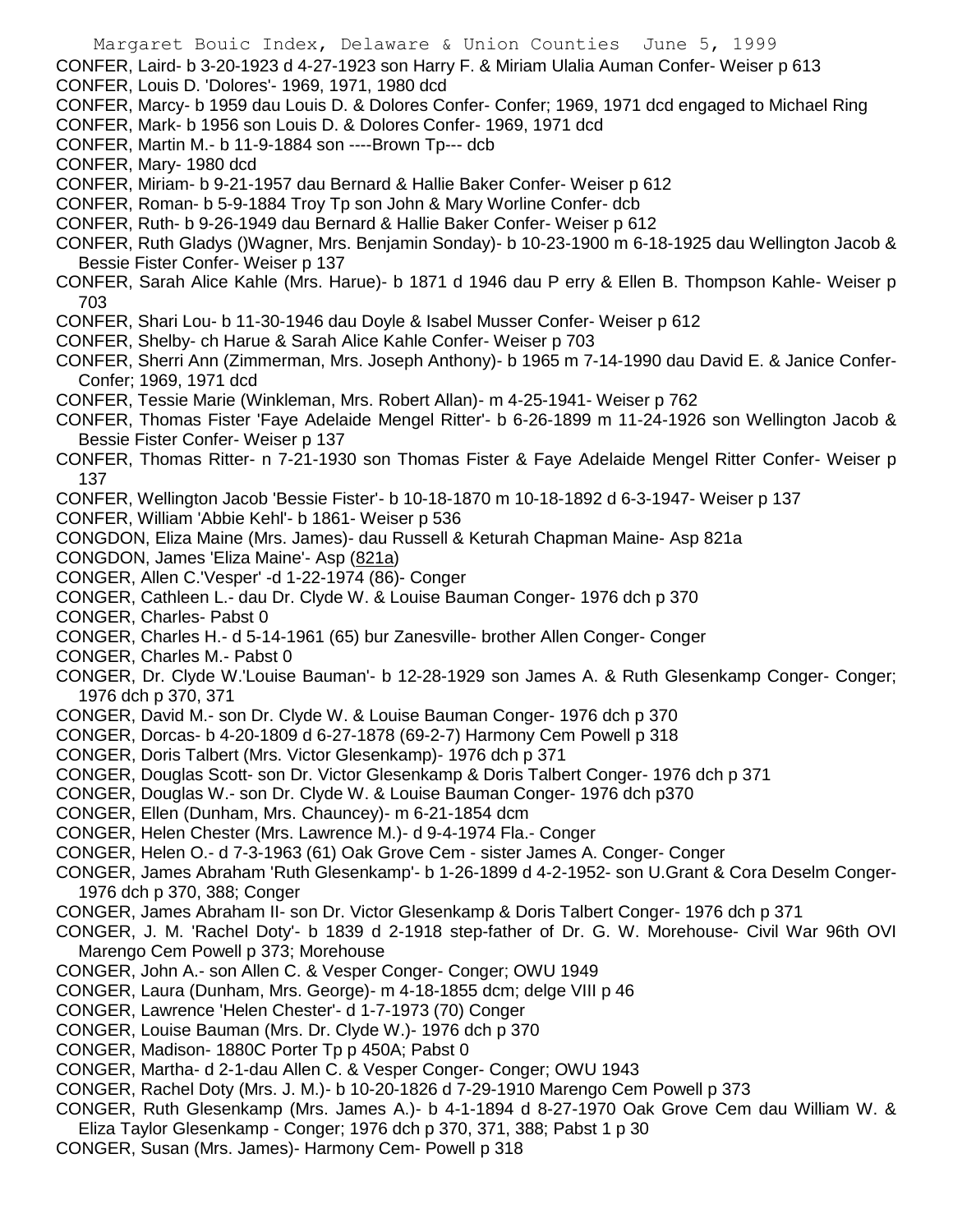- Margaret Bouic Index, Delaware & Union Counties June 5, 1999
- CONGER, Vesper (Mrs. Allen)- d 11-12-1970 (80) Calif.- Conger
- CONGER, Thomas- b 8-20-1794 d 7-13-1849 (54-10-23)- Harmony Cem Powell p 318
- CONGER, Dr. Victor Glesenkamp 'Doris Talbert'- b 2-21-1928 son James A. & Ruth Glesenkamp Conger-Conger; 1976 dch p 370, 371
- CONGER, Virginia (Sheets, Mrs. Henry)- dau James A. & Ruth Glesenkamp Conger- Conger; 1976 dch p 370, 371
- CONGER, William son Allen & Vesper Conger- Conger
- CONGER, Dr. Wilma Conger (Mrs. Dr. Charles V.)- d 12-1-1981 (67) grad OWU 1935- Conger
- CONGER, William P.- b 5-9-1900 Gur. Co Com. Tp son Grant & Cora Deselm Conger- dcb
- CONGILL- see Cowgill
- CONGLETON---family of Mary C. Drogell- unec X p 49, 50
- CONGO, Deborah (Mrs. George)- b 1829 dcc Linda Congrove Lasley 21
- CONGO, George 'Deborah'- b 1829 dcc Linda Congrove Lasley 20
- CONGO, Mary Alice (Congrove, Mrs. Sidney F.)- b 3-1-1881 m 11-15-1897 d 3-9-1929 dau Winfield Scott & Sarah Catherine Clem Congo- dcc Linda Congrove Lasley 5
- CONGO, Sarah Catherine Clem (Mrs. Winfield Scott)- b 1861 m 8-4-1878- dcc Linda Congrove Lasley 11
- CONGO, Winfield Scott 'Sarah Catherine Clem'- b 1854 m 8-4-1878 son George & Deborah Congo- dcc Linda Congrove Lasley 10
- CONGROVE, Albert S.- son Franklin & Catherine Caplinger Congrove- dcc Linda Congrove Lasley see 4
- CONGROVE, Alice M.- dau Sherry/Shurd L. & Bessie V. Sisson Congrove- Congrove; 1961, 1969, 1971, 1980 dcd
- CONGROVE, Becky J. McMahan (Mrs. Thomas Michael)- 1985 uch p 30; 1979, 1981, 1983 1991 ucd
- CONGROVE, Bertha F. (Grubbs, Mrs. Leroy)- b 10-1884 m 1-4-1903 dau Sylvester & Rosalie Congrove- 1915 uch p 985; 1900C Darby Tp 124-130 p 6B (15,O,O,O)
- CONGROVE, Bessie b 1909 dau Sidney F. & Mary Alice Congo Congrove- dcc Linda Congrove Lasley see 2
- CONGROVE, Bessie B/V. Sisson (Mrs. Sherry/Shurd L.)- b 3-22-1903 d 12-7-1994 (91) Radnor Cem- dau Henry & Oleva Jones Sisson- Congrove; 1961, 1969, 1971, 1980 dcd
- CONGROVE, Betsy A.- son William & Mary Congrove- dcc Linda Congrove Lasley see 8
- CONGROVE, Catherine Caplinger (Mrs. Franklin)- b 2-2-1839 m 2-2-1862 d 4-21-1925 dau Aaron & Elizabeth Copin Caplinger- 1985 uch p 30; dcc Linda Congrove Lasley 9
- CONGROVE, Daisy B.- dau Sidney F. & Mary Alice Congo Congrove- dcc Linda Congrove Lasley see 2
- CONGROVE, David Keith- b 1965 son Sherry W. & Esther Seitter Congrove- 1967 ucd, 1969, 1971, 1980 dcd
- CONGROVE, Donna (Henry, Mrs. )- b 1962 dau Sherry W. & Esther Seitter Congrove- Congrove; 1967 ucd
- CONGROVE, Dottie Jo- b 1964 dau Sherry W. & Esther Seitter Congrove- Congrove; 1967 ucd, 1969, 1971, 1980 dcd
- CONGROVE, Eddie D. 'Melody'- b 1959 son Edward & Marjorie Anne Redman Congrove- Congrove; 1961 dcd (6), 1969, 1971, 1980 dcd
- CONGROVE, Edna Bernece Baldridge (Mrs. Fred W.)- d 10-4-1987 bur Forest Grove- Congrove; Baldridge
- CONGROVE, Edward N.- b 1836 d 1906 Milford Cem Un Al p 31
- CONGROVE, Edward Theodore 'Marjorie Anne Redman'- b 11-5-1922 d 11-5-1995 9730 Shoup Cem- son William & Mary Congrove- dcc Linda Congrove Lasley see 8; 1961, 1969, 1971, 1980 dcd
- CONGROVE, Elden S.- b 12-1881 son Sylvester & Rosalie Congrove- 1900C Darby Tp 124-130 p 6B (18,O,O,O)
- CONGROVE, Eleanor M. Broge (Mrs. Otis R.)- b 12-16-1915 m 4-5-1946 Claibourne Cem p 102- dau Arthur Charles & Jeannette Burch Broge- 1985 uch p 30; dcc Linda Congrove Lasley 3; 1967, 1971, 1973, 1975, 1979, 1981, 1983, 1991 ucd
- CONGROVE, Emma L.- dau Franklin & Catherine Caplinger Congrove- dcc Linda Congrove Lasley see 4
- CONGROVE, Essie (Baker, Mrs. )- dau Sidney Congrove- Congrove
- CONGROVE, Esther Violet Seitter (Mrs. Sherry W.)- d 6-7-1966 (32)- bur Radnor Cem- dau Anna Seitter-**Congrove**
- CONGROVE, Eulajean (8-1966) dau Sherry W. & Esther Seitter Congrove- Congrove
- CONGROVE, Franklin 'Catherine Caplinger'- b 1827 m 2-2-1862 d 5-20-1901 son William & Mary Congrove-1985 uch p 30; dcc Linda Congrove Lasley 8
- CONGROVE, Fred W. 'Edna Bernece Baldridge'- d 1982- Congrove
- CONGROVE, Grace O.(Orahood, Mrs. )- dau Edward T. & Marjorie Anne Redman Congrove- Congrove; 1961 dcd (11), 1971 dcd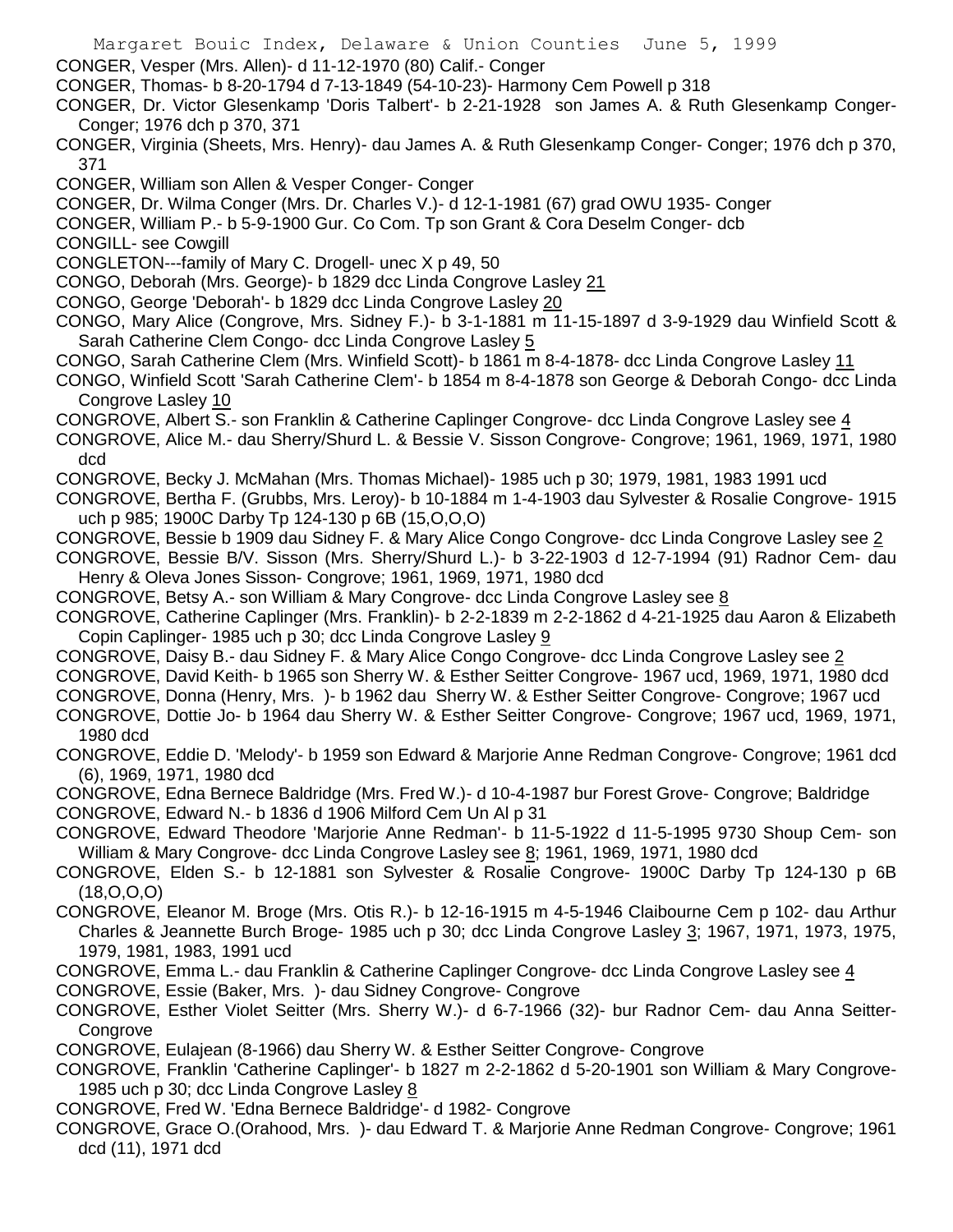- Margaret Bouic Index, Delaware & Union Counties June 5, 1999 CONGROVE, Helen- b 1914 dau Sidney F. & Mary Alice Congo Congrove- dcc Linda Congrove Lasley see 2 CONGROVE, Jean (Mrs. Otis R.) - 1949, 1959 ucd CONGRVOE, Jennie A.- b 7-1893 dau Sylvester & Rosalie Congrove- 1900C Darby Tp 124-130 p 6B (6,O,O,O) CONGROVE, Jerry Russell- b 1956 son Sherry W. & Esther Seitter Congrove- 1967 ucd; with Sherry L. & Bessie B. Congrove 1969, 1971 dcd CONGROVE, Judy (Scaggs, Mrs. )- dau Edward Theodore. & Marjorie Ann Redman Congrove- Congrove; 1961 dcd (18) CONGROVE, Kay- b 1972 dau Eddie D. & Melody Congrove- 1980 dcd; engaged to Greg Goodman CONGROVE, Keith- b 1970 son Grace O. Congrove- 1971 dcd CONGROVE, Kelly- b 1976 ch Eddie D. & Melody Congrove- 1980 dcd CONGROVE, Kimberly- b 1977 ch Eddie D. & Melody Congrove- 1980 dcd CONGROVE, Lee (Mrs. Sherry W.)- 1967 ucd CONGROVE, Linda (Lasley, Mrs. Mark A.)- b 5-22-1947 m 8-23-1968 dau Otis R. & Eleanor Broge Congrove- 1985 uch p 30; dcc Linda Congrove Lasley 1; 1949, 1959, 1967, 1971 ucd CONGROVE, Marjorie Anne Redman (Mrs. Edward Theodore)- b 4-22-1925 m 1-16-1943 d 2-27-1995 (69) Shoup Cem- dau Ralph D. & Grace L. Lindley Redman- Congrove; 1961, 1969, 1971, 1980 dcd CONGROVE, Martha R/E.- b 1868 d 1900 Milford Cem Un Al p 31- dau Franklin & Catherine Caplinger Congrove- dcc Linda Congrove Lasley see 4 CONGROVE, Mary (Mrs. William)- b 1846- dcc Linda Congrove Lasley 17 CONGROVE, Mary Alice Congo (Mrs. Sidney F.)- b 3-1-1881 m 11-15-1897 d 3-9-1929 dau Winfield Scott & Sarah Catherine Clem Congo- 1985 uch p 30; dcc Linda Congrove Lasley 5 CONGROVE, Mary I.- son William & Mary Congrove- dcc Linda Congrove Lasley see 8 CONGROVE, Martha S. b 1843 d 1910 Milford Cem Un Al p 31 CONGROVE, Melissa- ch William & Mary Congrove- dcc Linda Congrove Lasley see 8 CONGROVE, Melissa A.- dau Franklin & Catherine Caplinger Congrove- dcc Linda Congrove Lasley see 4 CONGROVE, Melody (Mrs. Eddie D.)- 1980 dcd CONGROVE, Micahel- dau Otis R. & Eleanor Broge Congrove- dcc Linda Congrove Lasley 1; 1959 ucd CONGROVE, Michael- son Otis & Jean Congrove- 1959 ucd (12) CONGROVE, Odie- son Sidney Congrove- Congrove CONGROVE, Helen or Daisy---(Sisson, Mrs. Cecil)- dau Sidney Congrove- Congrove CONGROVE, Helen or Daisy---(Sisson, Mrs. Clarence)- dau Sidney Congrove- Congrove CONGROVE, Ora M.(Patch, Mrs. Lewis I.)- b 11-1889 d 1970- dau Sylvester & Rosalie Congrove- Congrove; Patch; 1900C Darby Tp 124-130 p 6B (10,O,O,O) CONGROVE, Otis 'Jean'- 1959 ucd CONGROVE, Otis R. 'Eleanor M. Broge'- b 7-11/22/1911 m 4-5-1946 d 2-20-1982 Claibourne Cem p 102 son Sidney F. & Mary Alice Congo Congrove- 1985 uch p 30; dcc Linda Congrove Lasley 2; 1949, 1959, 1967, 1971, 1973, 1975, 1979, 1983. 1991 ucd CONGROVE, Pearly- dau Franklin & Catherine Caplinger Congrove- dcc Linda Congrove Lasley see 4 CONGROVE, Richard Warren- b 1955 d 1982 son Sherry/Shurd W. & Esther Seitter Congrove- 1967 ucd; with Sherry L. & Bessie B.Sisson Congrove 1969, 1971 dcd CONGROVE, Roger Lee- b 1955 son Sherry W. & Esther Seitter Congrove- 1967 ucd; with Sherry L. & Bessie B. Congrove- 1969, 1971 dcd CONGROVE, Rose (Mrs. Sylvester)- b 1-1856 d 1917 Milford Cem Un Al p 65;1900C Darby Tp 124-130 p 6B (44,O,O,O) m 20y, 6 ch CONGROVE, Rosela (Mrs. Willard E.)- 1980 dcd CONGROVE, Sally- dau William & Mary Congrove- dcc Linda Congrove Lasley see 8 CONGROVE, Sherry/Sherd L. 'Bessie B.'- d 6-6-1986 (86) Radnor Cem- Congrove; 1961, 1969, 1971, 1980
- dcd CONGROVE, Sherry W. 'Lee'- b 1899 son Sidney F. & Mary Alice Congrove- Congrove; dcc Linda Congrove Lasley see  $2$ ; 1967 ucd
	- CONGROVE, Sherry W. 'Esther Seitter'-d 8-31-1982 bur Radnor- son Sherry L. & Bessie Congrove- Congrove
	- CONGROVE, Sidney F. 'Mary Alice Congo'- b 9-22-1875 m 11-15-1897 d 12-25-1960 (85) bur Rushville-Congrove; 1985 uch p 30; dcc Linda Congrove Lasley 4
	- CONGROVE, Sidney L.- ch Alice M. Congrove- 1961 dcd (12), 1969, 1971 dcd
	- CONGROVE, Stephanie Davisson- b 1970 dau Thomas Michael & Becky McMahan Congrove- 1985 uch p 30;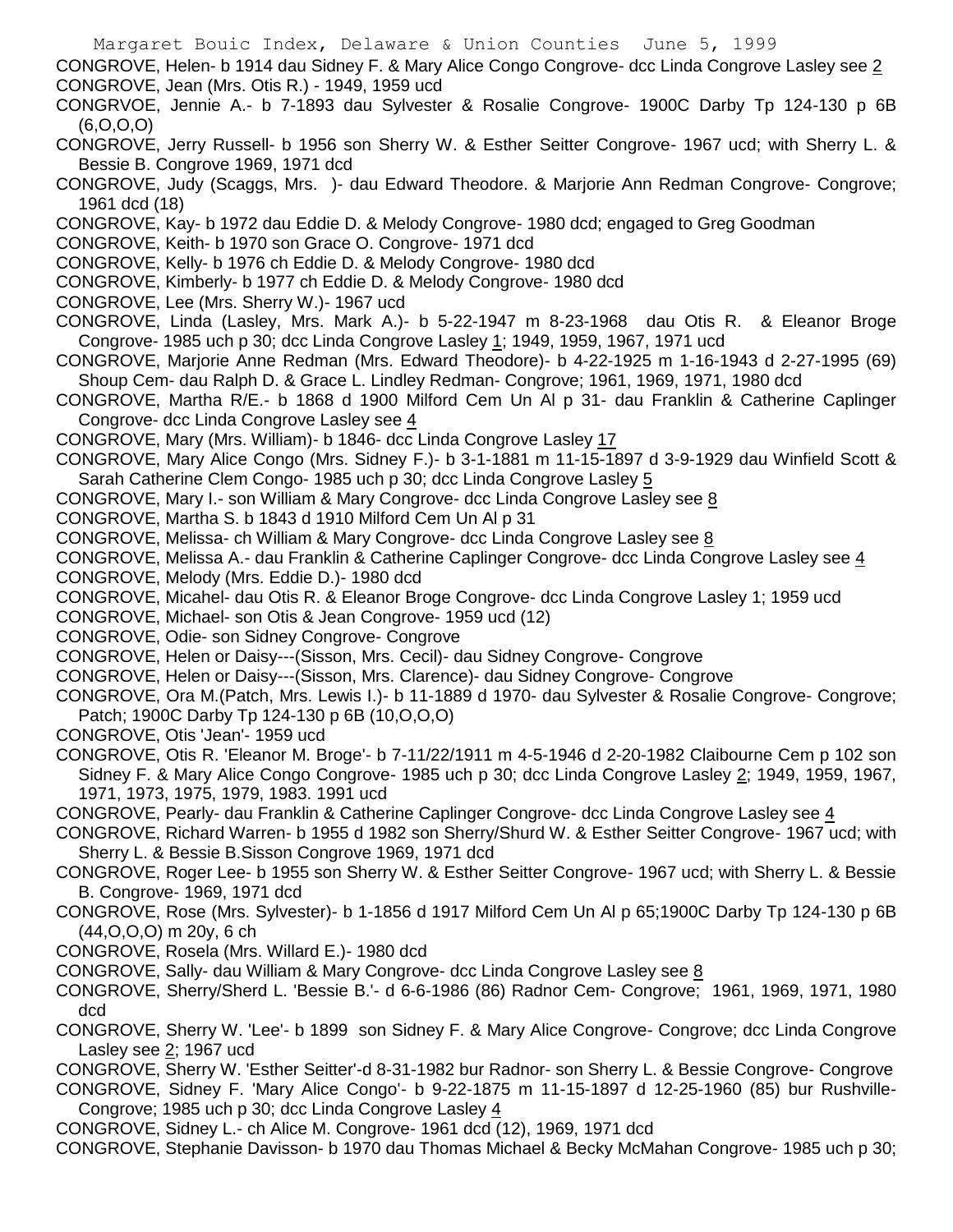1979, 1981, 1983 ucd

- CONGROVE, Sylvester 'Rose'- b 2-1856 d 1928 Milford Cem Un Al p 65- son William & Mary Congrove- dcc Linda Congrove Lasley see 8; 1900C Darby Tp 124-130 p 6B (44,O,O,O) m 20y
- CONGROVE, Thomas Michael 'Becky McMahan'- m 10-30-1977- 1985 uch p 30; 1979, 1981, 1983, 1991 ucd
- CONGROVE, Ulajean- b 1956/7 ch Sherry W. & Lee Congrove- 1967 ucd; with Sherry L. & Bessie B. Congrvoe- 1969, 1971 dcd
- CONGROVE, Willard E. 'Rosela'- 1971, 1980 dcd
- CONGROVE, William 'Mary'- b 1805 d 1-30-1871- dcc Linda Congrove Lasley 16
- CONGROVE, William- son William & Mary Congrove- dcc Linda Congrove Lasley see 8
- CONINE, ---family of Jean Hunt- unec XIV p 63, 64
- CONINE, Anna (Mather, Mrs. Increase)- 1883 uch V p 492
- CONING, Evelyn G. (Dittman, mrs. Clifford)(Dunsmore, Mrs. Junior Lee)- b 5-13-1934 m(1) 3-19-1955 (2) 10-25-1958- Maugans Anc p 24
- CONING, Helen Lucile Szalapato (Mrs. Raymond Donald)- b 2-26-1924 m 8-30-1947 dau John R. & Musetta Belle Potts Szalapato- Maugans A nc p 128
- CONING, Lois Eileen- b 12-6-1962 dau Melvin G. & Marilyn Cover Coning- Maugans Anc p 24
- CONING, Marilyn Cover (Mrs. Melvin G.)- b 3-11-1937- Maugans Anc p 24
- CONING, Melvin G. 'Marilyn Cover'- b 11-1-1932 m 6-26-1955 son William & Susan R. Skiles Coning-Maugans Anc p 24
- CONING, Rachel Marie- b 4-12-1956 dau Melvin G. & Marilyn Cover Coning- Maugans Anc p 24
- CONING, Raymond Donald 'Helen Lucile Szalapato'- b 9-14-1925 m 8-30-1947- Maugans Anc p 128
- CONING, Rebecca Ann- b 1-5-1959 dau Melvin G. & Marilyn Cover Coning- Maugans Anc p 24
- CONING, Susan R. Skiles (Mrs. William)- b 3-26-1903 m 11-1-1931 dau Andrew & Mary Helen Maugans Skiles- Maugans Anc p 24
- CONING, William Arden- b 1-1-1938 son William & Susan R. Skiles Coning- Maugans Anc p 24, 25
- CONING, William 'Susan R. Skiles'- b 3-10-1890 m 11-1-1931- Maugans Anc p 24
- CONKELON, John N.- 1883 uch V p 5
- CONKELTON, Emery- Pabst 0
- CONKELTON, Ezra- Pabst 0
- CONKELTON, Martha- Pabst 0
- CONKELTON, Thomas- Pabst 0
- CONKEY, Rev. Alvin B.'Connie'- Conkey
- CONKEY, Brian Lee- son Rev. Alvin B. & Connie Conkey
- CONKEY, Connie (Mrs. Rev. Alvin B.)- Conkey
- CONKILTON, Gemmima (Graham, Mrs. Thomas)- m 4-24-1823 ucm 47 unec II p 14 see Conklin
- CONKLE, Albert N.- 1-16-1893 Franklin Co son Frank A. & Rosa L. Hanson Conkle- dcb
- CONKLE, Bernice E. Burton (Mrs. James)- b 6-6-1925 d 8-8-1992 (67) Oakdale Cem dau James H. & Mary E. Daniels Burton- Conkle; 1959 ucd
- CONKLE, Beverly (Phelps, Mrs. )- dau William Thomas & Daisy Conkle- Conkle; 1959 ucd (9); 1961 dcd 11)
- CONKLE, Clyde- son Bernice Conkle- 1959 ucd (11)
- CONKLE, Daisy M. Walker (Mrs. William)- b 12-26-1913 d 11-5-1962 Unionville Cem DJ p 44, 48 interred 11-8-1962; 1959 ucd; 1961 dcd
- CONKLE, Debbie- b 1955 dau Jerry D. & Madeline E. Conkle- 1971 dcd
- CONKLE, Dorothy (Mrs. James)- 1949 ucd
- CONKLE, Emily- 1961 dcd
- CONKLE, Emma Lou (Breece, Mrs. )- dau William Thomas Conkle- Conkle- 1959 ucd
- CONKLE, Frances Overholser (Mrs. James H.)- 1979, 1981, 1983 ucd
- CONKLE, James 'Bernice E. Burton'- d 2-28-1983- Conkle
- CONKLE, James- son James & Bernice E. Burton Conkle- Conkle; 1959 ucd (4)
- CONKLE, James 'Dorothy'- 1949 ucd
- CONKLE, James- son James H. Conkle- Conkle
- CONKLE, James H. 'Jane''Frances Overholser'- b 8-12-1913 d 2-28-1983(69) Unionville Cem DJ p 51; son William & Gewrtrude Clonch Conkle- Conkle 1959, 1967, 1971, 1973, 1975, 1979, 1981 ucd
- CONKLE, Jane (Mrs. James H.)- 1959 ucd
- CONKLE, Jerry D. 'Madeline'- 1971, 1980 dcd
- CONKLE, J. H. (VDM)- Freshwater p 231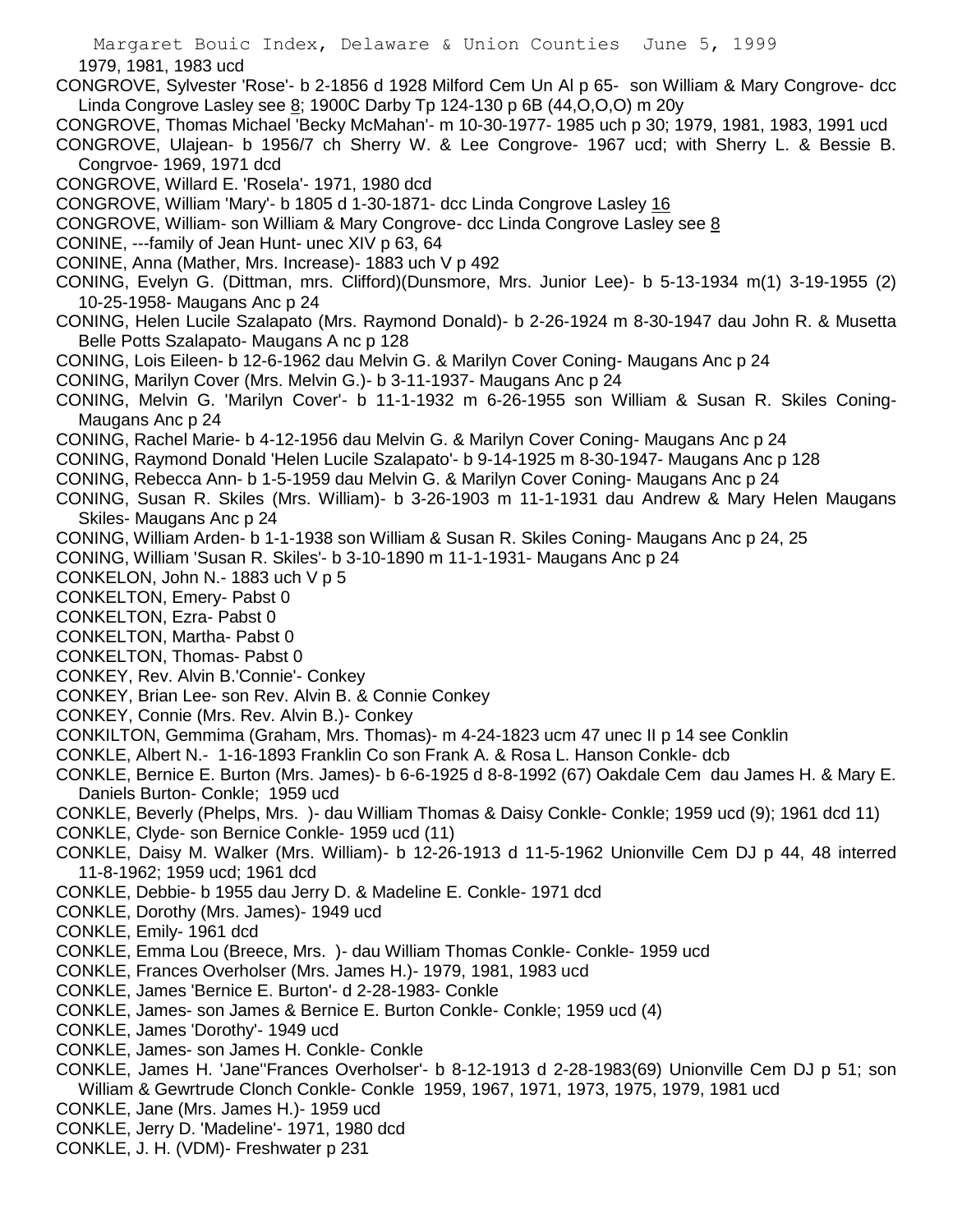- Margaret Bouic Index, Delaware & Union Counties June 5, 1999 CONKLE- John- son Bernice Conkle- 1959 ucd (13) CONKLE, Junior- son William & Daisy Conkle- 1959 ucd (5) CONKLE, Karen- b 1960 dau James H. & Martha Jane Le Van Conkle-1959, 1967, 1971 ucd CONKLE, Kathy- b 1956 dau James H. & Martha Jane Le Van Conkle- Conkle- 1959, 1967, 1971, 1973 ucd CONKLE, Kimberly L.- dau James Conkle- engaged to Carl E. Oiler,Jr.- Conkle; Kleiber CONKLE, Madeline (Mrs. Jerry D.)- 1971, 1980 dcd CONKLE, Marjorie M. (Horsley, Mrs. Odis E.)- d 4-2-1986 (49) Sunbury Mem. Cem- dau William Thomas Conkle- Conkle CONKLE, Martha Jane Le Van (Mrs. James)- b 3-27-1927 m 1956 d 7-4-1965(38) Unionville Cem DJ p 44 dau Harry & Ethel Overfield Le Van- Conkle CONKLE, Missouri (Robinson, Mrs. )- sister James H. Conkle- Conkle CONKLE, Raymond- son Bernice Conkle- 1959 ucd (7) CONKLE, Reatha Ann Lane (Mrs. William Thomas)- b 4-12-1909 d 6-19-1997 (88) Fairview Cem- dau Frank & Sarah Deel Lane- Conkle CONKLE, Robert- 1980 dcd CONKLE, Ronald- son James H. & Martha Jane Le Van Conkle- Conkle; 1959 ucd (11) CONKLE, Ronald b 1956 son Jerry D. & Madeline E. Conkle- 1971 dcd CONKLE, Rose (Likins, Mrs. )- sister James H. Conkle- Conkle CONKLE, Roy- son Bernice Conkle- 1959 ucd (8) CONKLE, Ruby A.- b 7-2-1900 Berlin Tp dau E. A. & S. E. Lewis Conkle- dcb CONKLE, Samuel- 1880C Delaware Town p 500A CONKLE, Shirley (Elkins, Mrs. )- dau William Thomas & Daisy Conkle- 1959 ucd (15) CONKLE, Terri Sue- dau Mr. & Mrs. Raymond R. Franks engaged to Dale E. Eads- Conkle CONKLE, Walter S.- b 9-24-1896 Orange Tp son Frank & Rosie L. Hanson Conkle- dcb CONKLE, William- brother James H. Conkle- Conkle CONKLE, William M. 'Daisy Walker'- 1959 ucd; 1961 dcd; DJ p 51 CONKLE, William Thomas 'Reatha'- d 12-27-1986 (76) bur Fairview Cem- Conkle CONKLE, William Thomas, Jr.- son William Thomas Conkle- Conkle CONKLE, William- son William M. & Daisy M. Conkle- 1971 dcd CONKLETON, Arthur b 7-23-1884 Radnor Tp son Martha Conkleton- dcb
- CONKLETON, Nettie Jane- 6-7-1876 Liberty Tp dau C. H. & Mary J. Williams Conkleton- dcb
- CONKLIN & CO.- delge VI p 59
- CONKLIN, ---1850C Delaware Town 948 p 76 (18,O)
- CONKLIN, ---1850C Delaware Town 999 p 79 (17,O)
- CONKLIN, ---1883 uch III p 401, IV p 433
- CONKLIN, ---d 5-8-1859 (45) Old Blue Cem Powell p 144
- CONKLIN, -- b 5-28-1870 Liberty Tp dau Henry & Lydia Conklin- dcb
- CONKLIN, --b 12-31-1889 Orange Tp dau Martin & Ella Powers Conklin- dcb
- CONKLIN, Dr. Abraham/Abram Virgil 'Maria Hull'- son Jacob & Orra Payne Conklin- 1880 dch p 541; 1908 dch
- p 358, 600; dumch p 358; 1976 dch p 291; Fowler p 80 Rev. War came here 1813 Powell p 364; 1880C Troy Tp p 334C; delge VIII p 8
- CONKLIN, Abram- son Abram & Anna Hilliker Conklin- dumch p 357
- CONKLIN, Abram 'Anna Hilliker'- dumch p 357
- CONKLIN, Absalom son Joel & Mary Conklin- 1850C Darby Tp 1576-1596 (12,O); unec VI p 10
- CONKLIN, Ada Bliss (Hensley, Mrs. Delbert)- b 5-4-1881 m 9-25-1879 dau Hamilton Jefferson & Lucy Graham Conklin- Bell 1284; Graham 1484; 1900C Marysville 4th ward 306-316 p 13A (19,O,Ind,O)
- CONKLIN, Ada- dau Edward & Sarah Conklin- 1880C york Tp 246 p 24 (7,O,O,O)
- CONKLIN, Adam- 1908 dch p 390
- CONKLIN, A. L.- son Joel Conklin- 1880C Leesburg Tp 190 (22,O,O,O)
- CONKLIN, Albert- 1860C Millcreek Tp 153 (3,O)
- CONKLIN, Alen- son Edward & Sarah Conklin- 1880C York Tp 246 p 24 (11,O,O,O)
- CONKLIN, Alfred (Coy) buried 10-13-1975 Mitchell Cem DJ p 23
- CONKLIN, Alfred C.- b 7-1894 son David & Lydia Conklin- 1900C Jerome Tp 166=175 p 7B (5,O,O,O)
- CONKLIN, Allison Margaret- b 12-3-1989 dau Gary & Nancy Nye Conklin- Conklin 16(11)1222
- CONKLIN, Almira- dau James & Catharine Conklin- 1870C Darby Tp 194-182 p 25 (17,O)
- CONKLIN, Almiry (Mrs. James)- d 4-17-1846 (460 Shawtown Cem Powell p 358, 359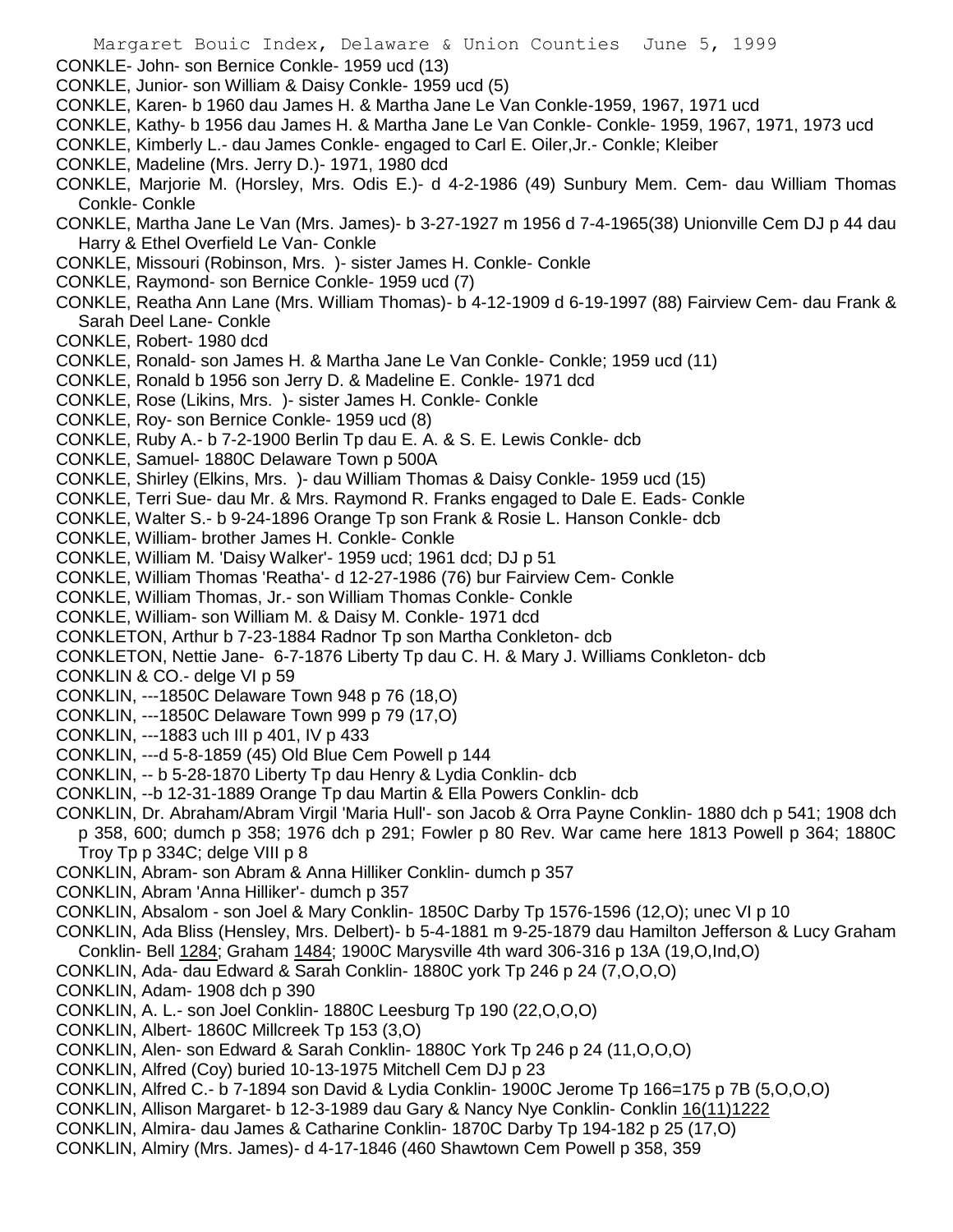CONKLIN, Amanda Winegarner (Mrs. Ezra M.)- b 5-7-1836 m 12-11-1859 d 11-17-1909 dau Adam Winecarner- dcc Dorothy Swam Swisher 13

- CONKLIN, Amber Lindsay- b 2-4-1982 dau Curtis & Mary Stutler Conklin- Conklin
- CONKLIN, Amy Elizabeth- b 1967 dau Charles William & Dorothy Lucile Douglas Conklin- JConklin 1167114
- CONKLIN, Ann E. Walker (Mrs. Charles S.)- m 2-9-1854 dcm

CONKLIN, Ann (Mrs. Mathew)- b 5-23-1810 d 9-1-1856 Africa Cem Powell p 178; 1850C Orange Tp 1675 p 109 (39, Va)

- CONKLIN, Ann (Shaw, Mrs. Luther)- m 11-17-1846 dcm- dumch p 301; Pabst Pion II p 226
- CONKLIN, Anna C.- d 4-6-1977 (79) bur Walnut Grove Cem- Conklin; 1969, 1971 dcd
- CONKLIN, Anna- dau E. D. Conklin- 1949 ucd
- CONKLIN, Anna Hilliker (Mrs. Jacob)- dumch p 357
- CONKLIN, Anna M. Templeton (Mrs. Martin J.)- Conklin
- CONKLIN, Anna (Thompson, Mrs. Anderson)- m 2-3-1841 ucm 698- dau William & Rebecca Coleman Conklin-1883 uch V p 332; unec V p 38; Graham (1332); WConklin 9; Thompson (136)
- CONKLIN, Ann (Shaw, Mrs. Luther)- b ca 1829 m 11-17-1846- dcc Cuba Faust Vance 13
- CONKLIN, Annias- son Josiah & Cassandra Brown Conklin- JConklin 1(11); Conklin & Dulaney chart
- CONKLIN, Annie- inf dau of J. M. & M. Unionville Cem DJ p 36
- CONKLIN, Arthur Elmer -b 8-23-1864 Wilmington,O. Conklin
- CONKLIN, Arthur- b Jan 1870 son Hamilton Jefferson & Lucy Graham Conklin- Graham 1481- 1870C Millcreek Tp 71 p 8 (4/12,O)
- CONKLIN, Artelissa/Artelessa- b 3-1859 d 1-26-1937 (80) Unionville Cem DJ p 43 dau James & Catharine Conklin- unec VI p 58; 1860C Darby Tp 405-406 p 57 (2,O); 1870C Darby Tp 194-182 p 25 (13,O); 1880C Unionville 230 (21,O,O,O); 1900C Darby Tp 47-50 p B2 (41,O,O,O); (75-1932) Darby Tp uninf p 21
- CONKLIN, Arthur Elmer- b 8-23-1864 Conklin
- CONKLIN, Arttisse- DJ p 50
- CONKLIN, Ashton Stover 'Loma Conklin'- b 10-17-1870 son John Conklin- Sand p 5; 1908 dch p 102, 146, 156, picture 686, 687; Pabst 4 p 1; hadc p 92; CCC; Pabst 8 p 103, 104, 105, 106, 109; Pabst Pion I p 43; dcb; delge X p 36
- CONKLIN, Ason- b 10-19-1880 d 11-5-1880 son Edwin M. & Martha Van Brimmer Conklin- dumch p 358
- CONKLIN, Augustus E.'Susan'- 1850C Darby Tp 1629 p 242 (14,O); 1860C Darby Tp 307-309 p 44 (25,O) CONKLIN, Barbara- 1961 dcd
- CONKLIN, Barbara A. (Lind, Mrs. )- dau Carroll & Cynthia E. Case Conklin- Conklin
- CONKLIN, Barbara A.- dau Zopher & Elizabeth Conklin- 1850C Harlem Tp 674 p 60 (15,O)
- CONKLIN, Barbara (Brake, Mrs. Charles William)- dau William Henry & Maline Conklin-JConklin 16(11)14; 1949, 1959 ucd
- CONKLIN, Barbra Elnora (Hinkle, Mrs. James Albert)- dau James & Christina Cramer Conklin-delge VII p 12
- CONKLIN, Bell (Sprague, Mrs. George Washington)- 1908 dch p 31 sister William Conklin
- CONKLIN, Benjamin F. 'Susan Dorothy Lower'- b 3-17-1866 m 10-20-1887 d 5-13-1933 son Ezra M. & Amanda Winegarner Conklin- Dorothy Swam Swisher 6
- CONKLIN, Benjamin- son George & Laura Wells Conklin- 1850C Berlin Tp 1885 p 118 (8/12,O)
- CONKLIN, Betty Jane- b 3-8-1924 d 10-27-1938 Oakdale Cem II p 62 (G-R16-7) dau Dale & Jane Baum Janes Conklin- 1985 uch p 30; JConklin 16731
- CONKLIN, Beverly- ch Joseph W. & Virginia Conklin- 1961 dcd (14)
- CONKLIN, Blake Karl- son Tim & Estep Conklin- Conklin
- CONKLIN, Brad Eric-b 1976 son William A. & Nikki Lynn Schafer Conklin- JConklin 1673231; 1979, 1981, 1983 ucd;
- CONKLIN, Brenda- b 1969 dau Charles D. & Helen S. Conklin- 1971, 1980 dcd
- CONKLIN, Burke- b 9-21-1860 d 4-25-1886 Africa Cem Powell p 178
- CONKLIN, Burke A.'Anna C.'- d 11-26-1977 (90) bur Walnut Grove Cem- Conklin
- CONKLIN, Burke A.- 1969, 1971, 1980 dcd
- CONKLIN, Calvin- son Nicholas & Jane Coykendall Conklin- 1850c Kingston Tp 3323 p 174 (3,O)
- CONKLIN, Carl W. 'Elizabeth N.'- Conklin; 1969, 1971, 1980 dcd
- CONKLIN, Carla- b 1952 dau Carl W. & Elizabeth Conklin- 1969, 1971 dcd
- CONKLIN, Carla Mae- b 3-23-1944 dau Harry Edward & Clytie Morey Conklin- Weiser p 271
- CONKLIN, Carole/Caralee b 1970 dau George M. & Kay Eileen Grandstaff Conklin- J Conklin 16(11)412;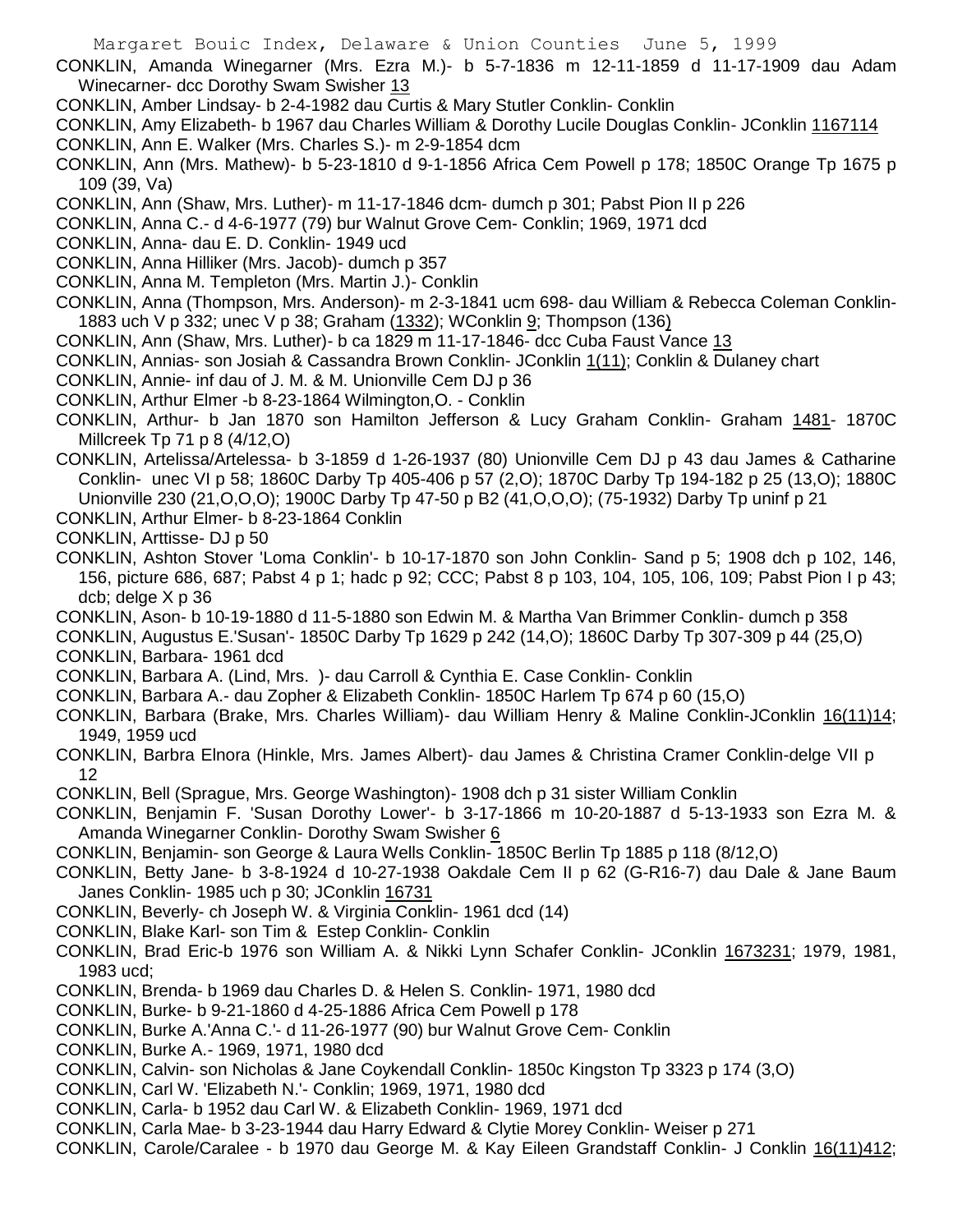Margaret Bouic Index, Delaware & Union Counties June 5, 1999 1980 dcd

- CONKLIN, Caroline J. Nutt (Mrs. Peter H.)- m 9-16-1861 dcm
- CONKLIN, Caroline Woodruff (Mrs. John)- m 10-26-1865 ucm 3814
- CONKLIN, Carrie (Mrs. John)- b 3-10-1846 d 6-11-1917 Trenton Cem Powell p 279
- CONKLIN, Carroll 'Cynthia Case'- m 10-1915 d 6-26-1951 Oak Grove Cem dpc p 77- Conklin
- CONKLIN, Carroll "Luke"- son Ralph B. Conklin- Conklin
- CONKLIN, Cary Douglar b 1954 son Charles William & Dorothy Lucile Doulgas Conklin- JConklin 167112
- CONKLIN, Cassandra Brown (Mrs. Josiah)- b 1810 d 1904 JConklin (1)
- CONKLIN, Catharine (Mrs. James C.)- b 6-12-1820 d 4-22-1881 Unionville Cem DJ p 37, 43; 1860C Darby Tp 405-406 p 57 (36,O); 1870C Darby Tp 194-182 p 25 (51,O); 1880C Darby Tp 230 p 248A (61,O,O,O)

CONKLIN, Catharine (Marquis, Mrs. David)- m 8-24-1848 ucm 1337; DJ p 37; unec VII p 40; 1850C Darby Tp 1629-1649 p 242(19,O)

CONKLIN, Catherine (Fleming, Mrs. John)- b 1840 d 1900 Whitehall Cem Powell p 341

- CONKLIN, Cathy- dau George & Kay Eileen Grandstaff Conklin- JConklin 16(11)411
- CONKLIN, C. E.- uca p 43
- CONKLIN, Cecil- 1969, 1971 dcd
- CONKLIN, Cecilia- Pabst 0
- CONKLIN, Celesta Kelly (Mrs. Henry)(Guss, Mrs. )- dau Frank & Ida M. Freshwater Kelly- Freshwater p 227
- CONKLIN, Charles- hadc p 109; 1900 Marlborough Tp
- CONKLIN, Charles A. son Augustus E. & Susan Conklin- 1860C Darby Tp 307-309 p 44 (10/12,O)
- CONKLIN, Charles Cameron b 1951 son Charles William & Dorothy Lucile Douglas Conklin- JConklin 167111
- CONKLIN, Charles C.- b 2-3-1872 Liberty Tp son Henry & Lydia A. Licklider Conklin- dcb
- CONKLIN, Charles- son Clara Conklin- Conklin
- CONKLIN, Charles D. 'Helen Susan'- son Max & Madge Norris Conklin- JConklin 16(11)43; 1961, 1969, 1971, 1980 dcd
- CONKLIN, Charles Clarence 'Laura Anna Vigor'- b 1899 m 1925 d 1960 son William A. & Mary Jane Dulaney Conklin- 1915 uch p 731; 1985 uch p 31; JConklin 1671; unec VIII p 28
- CONKLIN, Charles L.'Nancy''Charlotte L. McNichols'- m(2) 8-27-1988 son Max & Madge Norris Conklin-Conklin; 1969, 1971, 1980 dcd
- CONKLIN, Charles M.- son Robert & Lydia Edson Conklin- WConklin 1611; 1870C Millcreek Tp 80 p 10 (7,O); 1880C Mil Tp 75-79 p 8 (17, O,O,O))
- CONKLIN, Charles S. 'Ann E. Walker'- m 2-9-1854 dcm
- CONKLIN, Charles William 'Dorothy Lucille Douglas'- b 1926 m 1949 son Charles Converse & Laura Anna Vigor Conklin- JConklin 16711
- CONKLIN, Charlotte- d 8-23-1843 (7m13d) Old Blue Cem Powell p 144
- CONKLIN, Charlotte/Lottie Shoemaker (Mrs. Edwin M.)- b 9-19-1844 m 10-15-1872 d 1-12-1876(31-3-24) Marlborough Cem p 182 Powell p 364- dau Jacob Shoemaker- dumch p 358
- CONKLIN, Charlotte L. (McNichols, Mrs. )(Mrs. Charles L.)- m(2) 8-27-1988- Conklin
- CONKLIN, Cheryl Beth (Dimar, Mrs. John Richard II)- b 1954 m 8-26-1978 dau Robert E. & Luella L. Kramer Conklin- 1959, 1967, 1971, 1973 ucd; JConklin 16(11)121
- CONKLIN, Christina Cramer (Mrs. James)- delge VII p 12
- CONKLIN, Christopher- b 1966 adopted son William N. & Nancy H. Jahn Conklin- 1967, 1971, 1973, 1975, 1979, 1981, 1983 ucd; JConklin 16(11)132
- CONKLIN, Cicero- son James M. & Eliza Conklin- 1908 dch p 390; Pabst 0; 1850C Liberty Tp 1507 p 103 (7,O)
- CONKLIN, Cindy Sue (Corley, Mrs. Chester Clayton)- b 1957 m 5-4-1987 Hawaii- dau Carl & Elizabeth Nell Fenner Conklin- Conklin; 1969, 1971, 1980 dcd
- CONKLIN, Cintha (Mrs. David)- 1850C Orance Tp 1712 p 111 (36, NY)
- CONKLIN, Clara (Mrs. )- d 1-15-1973 (79) bur Unionville DJ p 48; Conklin
- CONKLIN, Clara Kiger (Mrs. Sanford)- JConklin (164) Conklin & Dulaney chart
- CONKLIN, Clara Ann (Andrews, Mrs. Marion)- b 9-22-1882 d 1908 dau Robin & Lydia Edson Conklin-Andrews; Conklin; 1900C Millcreek Tp 72-73 p 4A (17,O,O,O) 1 ch
- CONKLIN, Clara Belle (Spragg, Mrs. George)- b 1876 d 1927 dau Henry & Elenor Hay Conklin- JConklin 169; Conklin & Dulaney chart
- CONKLIN, Clara (Strine, Mrs. Saniford)- Schultz p 5
- CONKLIN, Clarence- son Augustus E. & Susan Conklin- 1860C Darby Tp 307-309 p 44 (3,O)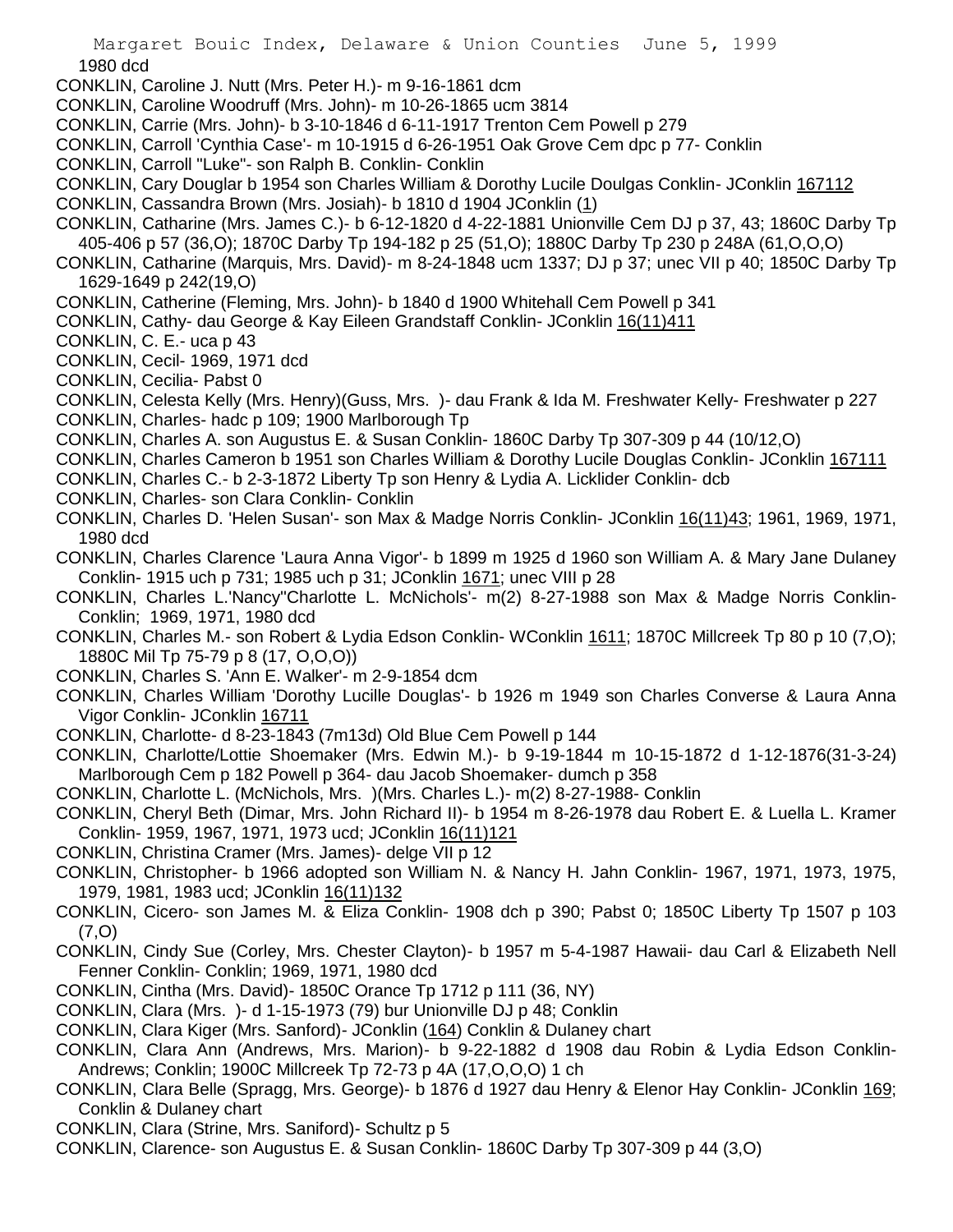CONKLIN, Clarissa A. Hull (Mrs. Ezra M.)- m 2-28-1847 d 3-14-1858 (28-4-12)- Wyatt Cem Weiser p 304

- CONKLIN, Clarressa C. (Mrs. Ezra M.)- d 3-14-1859 (30y) old Norton Cem Powell p 176
- CONKLIN, Clarrissa (White, Mrs. Elihu)(Armstrong, Mrs. Forester)- m 1-1-1839 dcm; dau Jacob & Orra Payne Conklin- Pabst 0; dumch p 358
- CONKLIN, Clifford Allen- b 1960 son Charles William & Dorothy Lucile Douglas Conklin-JConklin 167113
- CONKLIN, Clifford Harry- b 1-24-1947 son Harry Edward & Clytie Morey Conklin- Weiser p 271
- CONKLIN, Clytie Morey (Mrs. Harry Edward)- m 12-11-1937- Weiser p 271
- CONKLIN, Connie (Bell, Mrs )- dau John & Josephine Conklin- Conklin
- CONKLIN, Connie- b 1969 dau Jerry R. & Janine S. Conklin- 1971, 1980 dcd
- CONKLIN, Constance Louise (Walker, Mrs. Rev. Jimmy Gene)- dau Kelly Conklin- JConklin 16(11)111
- CONKLIN, Curtis Allen- b 9-10-1952 son Floyd Arthur & Leona Busacker Conklin- Weiser p 271
- CONKLIN, Curtis J. 'Mary A. Stutler' m 9-5-1981 son Donald Ray Conklin- Conklin
- CONKLIN, Cynthia E. Case (Mrs. Carroll)- m 10-1915 d 9-6-1982 (86) Oak Grove Cem dpc p 84, 85, 87; Conklin
- CONKLIN, Dale 'Jane Baum Janes'- b 11-4-1903 m 7-29-1923 d 9-10-1968 Oakdale Cem II p 62 (G-R16-7) son William A. & Mary Jane Dulaney Conklin- JConklin 1673; 1985 uch p 30, 31; 1915 uch p 731; Janes 2,3
- CONKLIN, Dale Joseph- b 1973 d 9-26- 1987 Oakdale Cem son Russell & Patricia Lynn Coner Conklin- 1985 uch p 30; JConklin 1673222; 1975, 1979, 1981, 1983 ucd
- CONKLIN, Darrel Edward- b 2-14-1941 son Harry Edward & Clytie Morey Conklin- Weiser p 271
- CONKLIN, Darrell Wayne- son Donald Conklin- Conklin engaged to Marci Holzman
- CONKLIN, David- 1908 dch p 378; rs p 8
- CONKLIN, David- d 2-19-1868 Watkins Cem 1840C Millcreek Tp p 56 (20-30); 1850C Millcreek Tp; 1880C Millcreek p 0163; uccp p 24, 38
- CONKLIN, David- hjt p 194; Co D 4th Inf GAR Mitchell Cem
- CONKLIN, David- son Matthew & Ann Conklin- 1908 dch p 390; 1850C Orange Tp 1675 p 109 (15,O)
- CONKLIN, David- 1883 uch IV p 475, 481; uca p 97, 103
- CONKLIN, David- b 1965 son Charles D. & Helen S. Conklin- 1971, 1980 dcd
- CONKLIN, David 'Cintha'- 1850C Orange Tp 1712 p 111 (41, NY)
- CONKLIN, David 'Hester/Esther Ann''Mrs. Harriet M. Vannockken' -m(2) 2-13-1874 ucm 5640 d 7-17-1882 (69y2d) Watkins Cem djlm p 107 1860C Millcreek Tp 1531 (46,O); 1880C Millcreek Tp 11 p 17 (66,O,Penn,M?); uccp p 50;mt 3 p 9; unec XI p 41
- CONKLIN, David 'Jane Willard'- m 10-20-1860 ucm 3087
- CONKLIN, David- d 6-28-1906 970-1-109 son Joel & Mary/Polly Anderson Conklin- 1850C Darby Tp 1576-1596 p 234 (14,O); 1860C Darby Tp 299-301 p 43 (25,O); ucd Bk 3 p 36
- CONKLIN, David L.- son David & Sarah M. Bryan Conklin- 1870C Darby Tp 98-87 p 13 (11/12,O); 1880C Jerome Tp 17 p 2 (12,O,O,O)
- CONKLIN, David 'Lydia'- b 5-1833; 1900C Jerome Tp 166-175 p 7B (67,O,O,O) m 13y
- CONKLIN, David 'Matilda'- 1870C Millcreek Tp 66 p 8 (54,O)
- CONKLIN, David- son Matthew & Ann Conklin- 1908 dch p 390; 1850C Orange Tp 1675 p 109 (15,O)
- CONKLIN, David 'Sarah M. Bryan'- m 12-28-1865 ucm 3660; 1870C Darby Tp 98-87 p 13 (33,O); 1880C Jerome Tp 17 p 2 (44,O,O,O) p 139A
- CONKLIN, Dean 'Deborah Kay Rausch- m 12-12-1975 son H. Kelly Conklin- Rausch (16883); JConklin 16(11)112
- CONKLIN, Deborah Kay Rausch (Mrs. Dean)- b 4-16-1985 m 12-12-1975 dau Robert & Alma Janice Mckitrick Rausch- Bouic 1135113; Rausch 16883 III p 300; JConklin (16(11)112
- CONKLINE, Dell- b 8-26-1882 Orange Tp dau Winfield & Lucy Redd Conklin- dcb
- CONKLIN, Della E.- dau William & Sarah Jane Peterson Conklin- 187OC Millcreek Tp 81 p 10 (3,O)
- CONKLIN, D. Lanson 'Rosa A. Easterday'- b 7-1870 m 7-9-1895 Claibourne Cem p 35; 1900C Leesburg Tp 91 p 4B (29,O,O,O) m 4y
- CONKLIN, Donald Ray 'Donna Curtis O'Keefe''Norma Jena Fisher Kraft' b 6-26-1929 d 9-24-1997 (68) bur Ind. son Martin J. & Anna M. Templeton Conklin- Conklin
- CONKLIN, Donna Curtis O'Keefe (Mrs. Donald Ray)- Conklin
- CONKLIN, Donna Jean- dau E. D. & Dorothy Conklin- 1949 ucd
- CONKLIN, Doris (Bond, Mrs. )-dau Martin J. & Anna M. Templeton Conklin- Conklin
- CONKLIN, Doroth (Mrs. E. D.)- 1949 ucd
- CONKLIN, Dorothy (Lane, Mrs. )- dau Clara Conklin- Conklin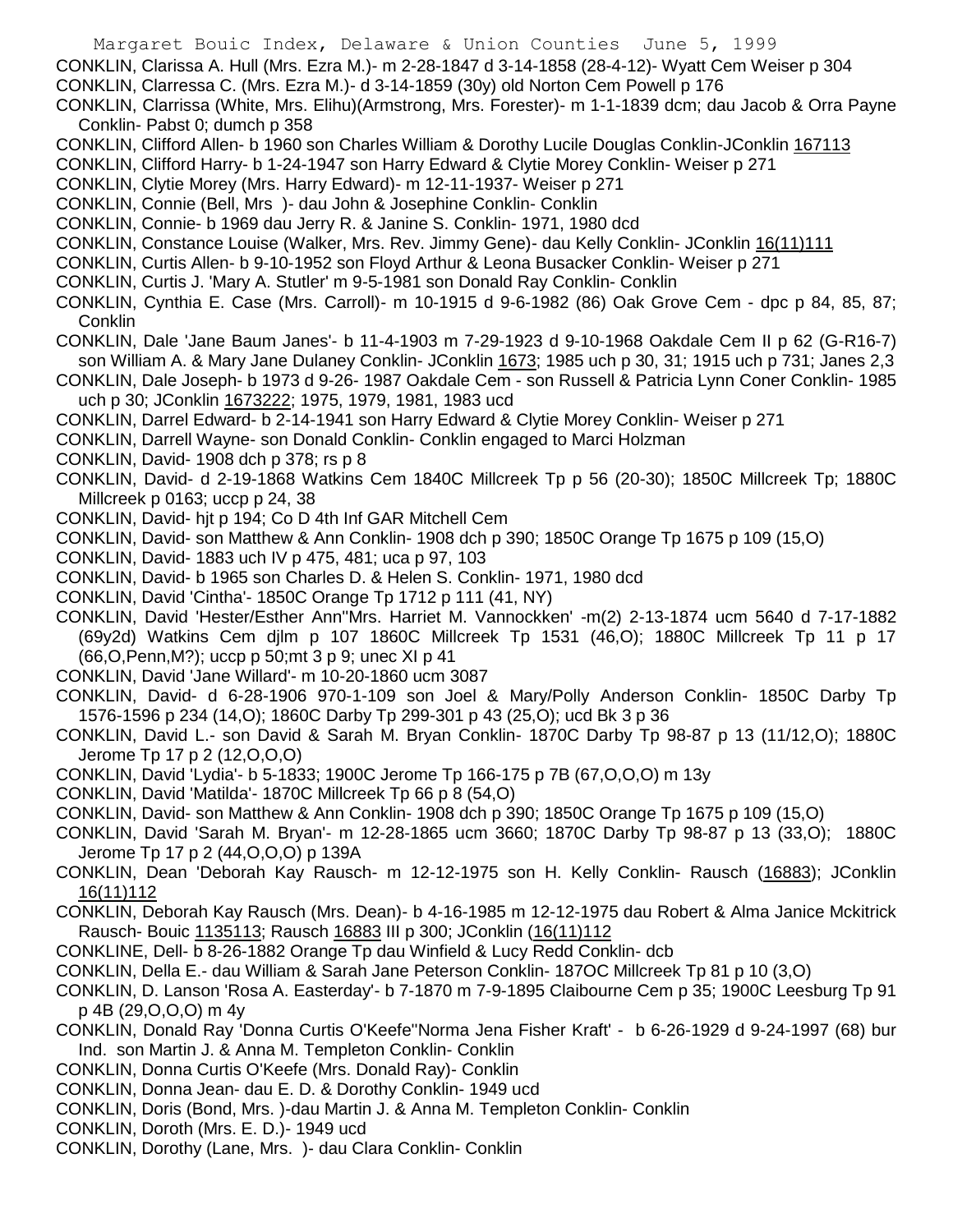CONKLIN, Dorothy Lucile Douglas (Mrs. Charles William)- b 1926 m 1949- JConklin (16711)

- CONKLIN, E. D. 'Dorothy- son Anna Conklin- 1949 ucd
- CONKLIN, Eddie- delge VI p 72 grad Delaware HS 1880
- CONKLIN, Edna Brevoort (Mrs. Frank R.)- d 3-29-1967 Oak Grove Cem Conklin; Pabst 8 p 30, 33
- CONKLIN, Edna- b 5-14-1878 Brown Tp dau Martin & Helen Powers Conklin- dcb
- CONKLIN, Edward- 1883 uch IV p 520
- CONKLIN, Edward B. 'Mary M. Goldsbury'- m 9-3-1868 ucm 4428
- CONKLIN, Edward- son Edward & Sarah Conklin- 1880C York Tp 246 p 24 (2,O,O,O) p 0029
- CONKLIN, Edward- son James & Catherine Conklin- 1860C Darby Tp 405-406 p 57 (13,O)
- CONKLIN, Edward O- son Burke A. & Anna C. Conklin- Conklin
- CONKLIN, Edward 'Sarah'- 1880C York Tp 246 p 23 (32,O,O,O)
- CONKLIN, Prof. Edwin Grant- son Abraham Virgil & Maria Hull Conklin- 1908 dch p 600; Pabst 3 p 26
- CONKLIN, Edwin Jacob 'Martha Van Brimmer'- b 7-1-1874 son Edwin M. & Charlotte Shoemaker Conklindumch p 358; Powell p 364
- CONKLIN, Edwin Lavan 'Virginia Gillette'- b 10-5-1919 m 5-11-1941 son Virgil Lavan & Esther Amelia Merfert Conklin- Weiser p 271
- CONKLIN, Edwin M. 'Charlotte Shoemaker''Martha Van Brimmer'- b 9-6-1835 m 10-15-1872 d 8-30-1821 (85-11-24) Marlborough Cem p 182; son Jacob & Orra Payne Conklin- Powell p 364; dumch p 240, 357, 358; delge V p 56
- CONKLIN, Effie May- b 9-11-1899 d 6-12-1900 Claibourne Cem p 35 dau D. Lanson & ROsa A. Easterday Conklin- 1900C Leesburg Tp 91 p 4B (8/12,O,O,O)
- CONKLIN, Elanora- dau James & Catharine Conklin- 1860C Darby Tp 405-406 p 57 (7,O)
- CONKLIN, Eleanor Hay (Mrs. Henry)- b 1830 d 1890 JConklin (16); 1915 uch p 730; Conklin & Dulaney chart
- CONKLIN, Eleanor Florence (Heidorn, Mrs. Howard Snyder)- b 12-27-1915 m 9-21-1940- dau William & Mary Jane Dulaney Conklin- 1985 uch p 31; unec VIII p 29; JConklin 1675
- CONKLIN, Eliza- 1850C Berlin Tp p 117 (11,O)
- CONKLIN, Eliza Edwinna (Lansdown, Mrs. John) div(Hoover, Mrs. John)- dau Hamilton Jefferson & Lucy Graham Conklin- Graham 1483; 1880C Millcreek Tp p 111-116 (6,O,Ind,O)
- CONKLIN, Eliza E.- dau William J. & Sarah J. Peterson Conklin- WConklin 1125; 1880C Millcreek Tp 70-74 p 8 (3,O,O,O)
- CONKLIN, Eliza Gamble (Mrs. Joseph)- m 4-15-1832 ucm 264; 1883 uch V p 332, 337; unec VIII p 70; 1850C Millcreek Tp 2045-2066 p 196 (42, Ky); 1870C Mil Tp 80 p 10 (62, KY); WConklin (16); 1880C Mil Tp 1 p 17 (71, Ky,Irel,Penn)
- CONKLIN, Eliza (Mrs. James M.)- 1850C Liberty Tp Delaware Co 1507 p 103 (30, NY)
- CONKLIN, Elizabeth- 1870C Allen Tp 229-221 p 15 (19,O)
- CONKLIN, Elizabeth- 1850C Berlin Tp 1859 p 117 (11,O)
- CONKLIN, Elizabeth- 1850C Berlin Tp 1862 (40, NJ); Pabst 1 p 42
- CONKLIN, Elizabeth (Blizzard, Mrs. Burton)- m 7-22-1841 Madison Co unec IX p 55
- CONKLIN, Elizabeth Henderson (Mrs. James)- m 8-26-1847 dcm
- CONKLIN, Elisabeth J.- b 3-1870 dau Joel & Martha Page Conklin- 1870C Darby Tp 118-106 p 16(2/12,O); 1880C Leesburg Tp 190 p 19 (10,O,O,O); 24-1893 Jerome Tp uninf p 7, 9 to Gallipolis 1905 Jackson Tp
- CONKLIN, Elizabeth- dau Josiah & Cassandra Brown Conklin- JConklin 14; Conklin & Dulaney chart
- CONKLIN, Elizabeth- dau Matthew & Ann Conklin- 1850C Orange Tp 1675 p 109 (13,O)
- CONKLIN, Elizabeth N. Fenner (Mrs. Carl W.)- b 1-12-1931 d 5-13-1994 (63) Greenmound Cem- dau Ray & Mary E. Shoop Fenner; 1969, 1971, 1980 dcd; Conklin
- CONKLIN, Elizabeth- dau Nicholas & Jane Coykendall Conklin- 1850C Kingston Tp 3323 p 174 (10,O)
- CONKLIN, Elizabeth Welch (Mrs. Milton)- m 11-4-1860 dcm
- CONKLIN, Elizabeth- dau William & Rebecca Coleman Conklin- WConklin 12; 1883 uch V p 332
- CONKLIN, Elizabeth (Mrs. Zopher)- 1850C Harlem Tp 674 p 60 (34, NJ)
- CONKLIN, Ella May Prickett (Mrs. James Arthur)- m 3-20-1901
- CONKLIN, Ellen- dau Joel & Martha Page Conklin- 1880C Leesburg Tp 190 p 19 (8,O,O,O)
- CONKLIN, Ellen- dau Robert & Lydia Edson Conklin- WConklin 1612; 1880C Millcreek Tp 75-79 p 8 (13O,O,O))
- CONKLIN, Elmora (Lumbert, Mrs. Henry A.)- m 12-1-1875 ucm 5791 mt 3 p 19
- CONKLIN, Elmore D.- son William J. & Sarah J. Peterson Conklin- WConklin 1623; 1880C Millcreek Tp 70-74 p 8 (13,O,O,O)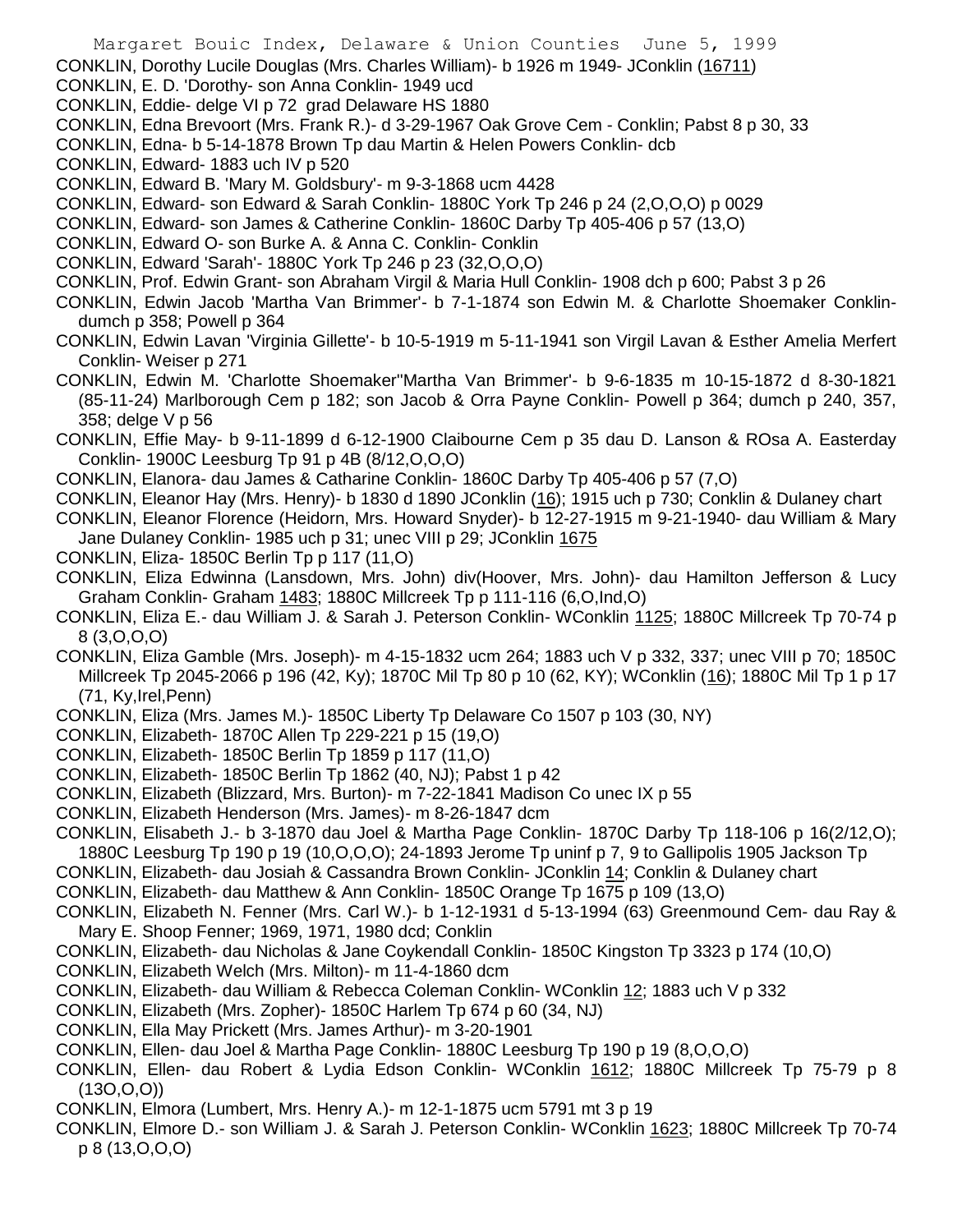CONKLIN, Elsie Belle (Davis, Mrs. Virgil Clare)- b 3-31-1910 dau Virgil Lavan & Esther Amelia Merfert Conklin-Weiser p 271

- CONKLIN, E. M.- 1880 dch p 540, 541; 1908 dch p 425
- CONKLIN, Emily Carol- dau Robert E. Conklin- engaged to Kenneth Alan Kaufman- Conklin

CONKLIN, Emily Funk (Mrs. John)- 1883 uch V p 332; WConklin (11) 1830C Millcreek Tp 307 p 291 (20-30) CONKLIN, Emily- dau Matthew & Ann Conklin- 1850C Orange Tp 1675 (20,O)

- CONKLIN, Emma C. Gooden (Mrs. Louis H.)- b 1851 d 11-30-1944 Oakdale Cem II p 103 (H-RH-4);JConklin (16(11))
- CONKLIN, Emma F. Martin (Mrs. William H.)- b 8-1877; 1896 m consent unec IV p 53; 1900C Darby Tp 45-48 p B2 (22,O,O,O) m 3 y, 2ch
- CONKLIN, Emma L.- dau William J. & Sarah J. Peterson Conklin- WConklin 1622; 1870C Millcreek Tp 81 p 10 (4,O); 1880C Mil Tp 70-74 p 8 (14,O,O,O)
- CONKLIN, Emma (Phillips, Mrs. Henry)- dau Henry & Eleanor Hay Conklin- JConklin 16(10); 1915 uch p 730
- CONKLIN, Eric Allen- b 11-22-1976 son William A. & Nikke Conklin- 1985 uch p 130;JConklin 1673231 1980 dcd
- CONKLIN, Estelle- b 9-14-1892 Berlin Tp dau John & M. M. Stover Conklin- dcb
- CONKLIN, Esther Amelia Merfert (Mrs. Virgil Lavan)- b 7-18-1887 m 10-17-1906 dau Edward B. & Charlotte Amelia Weiser Merfert- Weiser p 270
- CONKLIN, Esther Amelia Merfert (Mrs. Van)- dau Absalom & Lottie Murfurt Coleman- Schultz p 8
- CONKLIN, Esther/Hesther Ann (Mrs. David)- d 2-19-1863 (47-8-19) Watkins Cem R 12 djlm p 107; 1850C Millcreek Tp 1860C Millcreek Tp 153 (44,O); uccp p 50
- CONKLIN, Ethel- b 7-28-1897- uninf p 10
- CONKLIN, Ethesla b 8-23-1879 Orange Tp dau M. V. & H. M. Powers Conklin- dcb
- CONKLIN, Etta- b 2-1888 dau David & Lydia Conklin- 1900C Jerome Tp 166-175 p 7B (12,O,O,O)
- CONKLIN, Etta Stella (Mrs. William)- b 1883 d 9- 1961-Milford Cem Un Al p 71; Conklin
- CONKLIN, Eunice/Enuce Verbryck (Mrs. Matthew)- b 10-31-1826 m 11-27-1858 dcm d 7-7-1882 Africa Cem Powell p 178l; Pabst 8 p 55, 57; delge VIII p 52
- CONKLIN, Eva C. (Page, Mrs. Charles)- dau Abraham Virgil & Maria Hull Conklin- 1908 dch p 600
- CONKLIN, Eva (Ms. Israel)- b 12-1869; 1900C Jerome Tp 364-376 p 16B (30,Pa,Pa,Pa); m 11y, 1 ch
- CONKLIN, Eve Hitson (Mrs. Malachi)- 1883 uch V p 332; WConklin (18)
- CONKLIN, Ezra M. 'Clarissa C. Hull''Amanda Winegarner'- b 8-21-1824 m 12-11-1859 d 4-15-1897 (72-7-24) Wyatt Cem Powell p 304- son Jacob & Orra Payne Conklin- 1880 dch p 769; dumch p 358; dcc Dorothy Swam Swisher 12; delge VII p 22
- CONKLIN, Fannie R. (Mrs. Henry)- 1961 dcd
- CONKLIN, Flora E.- d 11-9-1866 (3-3-90 Watkins Cem R 16 djlm p 109; WConklin 1621
- CONKLIN, Floyd Arthur 'Leona Busacker'- b 11-7-1917 m 8-24-1947 son Virgil Levan & Esther Amelia Merfert Conklin- Weiser p 271
- CONKLIN, Francis 'Mary L. Cady'- dumch p 385; Pabst 0
- CONKLIN, Frank R. 'Edna Brevoort'- d 1933- Conklin; Pabst 4 p 3, 8 p 103, 104, 105, 1066, 107, 109, 110; hadc p 92; CCC
- CONKLIN, Franklin Dwight- b 12-6-1900 Marlborough Tp son Charles F. & ELizabeth Kientz Conklin- dcb
- CONKLIN, Frederick Luther 'Thelma Signor'- b 11-7-1917 m 12-12-1936 son Virgil Lavan & Esther Amelia Merfert Conklin-Weiser p 271
- CONKLIN, Galena (Snow, Mrs. Henry)- m 4-19-1870 ucm 4714
- CONKLIN, Gary 'Nancy Nye'- b 1957 son Robert E. & Luella L. Kramer Conklin- JConklin 16(11)122; 1959, 1967, 1971, 1973, 1975, 1979, 1983, 1991 ucd
- CONKLIN, George- Pabst 1 p 45; Pabst 0
- CONKLIN, George- bur Mitchell Cem 1883 uch IV p 541
- CONKLIN, George- son Jacob & Martha Conklin- 1860C Darby Tp 393-395 p 56 (7,O)
- CONKLIN, George- son Joel & Mary/Polly Anderson Conklin- 1850C Darby Tp 1576-1596 p 234 (8,O); 1860C Darby Tp 299-301 p 43 (17,O); unec VI p 10
- CONKLIN, George 'Laura Wells'- m 4-2-1842; 1850c Berlin Tp 1885 p 118 (33,O)
- CONKLIN, George M. 'Kay Eileen Grandstaff'- son Max & Madge Norris Conklin- JConklin 16(11)41; 1969, 1971, 1980 dcd
- CONKLIN, George N.- son David & Sarah M. Bryan Conklin- 1870C Darby Tp 98-87 p 13 (2,O); 1880C Jerome Tp 17 p 2 (13,O,O,O)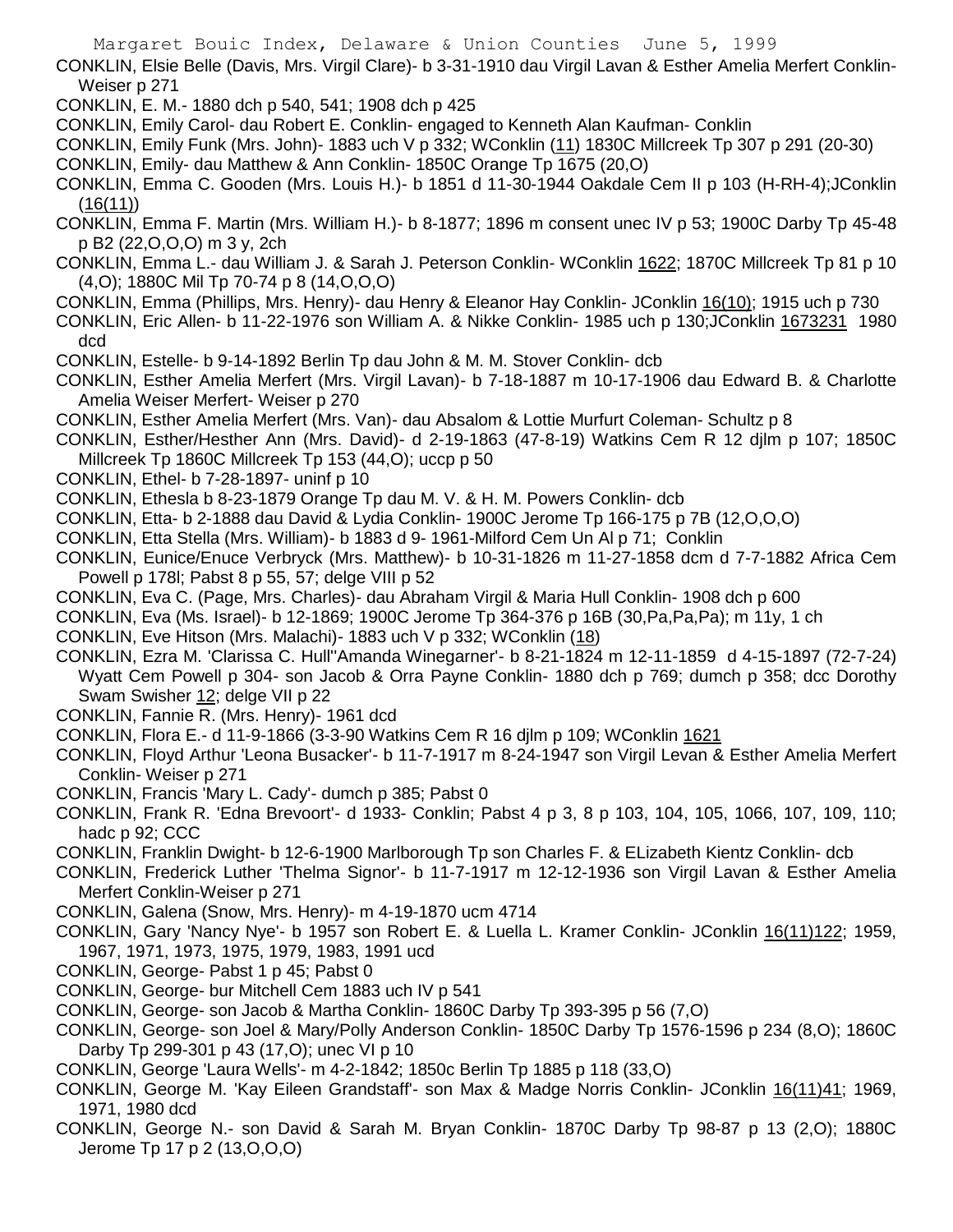CONKLIN, George Mathew- b 7-16-1873 Berlin Tp son John & Melissa Stover conklin- dcb

- CONKLIN, George W.- d 9-20-1863- 1883 uch IV p 476; DJ Cem p 20; uca p 97
- CONKLIN, George- son Zopher & Elizabeth Conklin- 1850C Harlem Tp 674 p 60 (17,O)
- CONKLIN, Gerald Wayne- b 6-23-1939 son Frederick Luther & Thelma Signor Conklin- Weiser p 271
- CONKLIN, Gerlenia- dau James & Catharine Conklin- 1860C Darby Tp 405-406 p 57 (9,O)
- CONKLIN, Gertie- b 2-1892 dau Israel & Eva Conklin- 1900C Jerome Tp 364-376 p 16B (8,O,Pa,Pa)
- CONKLIN, Gladys (Andrews, Mrs. Harry)- b 10-4-1905 d 11-1982 (76) bur Union Cem- dau William & Mary Dulaney Conklin- 1908 dch p 31; 1915 uch p 731 JConklin 1674
- CONKLIN, Glen W.- b 1955 son Carl W. & Elizabeth Nell Fenner Conklin- Conklin; 1961, 1971 dcd CONKLIN, Grace- Pabst 0
- CONKLIN, Grace- dau Melissa Conklin- JConklin 1681; 1985 uch p 31
- CONKLIN, Grant- Pabst 0
- CONKLIN, Hamilton Jefferson 'Lucy Ann Graham'- b Rosunsha Co. Ind. 2-6-1842 m 3-8-1868 ucm 4348 d 10-7-1912 Oakdale Cem 2482 (206E)- Graham 148 son Joseph & Eliza J. Gamble Conklin- 1850C Millcreek Tp 2045-2066 p 29 (9,O); 1880C Mil Tp 111-116 (38,Ind,O,O,) p 160A; 1900C Marysville 4th ward 306-316 p 13A (58,Ind,Ind,O) m 32y
- CONKLIN, Hannah- dau Josiah & Cassandra Brown Conklin- JConklin 13; Conklin & Dulaney chart
- CONKLIN, Hannah (Warner, Mrs. Jacob)- dau William & Rebecca Coleman Conklin- 1883 uch V p 332; WConklin 15
- CONKLIN, Harold W.- son Burke A.& Anna C. Conklin- Conklin
- CONKLIN, Harold Lewis 'Helen Peck'- b 1-26-1908 Un Co d 7-10-1969 Sunset Cem Cols. son Louis H. & Emma C. Gooden Conklin- JConklin 16(11)3; 1949 ucd; 1961 dcd; unec VIII p 28
- CONKLIN, Harriet- dau Joel & Mary Anderson Conklin- 1860C Darby Tp 299-301 p 43 (7,O)
- CONKLIN, Harriet M. (Vannockken, Mrs. )(Mrs. David)- m 2-13-1875 ucm 5640; mt 3 p 9; 1880C Millcreek Tp 11 p 17 (38,O,O,O)
- CONKLIN, Harriet (Niner, Mrs. Lee)- b 2-7-1903 Delaware Town dcb, d 1965 dau Frank R. & Edna Brevoort Conklin- Conklin
- CONKLIN, Harriet (Orr, Mrs. Aaron)- lic 12-29-1869 ucm 4668; W. Brown V p 151, 237, VI p 770
- CONKLIN, Harrison- son Joseph & Eliza Gamble Conklin- WConklin 163; 1880C Millcreek Tp (18)
- CONKLIN, Harrison 'Mariah Daniels'- m 11-19-1843 dcm
- CONKLIN, Harry Edward 'Clytie Morey'- b 8-25-1912 m 12-11-1937 son Virgil Lavan & Esther Amelia Merfert Conklin- Weiser p 271
- CONKLIN, Hatty J. Bump (Mrs. William H.)- m 9-10-1864 dcm
- CONKLIN, Hazel Ann (Aukland, Mrs. Joseph)- b 7-11-1900 m 7-31-1919 d (94) dau Louis H. & Emma C. Gooden Conklin- JConklin 16(11)2
- CONKLIN, Heath Edward- b 9-4-1976 son Russell & Patricia Lynn Comer Conklin- 1985 uch p 30; JConklin 1673223; 1979, 1981, 1983, 1991 ucd
- CONKLIN, Helen- Pabst 0
- CONKLIN, Helen Peck (Mrs. Harold)- b 10-31-1910 d 1-6-1961 bur Sunset Cem, Cols. dau Clifford & Rachel M. Brown Peck-JConklin 16(11)3; 1949 ucd
- CONKLIN, Helen S. (Mrs. Charles D.)- 1971, 1980 dcd
- CONKLIN, Henrietta- dau Jacob & Martha Conklin- 1860C Darby Tp 393-395 p 56 (1,O)
- CONKLIN, Henry C.- 1880C Orange Tp p 347A; Pabst 0
- CONKLIN, William Henry 'Celesta Kelly''Molean Mather'- b 2-26-1902 d 3-27-19 (83) Oakdale Cem II p 139 (M-R5-19) son Louis H. & Emma C. Gooden Conklin- JConklin 16(11)2; 1949, 1959, 1967, 1971, 1973, 1975, 1979, 1981, 1983 ucd; Freshwater p 227; unec VIII p 28
- CONKLIN, Henry (55-1924) Paris Tp- uninf p 18
- CONKLIN, Henry- son Edward & Sarah Conklin- 1880C York Tp 246 p 23 (7,O,O,O)
- CONKLIN, Henry 'Eleanor Hay'- b 1834 d 1916 JConklin 16; 1915 uch p 730; Conklin & Dulaney chart
- CONKLIN, Henry- son George & Laura Wells Conklin- 1850C Berlin Tp 1885 p 118 (8,O)
- CONKLIN, Henry- 1835 men 13 #49 p 18 Burlin Tp
- CONKLIN, Heny Howard- b 11-25-1875 Orange Tp son Winfield & Lucy A. Conklin- dcb
- CONKLIN, Henry- son James M. & Eliza Conklin- 1908 dch p 390; 1850C Liberty Tp Del Co 1507 p 103 (2,O)
- CONKLIN, Hiram A.- d 8-27-1869 (1m5d) Wyatt Cem Powell p 304
- CONKLIN, Howard C. 'Mary Newlove'- b 10-4-1876 m 9-6-1904 son Robert & Lydia Edson Conklin- WConklin 164; 1880C Millcreek Tp 78-79 p 8 (3,O,O,O); 1900C Mil Tp 72-73 p 4A (24,O,O,O)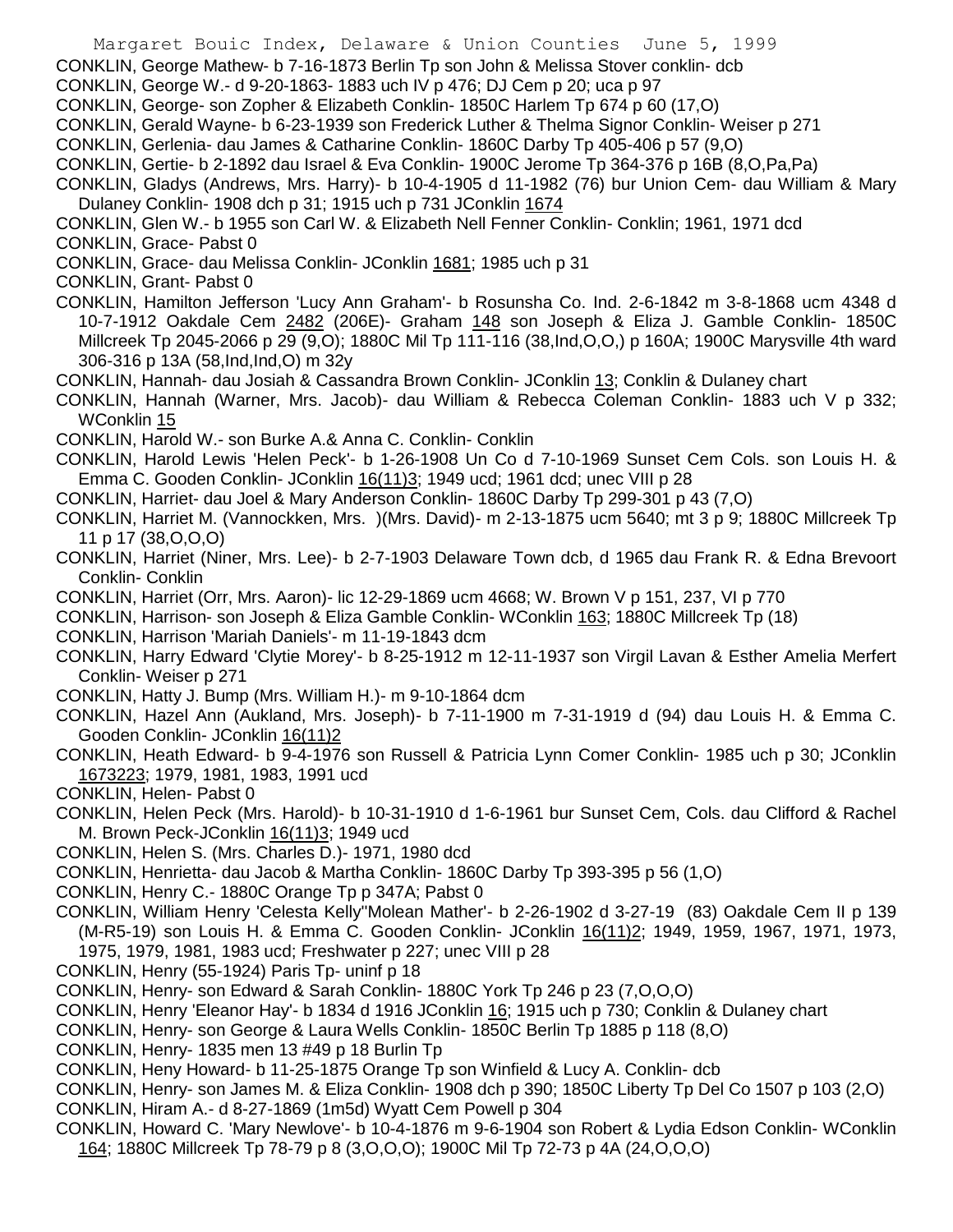Margaret Bouic Index, Delaware & Union Counties June 5, 1999 CONKLIN, H. J.- 1883 uch IV p 494; uca p 31, 49, 97 CONKLIN, Ira- son Edward & Sarah Conklin- 1880 York Tp 246 p 23 (9,O,O,O) CONKLIN, Irma J.- b 4-1898 step-dau (Clara Ann ?) Robert & Lydia Edson Conklin- 1900C Millcreek Tp 72- 73 p 4A (2,O,O,O) CONKLIN, Isaac 'Mary Low'- 1883 uch V p 374 CONKLIN, Israel 'Eva'- b 9-1867 d 1901 son Henry & Eleanor Hay Conklin- JConklin 165; Conklin & Dulaney chart; 1900C Jerome Tp 364-376 p 16B (32,Pa,Pa,Pa) m 11y CONKLIN, Isrel- JConklin 11; Conklin & Dulaney chart CONKLIN, Jacob- 1835 men 63 #24 p 118 Westfield Tp; delge VIII p 8 CONKLIN, Jacob'Jane Long'- m 9-4-1835 Madison Co unec VII p 23 CONKLIN, Jacob 'Martha J.'- 1860C Darby Tp 393-395 p 56 (35,O) CONKLIN, Jacob 'Orra Payne'- b 6-10-1787 m 9-17-1818 d 3-12-1875 (87-9-2) Peak Cem Powell p 355, 364, 368; son Abram & Anna Hilliker Conklin- 1908 dch p 358, 600; dumch p 357; 1976 dch p 151; Pabst 5 p 2; War 1812; hadc p 58; wsc Grah p 17; Fowler p 80; dcc Dorothy Swam Swisher 24; 1840C Genoa Tp, delge IV p 67 CONKLIN, Jacob S.- 1883 uch III p 379 CONKLIN, James- Pabst 0 CONKLIN, James- d 6-17-1856 (43y29d) Williamsville Cem Powell p 184 CONKLIN, James- d 4-20-1850 (61y4m) Williamsville Cem Powell p 184 CONKLIN, inf son J. & E. A. d 8-19-1849 Williamsville Cem Powell p 184 CONKLIN, James 'Almiry'- Powell p 358, 359 CONKLIN, James Arthur 'Ella May Prickett'- b 1-17-1870 m 3-20-1901 d 1-19-1944 son Hamilton Jefferson & Lucy Graham Conklin- Graham 1482 1880C Millcreek Tp 111-116 (10,O); 1900C Marysville 4th ward 306- 316 p 13A (30,O,Ind,O)) CONKLIN, James 'Christine Cramer'- delge VII p 12 CONKLIN, James- son David & Matilda Conklin- 1870C Millcreek Tp 66 p 8 (23,O)

- CONKLIN, James E.- d 1866 bur Mitchell Cem 1883 uch IV p 460, 476, 541
- CONKLIN, James E.'Catharine'- b 2-4-1821 d 9-13-1865 Unionville Cem DJ p 36, 37, 43; 1860C Darby Tp 405-406 p 57 (35,O)
- CONKLIN, James 'Elizabeth Henderson'- m 8-26-1847 dcm
- CONKLIN, James- b 1858 son Henry & Eleanor Hay Conklin- JConklin 161; Conklin & Dulaney chart
- CONKLIN, James J. M.- 1850C Berlin Tp 1862 p 117 perhaps son Eliz.
- CONKLIN, James M. 'Eliza- 1850C Liberty Tp 1507 p 103 (-,NY)
- CONKLIN, James Miller 'Sarah Elizabeth Brown'- m 1-3-1870 ucm 4670 DJ p 52; 1860C Darby Tp 405-406 p 57 (15,O); unec IV p 62
- CONKLIN, James W.- Pabst 0
- CONKLIN, Jane Coykendall (Mrs. Nichilas)- m 10-26-1837 dcm; 1850C Kingston Tp 3323 p 174 (37, NJ)
- CONKLIN, Jane (Setterlin, Mrs. )-dau John & Josephine Conklin- Conklin
- CONKLIN, Jane (Welch, Mrs. Abraham)- m 3-15-1853 dcm; 1850c Brown Tp 2898 p 160 (21,O); Pabst Pion I p 82
- CONKLIN, Jane Willard (Mrs. David)- m 10-20-1860 ucm 3087
- CONKLIN, Janet Lynn (Bauder, Mrs. Richard Allen)- b 10-27-1955 m 10-3-1976 dau Joe W. & Mildred Robinson Conklin- 1985 uch p 30; 1961, 1969, 1971, 1980 dcd
- CONKLIN, Janine S.(Mrs. Jerry Robert)- JConklin (16(11)44); 1969, 1971, 1980 dcd
- CONKLIN, Jay- b 5-2-1891 Orange Tp son Mart & Anna Powers Conklin- dcb
- CONKLIN, Jay S.- b 1-5-1874 Thomson Tp son Hiram & Nancy Tonnget Conklin- dcb
- CONKLIN, J. B.- uca p 23
- CONKLIN, J. C.- uca p 75
- CONKLIN, Jeff V.- 1973, 1975 ucd
- CONKLIN, Jefferson 'Lucy'- see Hamilton Jefferson
- CONKLIN, Jemima (Graham, Mrs. Thomas)- b 1-23-1795 m 4-24-1823 ucm 47- dau William & Rebecca Coleman Conklin; 1915 uch p 214; 1883 uch III p 284, V p 332, 337- Graham see 12; WConklin 13; unec IV p 55, XIII p 17; delge IX p 74
- CONKLIN, Jennie/Jane Baum Janes (Mrs. Dale)- b 4-3-1901 d 11-9-1991 (90) Oakdale Cem II p 62 (G-R16-7) dau Joseph Willet & Jennie Baum Janes- JConklin (1673) Janes; 1985 uch p 30, 80; opc 991; 1969. 1971, 1980 dcd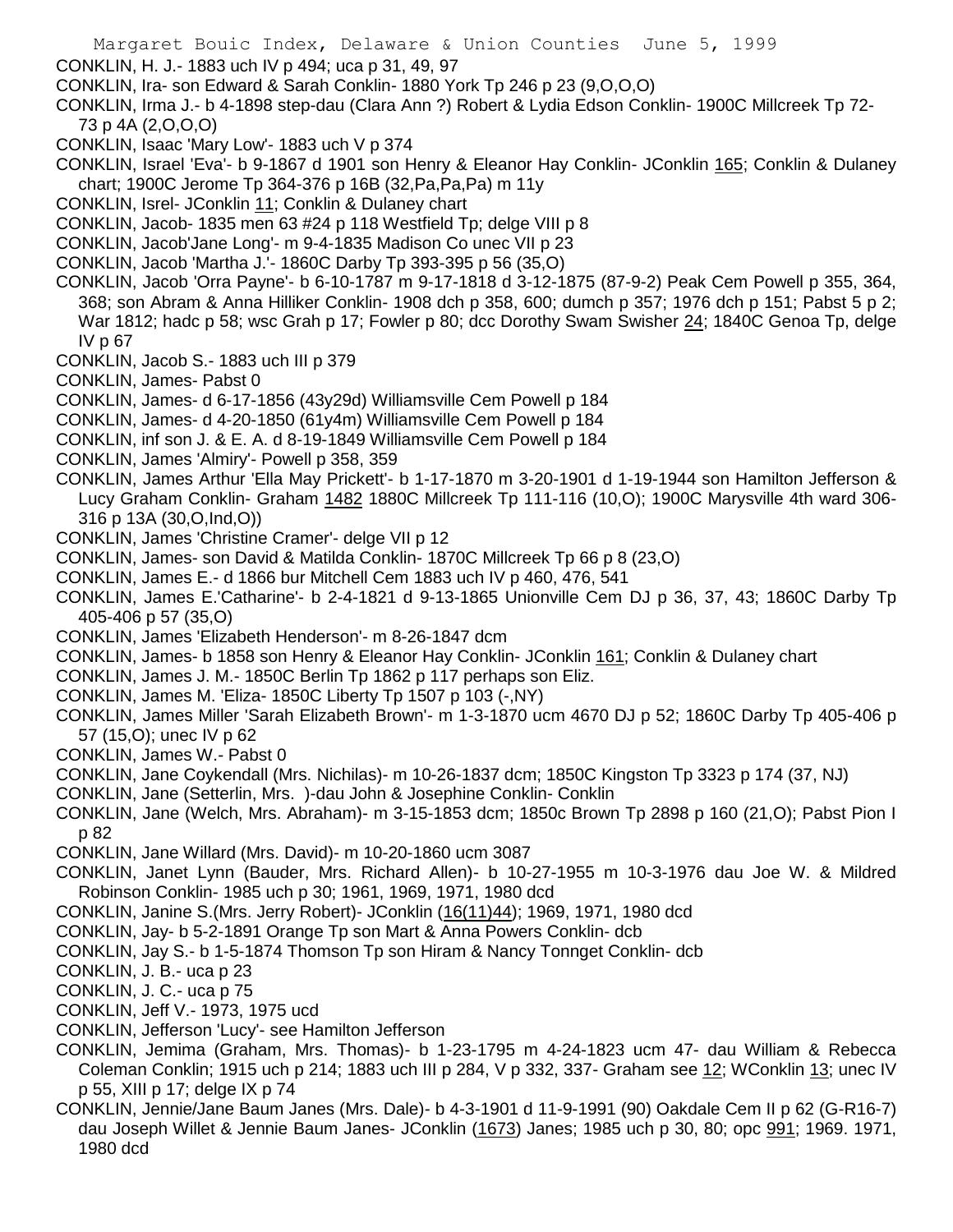CONKLIN, Jeri Lynn- b 1-2-1987 dau William Timothy & Pamela June LeMaster Conklin-JConklin 16(11)1313 CONKLIN, Jerry- son Abram & Anna Hilliker Conklin- 1915 uch p 357

CONKLIN, Jerry Robert 'Janine'- d 4-10-1977 (33)son Max & Madge Norris Conklin- JConklin 16(11)44; 1961 dcd (17), 1969, 1971 dcd

CONKLIN, Jewell (Nunamaker, Mrs. Leland)(Herriott, Mrs. )- m(1) 5-5-1918 -dau Sanford & Clara Kiger Conklin- JConklin 1614

CONKLIN, J. M.- 1883 uch IV p 481; uca p 43

CONKLIN, Jo Dee- b 1960 dau Charles L. & Nancy Conklin- 1971 dcd

- CONKLIN, Joel C. 'Polly/Mary Anderson''Martha Page'- m 10-11-1864 ucm 3628- DJ p 36- son William & Rebecca Coleman Conklin- WConklin 14; 1883 uch III p 289, V p 236, 332; mt 3 p 6; 1830C Millcreek Tp 312 p 291 (20-30); 1840C Millcreek Tp p 56 (30-40); 1850C Darby Tp (44,O); 1860C Darby Tp 299-301 p 43 (54,O); 1870C Darby Tp 118-106 (64,O); 1880C Leesburg Tp 190 p 19 (73,O,O,O); uca p 16, 23 CONKLIN, Joel 'Mary'- unec VI p 10
- CONKLIN, John- 1880C Leesburg Tp p 0184
- CONKLIN, John- 1908 dch p 390, 687; 1880C Berlin Tp p 360A; Pabst 0
- CONKLIN, John- 1883 uch V p 337
- CONKLIN, John- son Abram & Anna Hilliker Conklin- dumch p 357
- CONKLIN, John B. son Frank R. & Edna Brevoort Conklin- Conklin
- CONKLIN, John 'Caroline Woodruff'- m 10-26-1865 ucm 3814
- CONKLIN, John 'Carrie'- b 10-24-1836 d 8-14-1907 Trenton Cem Powell p 279
- CONKLIN, John C. 'Priscilla Clark'- m 9-14-1860 dcm
- CONKLIN, John 'Emily Funk'- son William & Rebecca Coleman Conklin- WConklin 11; 1883 uch V p 332; 1915 uch p 214, 233; 1820C Millcreek Tp 247 (18-26); Pabst 0 1830C Mmillcreek Tp 307(20-30)
- CONKLIN, John F.- son Josiah & Cassandra Brown Conklin- JConklin 1(14); Conklin & Dulaney chart
- CONKLIN, John- son Frank Conklin- Conklin
- CONKLIN, John- b 1863 d 1864 son Henry & Eleanor Hay Conklin- JConklin 163; Conklin & Dulaney chart
- CONKLIN, John- son Joel & Martha Page Conklin- 1870C Darby Tp 418-106 p 16 (5,O); 1880C Leesburg Tp 190 p 19 (14,O,O,O)
- CONKLIN, John 'Josephine'- Conklin
- CONKLIN, John 'Malissa Stover'- m 12-28-1869- Pabst 8 p 50, 52, 53, 62, 65, 72
- CONKLIN, John- son Matthew & Ann Conklin- 1850C Orange Tp 1675 p 109 (4,O)
- CONKLIN, John N.- 1883 uch V p 28
- CONKLIN, John S. (Sidney, Ohio)- 1915 uch p 188
- CONKLIN, John T.- son Donald Ray Conklin- Conklin
- CONKLIN, John/Jon- b 1967 son William Steven & Judith Ann Wilson Conklin- JConklin 16(11)422; 1969, 1971, 1980 dcd
- CONKLIN, John W.- son Carl W. & Elizabeth Nell Fenner Conklin- Conklin; 1969, 1971 dcd
- CONKLIN, John- son Zopher & Elizabeth Conklin- 1850C Harlem Tp 674 p 60 (6,O)
- CONKLIN, Jonas W.- d 6-1-1871 (10m) Wyatt Cem Powell p 304
- CONKLIN, Joseph- 1961 dcd
- CONKLIN, Joseph 1835 men p 16 #48 p 24 Brown Tp
- CONKLIN, Joseph- lived with David Sager- 1850C Darby Tp 1648-1668 p 24 (25,O)
- CONKLIN, Joseph 'Eliza Gamble'- m 4-15-1832 ucm 264 1883 uch III p 332, 337, V p 337; 1915 uch p 214, 272; 1820C Millcreek Tp 248 (45+); 1850C Mil Tp 2045-2066 p 296 (41,O); 1860C Mil Tp 75 (50,O); 1870C Mil Tp 80 p 10 (62,O); 1880C Mil Tp 1 p 17 (69,O,Del,MD) p 0163; 1900C Mil. Tp 72-73 p 4A (89,O,Md,Md)Pabst 0; uccp p 40; unec VIII p 70
- CONKLIN, Joseph H. 'Virginia'- 1961, 1969, 1971, 1980 dcd
- CONKLIN, Joseph- son Joel & Mary/Polly Anderson Conklin- d 4-20-1858 (17y22d) Unionville Cem DJ p 37; 1850C Darby Tp 1576-1596 p 234 (10,O)(10,O); unec III p 61, VI p 10
- CONKLIN, Joseph S.' Martha J. Gano'- m 3-18-1852 ucm 1779; m slip unec VII p 58- 1883 uch V p 28
- CONKLIN, Joseph William 'Mildred Robinson'- b 1926 m 11-3-1946 son Dale & Jennie Baum Janes Conklin-JConklin 16732; 1961, 1969, 1971, 1980 dcd
- CONKLIN, Josephine S. (Mrs. John)- d 11-28-1991 (84) Oak Grove Cem Conklin
- CONKLIN, Josiah 'Cassandra Brown'- b 1803 d 1851 JConklin 1; Conklin & Dulaney chart
- CONKLIN, Josiah II- son Josiah & Cassandra Brown Conklin- JConklin 1(12)
- CONKLIN, Joyce Ann (Leienberger, Mrs. Randy H.)- b 1962 m 8-15-1981 dau Charles L. & Nancy Conklin-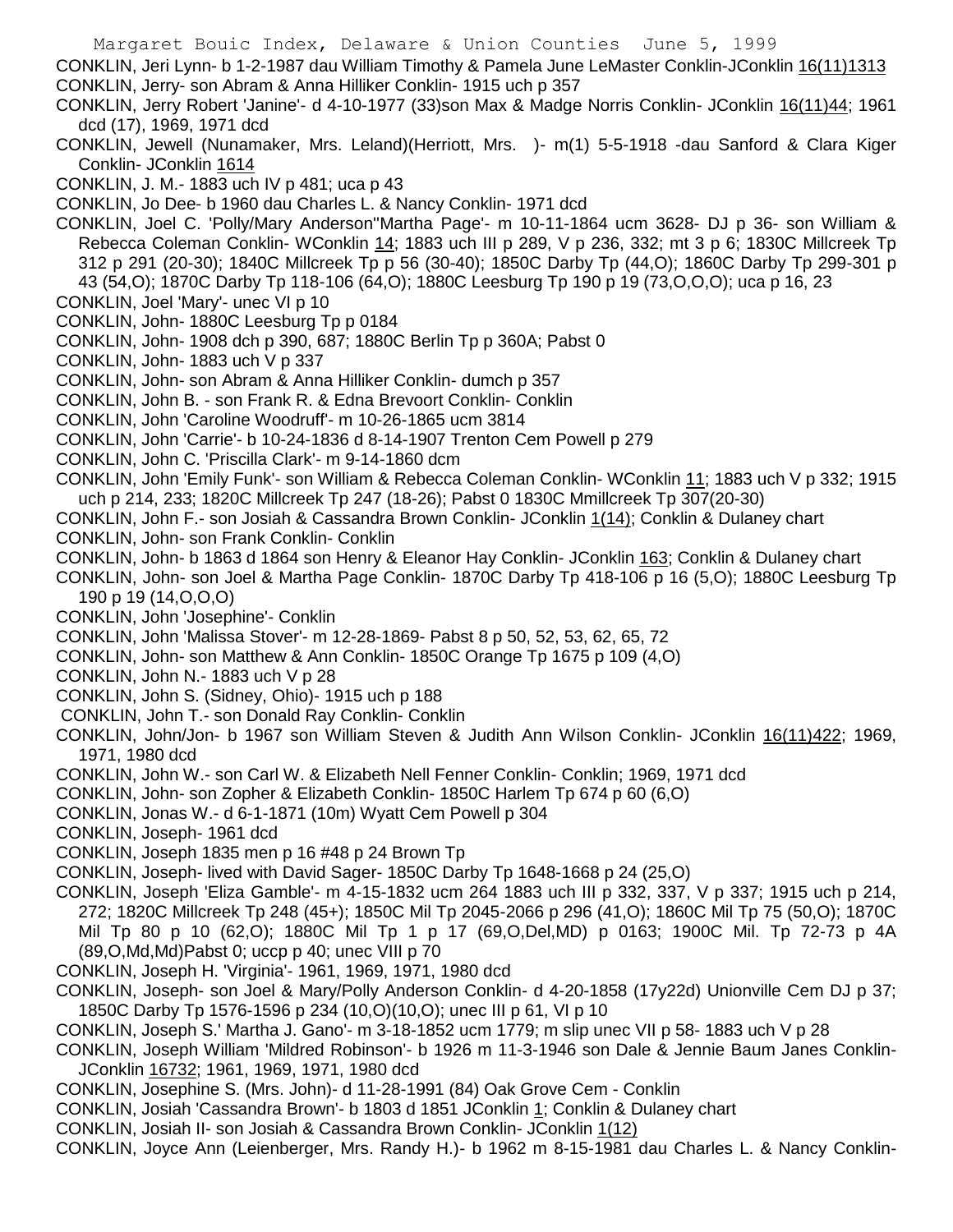Margaret Bouic Index, Delaware & Union Counties June 5, 1999 JConklin 16(11)431; Main (13161548313); 1971 dcd CONKLIN, J. S.- 1883 uch IV p 513 CONKLIN, Katherine- dau E. D. & Dorothy Conklin- 1949 ucd CONKLIN, Kathy- b 1960 dau George M. & Kay Eileen Grandstaff Conklin- 1969, 1971 dcd see Cathy-JConklin 16(11)411 CONKLIN, Kay Eileen Grandstaff (Mrs. George M.)- m 1-26-1959 dau Earl Grandstaff- JConklin (16(11)41); 1969, 1971, 1980 dcd CONKLIN, Kelly- son William Henry & Celesta Kelly Conklin- Freshwater p 227;JConklin 16(11)1 CONKLIN, Kemerine- ch Josiah & Cassandra Brown Conklin- JConklin 17; Conklin & Dulaney chart CONKLIN, Kenneth Leroy- b 4-21-1942 son Edwin Levan & Virginia Gilette Conklin- Weiser p 271 CONKLIN, Laura M.- b 4-1900 dau William H. & Emma F. Martin Conklin- 1900C Darby Tp45-48 p 2B  $(1/12, 0, 0, 0)$ CONKLIN, Laura Vigor (Mrs. Charles)- b 2-12-1901 d 12-10-1994 (93) Plain City Cem- 1985 uch p 31 CONKLIN, Laura Wells (Mrs. George)- m 4-2-1842 dcm; 1850C Berlin Tp 1885 p 118 (31, NY) CONKLIN, Lawrence- Orange Tp 1864- delge VI p 50 CONKLIN, Lee Ann (Kartak, Mrs. Bryan)- dau Donald Ray Conklin- Conklin CONKLIN, Leo M. 'Sarah Ada Morris'- d 1944- Conklin CONKLIN, Leona Busacker (Mrs. Floyd Arthur)- m 8-24-1947- Weiser p 271 CONKLIN, Leroy- b 7-30-1880 un co births- son William J. & Sarah J. Peterson Conklin- WConklin 1626 CONKLIN, Letronn- b 12-22-1868 d 2-17-1869 son Hamilton Jefferson & Lucy Ann Graham Conklin- Graham 1481 CONKLIN, Letta J. (Coplin, Mrs. Obadiah D.)- m 4-13-1881 ucm 6955 CONKLIN, Lewis H. 'Emma C. Gooden'- b 1880 Penn d 6-3-1932 (56) Oakdale Cem 4444 (H67) II p 103 (H-R11-4)- 1915 uch p 730; JConklin 16(11) CONKLIN, Lewis Henry 'Susan E''Sandra Wells Lawn'-b 1928 son Charles Clarence & Laura Anna Vigo Conklin-JConklin 16712 CONKLIN, Linda- b 1968 dau Charles D. & Helen S. Conklin- 1971, 1980 dcd CONKLIN, Linda Jane (Young, Mrs. Roy)div (Taylor, Mrs. Edmond)- b 6-27-1947 m 1-14-1972 div m(2) dau Joseph William & Mildred Robinson Conklin- JConklin 167321; 1961, 1969 dcd CONKLIN, Linna- Pabst 0 CONKLIN, Lois (Hauck, Mrs. )- dau Martin J. & Anna M. Templeton Conklin- Conklin CONKLIN, Loma Owen (Mrs. A. S.)- dau H. F. Owen- 1908 dch p 657; dpc p 70; Pabst 8 p 30; delge VIII p 12. dg 1-14-1908 CONKLIN, Lorena K.- b 6-21-1878 Orange Tp dau Winfield & Lucy A. Budd Conklin- dcb CONKLIN, Lucinda- dau Josiah & Cassandra Brown Conklin- JConklin 1(13) Conklin & Dulaney chart CONKLIN, Lucius- son David & Cintha Conklin- 1850C Orange Tp 1712 p 111 (12,O) CONKLIN, Lucy A.- hadc p 101 CONKLIN, Luella Kramer (Mrs. Robert)-m 10-27-1951 dau Ira & Erma S. Amrine Kramer- JConklin (16(11)22); 1959, 1967, 1971, 1973, 1975, 1979, 1981, 1983, 1991 ucd CONKLIN, Lucius L.- b 6-1879 brother D. Lanson Conklin- 1900C Leesburg Tp 91 p 4B (20,O,O,O) CONKLIN, Lucy Ann Graham (Mrs. Hamilton Jefferson)- b 12-31-1847 Un Co d 4-27-1901 Oakdale Cem I p 36 (E-R34-2); 1870C Millcreek Tp 71 p 8 (22,O) 3-8-1868 ucm 4348 dau William & Elizabeth Bell Graham-Graham 148; 1880C Millcreek Tp 111-116 (30,O,NY,O); 1900C Marysville 4th ward 306-316 p 13A (52,O,O,O) m 32y, 4 ch, 3 living CONKLIN, Lydia A. (Mrs. David)- b 7-25-1860 d 4-8-1935 Mitchell Cem DJ p 6, 21; 1900c Jerome Tp 166-175

p 7B (39,O,O,O)

CONKLIN, Lydia A. Edson (Mrs. Robert)- b 9-1849 d 1908 Watkins Cem R12 djlm p 109- dau Levi & Maria Makepeace Edson Conklin- dumch p 353; WConklin161; 1880C Millcreek Tp 75-79 p 8 (31,O,O,O); 1900C Mil. Tp 72-73 p 4A (52,O,O,O) m 28y, 5 ch, 2 living

CONKLIN, Lydia Dall (Mrs. Robert A.)- m 6-11-1871 ucm 4934

CONKLIN, Lyman E/B.- d 12-11-1843 (21-4-23) Peak Cem Powell p 355 son Jacob & Orra Payne Conklindumch p 358

CONKLIN, M.- hadc p 40; 1849 Orange Tp

CONKLIN, Mabel Geneva (Peaker, Mrs. Amasa Parker)- b 8-2-1907 m 8-10-1924 dau Virgil Lavan & Esther Amelia Merfert Conklin- Weiser p 270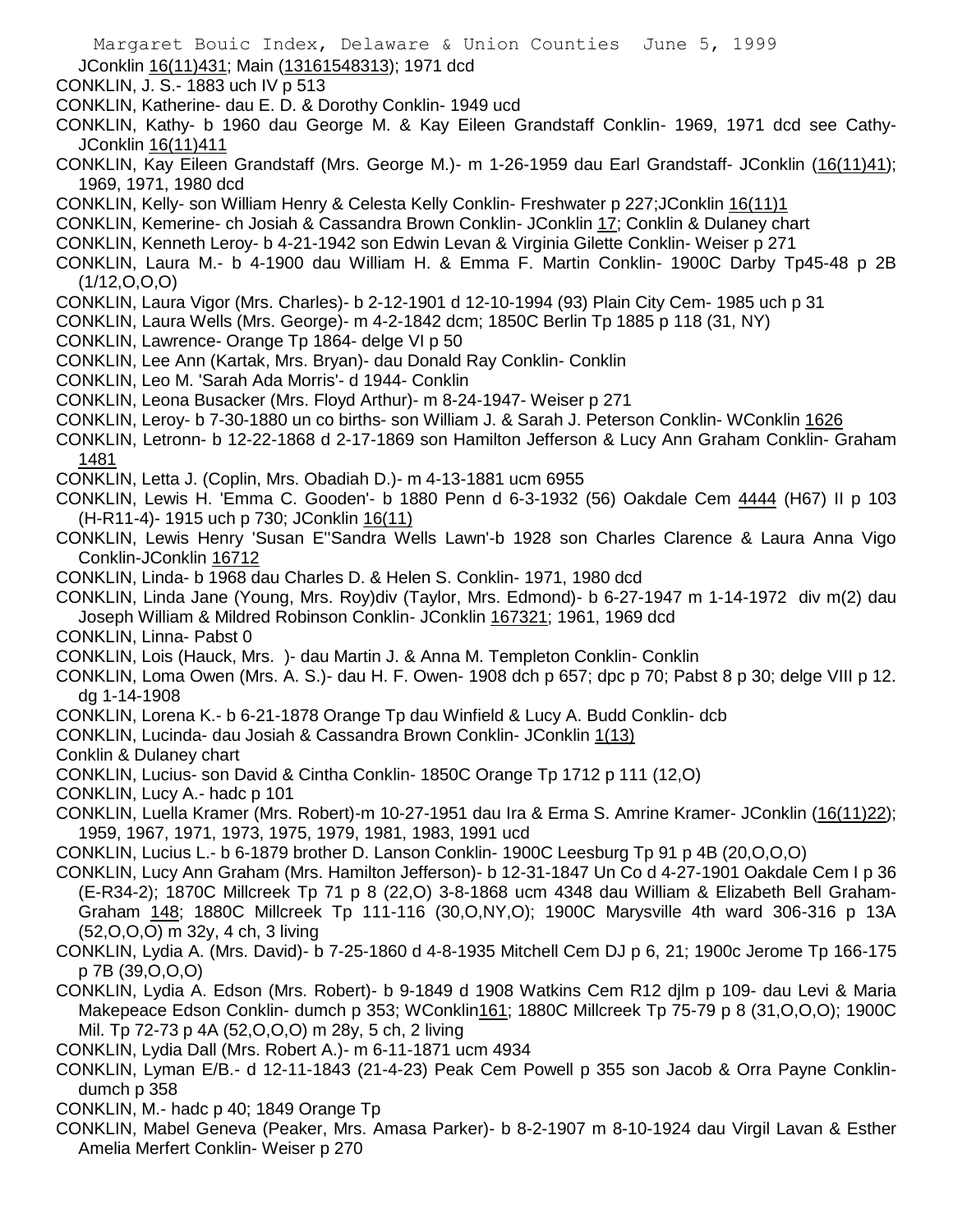- CONKLIN, Mabel (Swam, Mrs. Pearl C.)(Gordon, Mrs. )- b 11-25-1888 m(1) 4-17-1910 d 7-14-1979 dau Benjamin F. & SUsan Dorothy Lower Conklin- dcc Dorothy Swam Swisher 3
- CONKLIN, Madge Norris (Mrs. Max)- dau Charles & Ebright Norris- m 5-14-1937- JConklin (16(11)4); 1976 dch p 7; 1961, 1969, 1971, 1980 dcd
- CONKLIN, Malachi 'Eve Hitson''Martha J. Conklin'- m 2-4-1849 ucm 1381- son William & Rebecca Coleman Conklin- 1883 uch V p 332; WConklin 18; 1850C Darby Tp (32,O); unec VI p 10, VII p 40
- CONKLIN, Malachi 'Mary A. Sprawl'- m 10-12-1851 ucm 1717; unec XIV p 66
- CONKLIN, Malissa Stover (Mrs. John)- m 12-28-1869- Pabst 8 p 49, 53, 62, 65
- CONKLIN, Margaret- d 8-15-1839 (4y) dau James & Almira Conklin- Shawtown Cem Powell p 359
- CONKLIN, Margaret- dau Joel & Martha Page Conklin- 1870C Darby Tp 118-106 p 16 (3,O); 1880C Leesburg Tp 190 p 19 (12,O,O,O)
- CONKLIN, Margaret L. (Evans, Mrs. Robert Lewis)- b 4-17-1923 m 3-19-1949- Weiser p 91
- CONKLIN, Maria Hull (Mrs. A. V.)- dau Nathaniel & Nancy Wyatt Hull- 1908 dch p 600
- CONKLIN, Maria Laree- b 11-14-1956 dau Floyd Arthur & Leona Buscker Conklin- Weiser p 271
- CONKLIN, Mariah Daniels (Mrs. Harrison)- m 11-19-1843 dcm
- CONKLIN, Marion (Williams, Mrs. )- dau Burke A. & Anna C. Conklin- Conklin
- CONKLIN, Martha- b 7-1850 d 1917 Unionville Cem DJ p 37; 1900C Darby Tp 57-61 p 3A (49,O,O,O); 4 ch, 3 living
- CONKLIN, Martha- dau David & Cintha Conklin- 1850C Orange Tp 1712 p 111 (10,O)
- CONKLIN, Martha E. White (Mrs. Robert)- m 8-21-1862 ucm 3346
- CONKLIN, Martha Jane Cano (Mrs. Joseph S.)- m 3-18-1852 ucm 1779 unec VII p 58
- CONKLIN, Martha J. Conklin (Mrs. Malachi)- m 2-4-1849 ucm 1381- 1850C Darby Tp 1583-1603 p 235 (22,O); unec VI p 10, VII p 40
- CONKLIN, Martha J. (Mrs. Jacob)- 1860C Darby Tp 393-395 p 56 (35,O)
- CONKLIN, Martha Page (Mrs. Joel)- m 10-11-1864 ucm 3628- 1870C Darby Tp 118-106 p 117 (37,O); 1880C Leesburg Tp 190 p 19 (50,O,O,O)
- CONKLIN, Martha Thompson (Mrs. William)- m 5-10-1821 ucm 16 d 11-17-1823 (21-4-130 Unionville Cen DJ p 36 1883 uch III p 283
- CONKLIN, Martha Van Brimmer (Mrs. Edwin M.)- b 5-15-1846 d 4-24-1920 (73-11-9) Marlborough Cem p 182; Powell p 364- dau Jacob & Almira Birch Van Brimmer- dumch p 240, 358
- CONKLIN, Martha (White, Mrs. Charles W.)- m 8-19-1841 ucm 734 unec V p 38- dau William & Rebecca Coleman Conklin- 1883 uch V p 332, 337; WConklin 17
- CONKLIN, Martin J. 'Anna M. Templeton'- Conklin
- CONKLIN, Martin- son Matthew & Ann Conklin- 1908 dch p 390; 1850C Orange Tp 1675 p 109 (8,O); delge IX p 37
- CONKLIN, Mary- 1880C Radnor Tp p 471C
- CONKLIN, Mary- 1850C Berlin Tp 1866 p 117 (40, Pa); CCC (1875 Berlin Tp)
- CONKLIN, Mary A.- dau Nicholas & Jane Coykendall Conklin- 1850C Kingston Tp 3323 p 174 (1,O)
- CONKLIN, Mary Ann- heir of Peter Harder- dcw Bk 3 p 380
- CONKLIN, Mary A. Sprawl (Mrs. Malachi) m 10-12-1851 ucm 1717; unec XIV p 66
- CONKLIN, Mary A. Stutler (Mrs. Curtis J.)- m 9-5-1981 dau George Stutler- Conklin
- CONKLIN, Mary Beth- dau Donald Ray Conklin- Conklin
- CONKLIN, Mary (Brown, Mrs. Amos)- m 9-4-1864 ucm 3616- 1985 uch p 119; W. Brown IV p 470
- CONKLIN, Mary- dau David & Cintha Conklin- 1850C Orange Tp 1712 (15,O)
- CONKLIN, Mary- dau David & Sarah M. Bryan Conklin- 1870C Darby Tp 98-97 p 13 (4,O); 1880C Jerome Tp 17 p 2 (14,O,O,O)
- CONKLIN, Mary E.- 1850C Darby Tp (17,O); unec VI p 10
- CONKLIN, Mary E.- dau James & Catharine Conklin- 1860C Darby Tp 405-406 p 57 (10,O)
- CONKLIN, Mary Ellen (Morrison, Mrs. C. R.)- m 1-17-1860 ucm 2977
- CONKLIN, Mary Ellen (Rhoden, Mrs. )- dau Martin J. & Anna M. Templeton Conklin- Conklin
- CONKLIN, Mary E.- dau William J. & Sarah J. Peterson Conklin- WConklin 1624; 1870C Millcreek Tp 81 p 166 (5/12,O); 1880C Mil Tp 75 (11,O)
- CONKLIN, Mary Florence (King, Mrs. Kent A.)(Rodman, Mrs. James) b 3-11-1960 m 6-29-1980 dau Joseph William & Mildred Robinson Conklin- 1985 uch p 30; JConklin 167425
- CONKLIN, Mary Jane Dulaney (Mrs. William)- b 1877 m 1890 d 8-19-1963 II p 103 (H-RH-5)- 1985 uch p 31; 1915 uch p 731; (167); 1949 ucd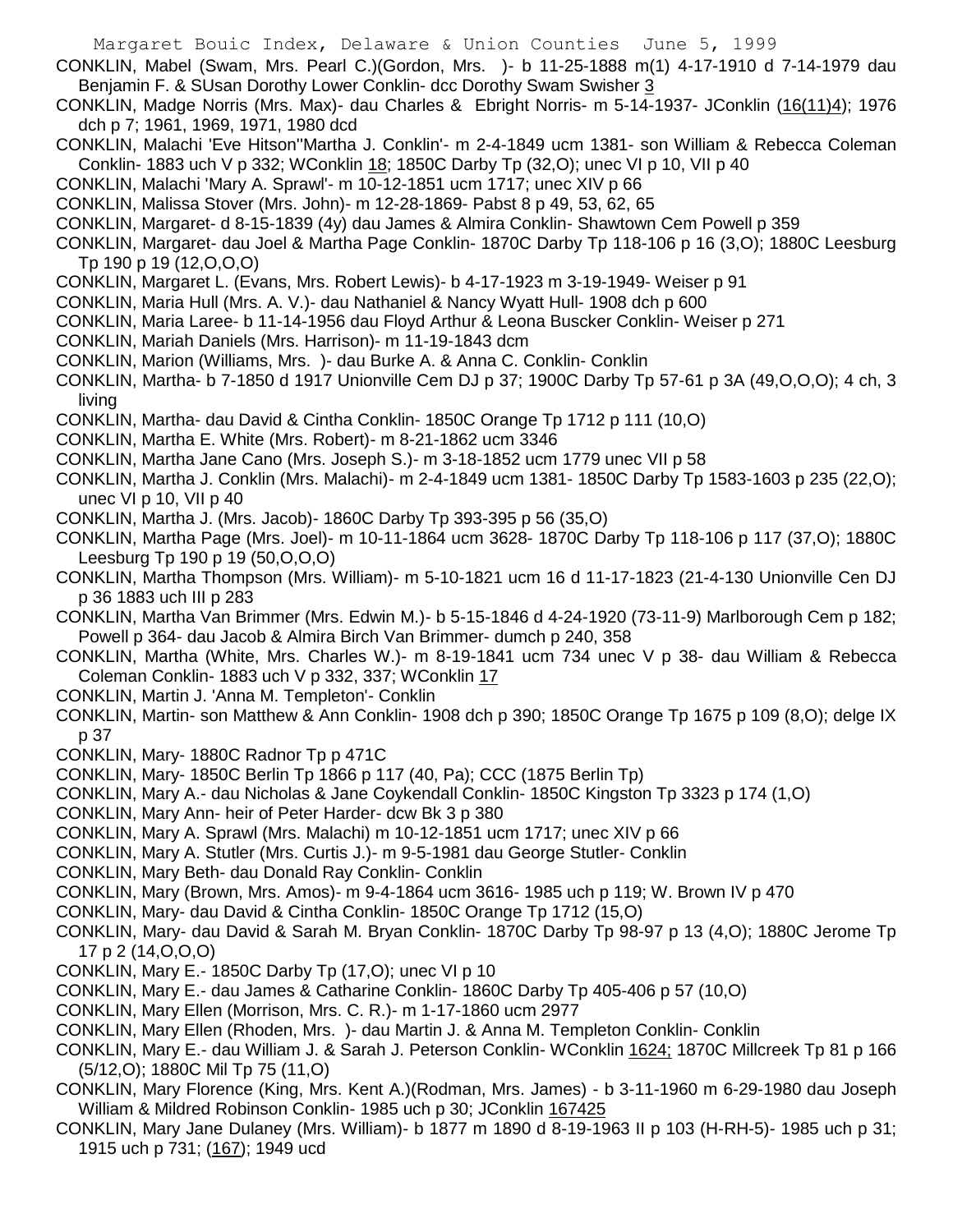- Margaret Bouic Index, Delaware & Union Counties June 5, 1999
- CONKLIN, Mary (Mrs. Joel)- 1850C Darby Tp (35,O); unec VI p 10; see Polly
- CONKLIN, Mary- dau Joel & Mary/Polly Anderson Conklin- unec VI p 10; 1850C Darby Tp 1576-1596 (3,O); 1860C Darby Tp 299-301 p 43 (12,O); 1880C Leesburg Tp 190 p 19 (26,O,O,O)
- CONKLIN, Mary- dau Josiah & Cassandra Brown Conklin- JConklin 12; Conklin & Dulaney chart
- CONKLIN, Mary (Joyner, Mrs. David0- m 9-12-1867 ucm 4228
- CONKLIN, Mary L. Cady (Mrs. Francis)- dau P. R. & Sophronia Granby Cady- dumch p 385; Pabst 1 p 42
- CONKLIN, Mary Low (Mrs. Kisaac)- dau Chark & Charlotte McClung Low- 1883 uch V p 374
- CONKLIN, Mary M. Goldsbury (Mrs. Edward B.)- m 9-3-1868 ucm 4428
- CONKLIN, Mary- probably dau Malachi Conklin- 1850c Darby Tp 1583-1603 p 235 (13,O)
- CONKLIN, Mary Newlove (Mrs. Howard C.)- b 8-1879dau John & Mary M. Amrine Newlove- WConklin (1614)
- CONKLIN, Matey Hickey (Mrs. Miller)- m 3-8-1875 ucm 5655 mt 3 p 11 buried Unionville Cem 9-8-1917 DJ p 46
- CONKLIN, Matilda (Mrs. David)- 1870C Millcreek Tp 66 p 8 (58,O)
- CONKLIN, Matthew 'Eunice Verbryck''Ann'- b 5-15-1807 m 11-27-1858 dcm d 6-5-1886 Africa Cem Powell p 178; Pabst 0; 1850C Orange Tp 1675 p 109 (43, NY); 1880C Berlin Tp p 360A
- CONKLIN, Mattie- Pabst 8 p 103
- CONKLIN, Mattie E.- b 4-17-1896 d 6-17-1912 Claibourne Cem p 35- dau D. Lanson & Rosa M. Easterday Conklin- 1900C Leesburg Tp 91 p 4B (4,O,O,O)
- CONKLIN, Mattie (Mrs. )(Van Vorrhis, Mrs. Samuel)- m 11-15-1879 ucm 6591
- CONKLIN, Maud- Pabst 8 p 52
- CONKLIN, Max 'Madge Norris'- m 5-14-1937 son Louis H. & Emma C. Gooden Conklin- JConklin 16(11)4; Ebright; 1969, 1971, 1980 dcd
- CONKLIN, Maxine (Adkins, Mrs. )- dau Burke A. & Anna C. Conklin- Conklin
- CONKLIN, Melissa- hadc p 92; CCC
- CONKLIN, Melissa (23-1882) Paris Tp; uninf p 1
- CONKLIN, Melissa (Spragg, Mrs. George W.)- b 2-21-1873 dau Henry & Eleanor Hay Conklin- 1985 uch p 31; 1915 uch p 730, 1017; JConklin 168
- CONKLIN, Michael- b 1969 son William Steven & Judith Ann Wilson Conklin- J. Conklin 16(11)424; 1971, 1980 dcd
- CONKLIN, Mildred Robinson (Mrs. Joseph William)- dau Lloyd Robinson JConklin (16732); 1961, 1969, 1971, 1980 dcd
- CONKLIN, Milo- 1880C Orange Tp p 347A
- CONKLIN, Miller James- d 1879 Mitchell Cem- 1883 uch IV p 476, 541; uca p 100
- CONKLIN, Miller 'Matey Hickey'- m 3-8-1875 ucm 5655 mt 3 p 11; 40th Ohio Inf GAR Unionville Cem DJ p 36
- CONKLIN, Minerva J.- d 8-10-1881 (32-11-29) Mother Burnside Cem Powell p 106
- CONKLIN, Minnie (Mrs. )- Pabst 5 p 24
- CONKLIN, Molean O. Mather (Mrs. William Henry)- b -11-1907 d 6-21-1997 (89) Oakdale Cem dau Silas & Emma Mayfield Mather- HConklin (16(11)1); 1949, 1959, 1967, 1971, 1973, 1975, 1979, 1981, 1983 ucd CONKLIN, Moriah- dau Josiah & Cassandra Brown Conklin- JConklin 18; Conklin & Dulaney chart
- CONKLIN, M. V.- 1880C Orange Tp p 350C
- CONKLIN, Nancy (Mrs. Charles L.0- 1971 dcd
- CONKLIN, Nancy Nye (Mrs. Gary)- dau Richard Nye; JConklin (16(11)122); 1983, 1991 ucd
- CONKLIN, Nancy- dau George & Laura Wells Conklin- 1850C Berlin Tp 1885 p 118 (4,O)
- CONKLIN, Nancy Jahn (Mrs. William)- m 6-12-1960 dau Fritz Jahn, Sr.- JConklin (16(11)13); 1967, 1971, 1973, 1975, 1979, 1981, 1983 ucd; Sbc p 23, 24, 25
- CONKLIN, Nancy- dau Joel & Mary/Polly Anderson Conklin- d 6-11-1851 Unionveille Cem DJ p 36; 1850C Darby Tp 1576-1596 p 234 (4/12,O); unec VI p 10
- CONKLIN, Nellie (Goldsberry, Mrs. )- dau Clara Conklin- Conklin
- CONKLIN, Nellie (Shark, Mrs. Elmer)- W. Brown VI p 765
- CONKLIN, Nicholas 'Jane Coykendall'- m 10-26-1837 dcm 1840C Brown Tp 209 (20-30)
- CONKLIN, Nikki Lynn Schafer (Mrs. William A.)- b 8-18-1951 m 10-6-1973- JConklin (167323); 1975, 1979, 1981, 1983, 1991 ucd
- CONKLIN, Nora (Lombard, Mrs. Henry)- unec VI p 58
- CONKLIN, Norma Jean Fisher (Kraft, Mrs. )(Mrs. Donald Ray)- Conklin
- CONKLIN, Orinda C.- d 11-12-1850 (4-7-14) Wyatt Cem Powell p 304
- CONKLIN, Orra C. (Stockman, Mrs. )- dau Ecra M. Conklin- 1880 dch p 769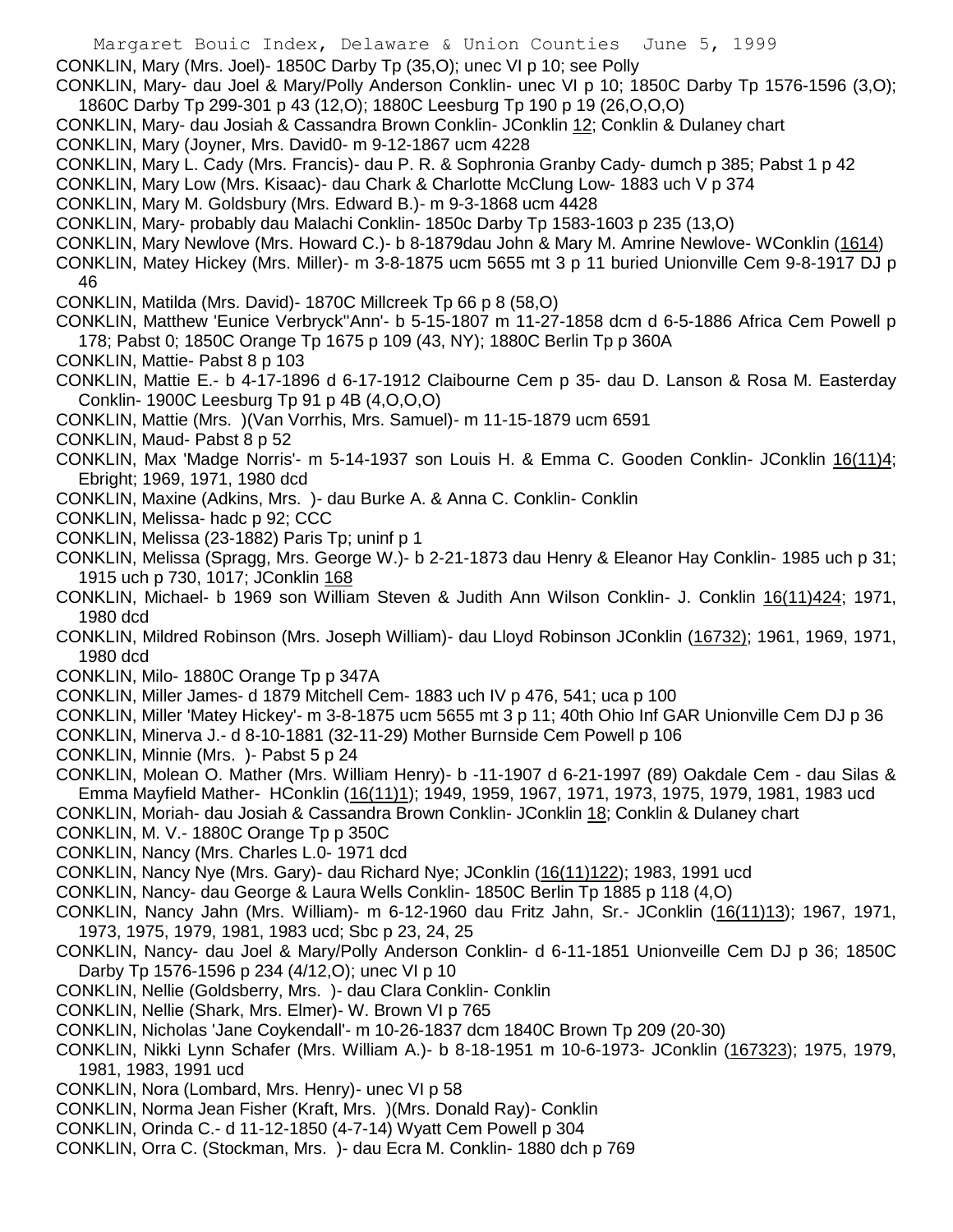CONKLIN, Orra Payne (Mrs. Jacob)- b 7-6-1798 m 9-17-1818 d 10-20-1880 (82-3-14) Peak Cem Powell p 355, 364- dau Ezra & Amy Mattison Payne- 1908 dch p 600; dumch p 357, 358; dcc Dorothy Swam Swisher 25

CONKLIN, Otis F.- b 5-1898 son William H. & Emma F. Martin Conklin- 1900C Darby Tp 45-48 p B2 (2,O,O,O)

- CONKLIN, Patricia Lynn Coner (Mrs. Russell J.)- dau Frank Coner- JConklin (167322); 1985 uch p 30; 1973, 1975, 1979, 1981, 1983 1991 ucd
- CONKLIN, Patricia (Walker, Mrs. Kermit)- dau Harold & Helen Peck Conklin- JConklin 16(11)31; 1949 ucd
- CONKLIN, Paul William- b 10-10-1983 son William Timothy & Pamela June LeMaster Conklin- HConklin 16(11)1311
- CONKLIN, Pearl (Hock, Mrs. Joe)- b 4-27-1901 d 10-16-1967 dau William & Mary Jane Dulaney Conklin- 1908 dch p 31; 1915 uch p 731; unec VIII p 28; HConklin 1672
- CONKLIN, Peggy (Mrs. Rodney D.)- 1980 dcd
- CONKLIN, Permelia (Foster, Mrs. O. E.)- dau Matthew Conklin- 1880 dch p 682; 1850C Orange Tp 1675 p 109 (10,O)
- CONKLIN, Peter A. 'Carolin J. Nutt'- m 9-16-1861 dcm
- CONKLIN, Peter- son Josiah & Cassandra Brown Conklin- JConklin 1(10)
- CONKLIN, Peter- son Matthew & Anna Conklin- 1908 dch p 390; 1850C Orange Tp 1675 p 109 (18,O)
- CONKLIN, Phebe Ann (Conklin, Mrs. Thomas)- m 3-30-1853 dcm
- CONKLIN, Philemon J.- d 4-13-1879 son Jacob & Orra Payne Conklin- dumch p 358
- CONKLIN, Philo W.- d 1-28-1859 (2m25d) Wyatt Cem Powell p 304; Pabst 0
- CONKLIN, Phney D.- b 4-7-1871 Berlin Tp son A. J. & Martha Bockover Conklin- dcb
- CONKLIN, Mary/Polly Anderson (Mrs. Joel)- d 8-27-1864 (50y2m) Unionville Cem DJ p 36- 1883 uch V p 332; WConklin (14); 1830C Millcreek Tp 312 (15-20) 1850C Darby Tp 1576-1596 p 234 (35,O); 1860C Darby Tp 299-301 p 43 (46,O)
- CONKLIN, Priscilla- Pabst 0
- CONKLIN, Priscilla Clark (Mrs. John C.)- m 9-14-1860 dcm
- CONKLIN, Priscilla-d 2-13-1853 (21-9-1) Unionville Cem DJ p 36 dau Joel & Mary/Polly Anderson Conklin-1850C Darby Tp 1576-1596 p 234 (18,O)
- CONKLIN, Rachel- 1850C Berlin Tp 1867 p 117 (8,O)
- CONKLIN, Rachel- b 9-1830 1900C Richwood 93-99 p 4B (69,O,O,Irel); 11 ch, 4 living
- CONKLIN, Rachel (Hall, Mrs. Miles)- b 6-11-1917 d 6-15-1993 (76) Oak Grove Cem- dau Caroll C. & Cynthia E. Case Conklin- Conklin; Hall
- CONKLIN, Rachel (Kensler, Mrs. William)- m 5-16-1837 dcm
- CONKLIN, Ralph B.- b 12-10-1919 d 4-6-1995 (75) Oak Grove Cem- son Carroll C. & Cynthia E. Case Conklin- Conklin; unec XIII p 17
- CONKLIN, Rebecca Coleman (Mrs. William)- d 12-1-1848 (48-11-17) Unionville Cem DJ Cem p 37; 1883 uch V p 332, 337; 1915 uch p 214, 233; unec XIII p 17; 1820C Millcreek Tp 247 (26-45); 1830C Mil Tp 406 (20-30)
- CONKLIN, Rebecca J.- dau Jacob & Martha Conklin- 1860C Darby Tp 393-395 p 56 (4,O)
- CONKLIN, Rebecca- dau Nicholas & Jane Coykendall Conklin- 1850C Kingston Tp 3323 p 174 (6,O)
- CONKLIN, Rebecca Sewell (Mrs. William H.)- m 3-17-1881 ucm 6937
- CONKLIN, Richard S.- 1979, 1981 ucd
- CONKLIN, Rick- b 1966- son Jerry Robert & Janine Conklin- JConklin 16(11)441; 1969, 1971 dcd
- CONKLIN, Robert A.- son Joel & Mary Polly Anderson d -26-1852 (12-6-2) Unionville Cem p 36
- CONKLIN, Robert Andrew- d 2-7-1912 (76-3-28) Millcreek Tp- unec VIII p 70
- CONKLIN, Robert A. 'Lydia Dall'- m 6-11-1871 ucm 4934
- CONKLIN, Robert A. 'Lydia Edson'- b 10-1835 d 1912 Watkins Cem R15 djlm p 109;1850C Millcreek Tp 2045-2066 p 296 (15,O); 1860C Millcreek Tp 75 (24); 1870C Mil Tp 80 p 10 (38,O); 1880C Mill Tp 75-79 (43,O,O,O) p 158A; 1900C Mil Tp 7273 p 4A (64,O,O,O) m 28y; WConklin161
- CONKLIN, Robert E. 'Luella Kramer'- son William Henry & Molean O. Conklin- JConklin 16(11)12; 1949, 1959, 1967, 1971, 1973, 1975, 1979, 1981, 1983, 1991 ucd
- CONKLIN, Robert Lee- b 7-7-1937 son Frederick Luther & Thelma Signor Conklin- Weiser p 271
- CONKLIN, Robert 'Martha E. White'- m 8-21-1862 ucm 3345
- CONKLIN, Rodney D. 'Peggy'- 1980 dcd
- CONKLIN, Rollin- son Robert & Lydia Edson Conklin- WConklin 1613; 1880C Millcreek Tp 75-79 (7,O,O,O); 1900C Mil Tp 72-73 p 4A (27,O,O,O)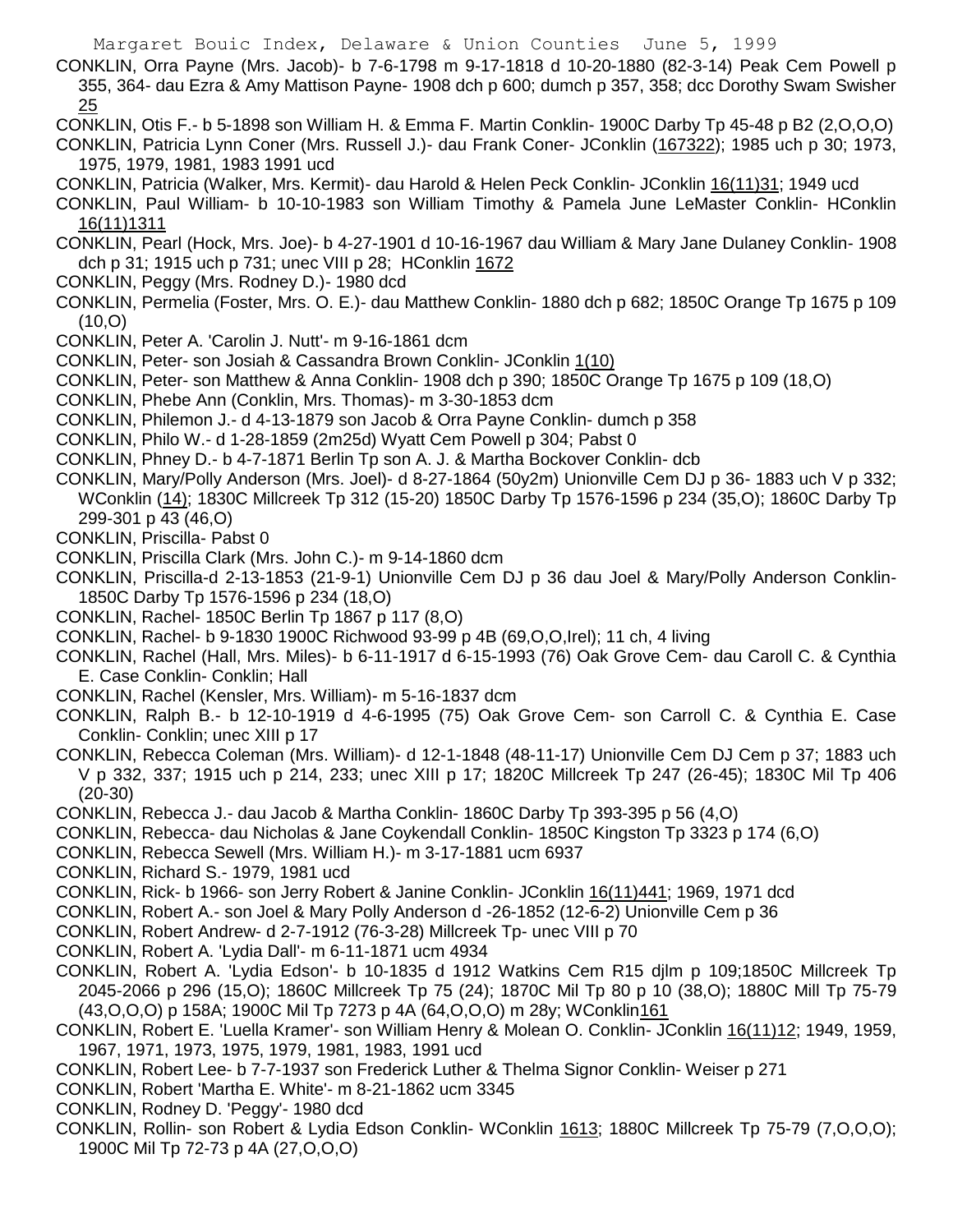- CONKLIN, Rosa A. Easterday (Mrs. D. L.)- b 9-8-1877 m 7-9-1895 d 6-9-1902 Claibourne Cem p 35; 1900C Leesburg Tp 91 p 4B (22,O,O,O) m 4y, 2 ch
- CONKLIN, Roscoe Frank- b 7-1-1875 Orange Tp son John & Melissa W. Conklin- dcb
- CONKLIN, Royce Jay- b 4-14-1948 son Edwin Lavan & Virginia Gilette Conklin- Weiser p 271
- CONKLIN, Ruie (Moore, Mrs. Lem I.)- b 1868 d 1954 dau Henry & Elenor Hay Conklin- 1915 uch p 730; JConklin 166; Conklin & Dulaney chart
- CONKLIN, Russell Joseph 'Patricia Lynn Comer'- b 3-2-1949 m 8-1-1971 son Joseph William & Mildred Robinson Conklin- JConklin 167322; 1961, 1969, 1971 dcd; 1973, 1975, 1979, 1981, 1983, 1991 ucd
- CONKLIN, Ruth H.- b 7-31-1904 Marlborough Tp dau Chas. F. & ELizabeth Kientz Conklin- dcb
- CONKLIN, Ryan Christopher- b 6-7-1987 son Gary & Nancy Nye Conklin- Kramer; JConklin 16(11)1221; 1991 ucd
- CONKLIN, Samuael- 1835 men 34 #57 p 60 Kingston Tp
- CONKLIN, Samuel E.- d 8-14-1881 (5m13d) Wyatt Cem Powell p 304
- CONKLIN, Sanford M. 'Clara Kiger'- b 1865 Penn d 3-5-1923(57y) Oakdale Cem 3539(H19); 1915 uch p 730; JConklin 164; Conklin & Dulaney chart
- CONKLIN, Sarah- Berlin Tp 1826- delge V p 36
- CONKLIN, Sarah Ada Norris (Mrs. Leo M.)- d 3-15-1961 (77) bur Toledo dau J. K. & Hannah Hawn Norris-**Conklin**
- CONKLIN, Sarah (Mrs. Edward)- 1880C York Tp 246 p 23 (28, Iowa,O,O)
- CONKLIN, Sarah Ann (Foster, Mrs. Thomas)- m 3-10-1836 Madison Co unec VII p 24
- CONKLIN, Sarah Elizabeth Brown (Mrs. James M.)(Delaphon, Mrs. John)- b 8-6-1850 m 1-3-1870 ucm 4670 dau John J. & Rebecca Cooper Brown- unec IV p 62
- CONKLIN, Sarah E. McRany (Mrs. William)- lic 1-25-1866 dcm, delge X p 32
- CONKLIN, Sarah (Hughes, Mrs. George)- m 4-17-1851 dcm
- CONKLIN, Sarah Jane Peterson (Mrs. William J.)- d 8-26-1880 (39-5-29) R16 Watkins Cem djlm p 109; WConklin (162); 1870C Millcreek Tp 81 p 10 (22,O); 1880C Mil Tp 70-74 p 8 (38,O,O,O)
- CONKLIN, Sarah Lynn- b 5-23-1981 dau William Allen & Nikki Lynn Schafer Conklin 1985 uch p 30; JConklin 1673232
- CONKLIN, Sarah M. Bryan (Mrs. David)- m 12-28-1864 ucm 3660; 1870C Darby Tp 98-87 p 13 (28,O); 1880C Jerome Tp 17 0 2 (36, O,Va,Md)
- CONKLIN, Sarah N. (Ketch, Mrs. Lester W.)- m 1-17-1860 ucm 2975 m consent probably dau Malachi Conklin-1850C Darby Tp 1583-1603 p 235 (11,O) unec IV p 17, VI p 38; 1883 uch V p 316
- CONKLIN, Sarah (Stewart, Mrs. Richard)- b 1861 dau Henry & Eleanor Hay Conklin- JConklin 162; Conklin & Dulaney chart
- CONKLIN, Susan (Mrs. Augustus E.)- 1860C Darby Tp 307-309 p 44 (34, Va)
- CONKLIN, Susan (Mrs. Charles)- 1969 dcd
- CONKLIN, Susan (Clark, Mrs. George W.)- m 7-4-1853 dcm; 1850C Berlin Tp 1867 p 117 (14,O)
- CONKLIN, Susan Dorothy Lower (Mrs. Benjamin F.)- b 5-29-1870 m 10-20-1887 d 3-21-1964 dau Samuel & Dorothy Daley Landon Lower- dcc Dorothy Swam Swisher 7
- CONKLIN, Thelma Signor (Mrs. Frederick Luther)- m 12-12-1936- Weiser p 271
- CONKLIN, Thomas- Pabst 0
- CONKLIN, Thomas- son Clara Conklin- Conklin
- CONKLIN, Thomas- son David & Cintha Conklin- 1850C Orange Tp 1712 p 111 (2,O)
- CONKLIN, Thomas 'Phebe Ann Conklin'- m 3-30-1853 dcm
- CONKLIN, Tilton H.- son David & Cintha Conklin- 1850C Orange Tp 1712 p 111 (17,O)
- CONKLIN, Valerie J. (Reavis, Mrs. )- dau Donald Ray Conklin- Conklin
- CONKLIN, William Timothy 'Pamela June LeMaster'- b 1964 m 4-2-1983 adopted son William N. & Nancy R. Jahn Conklin- HConklin 1967, 1971, 1973, 1975, 1979, 1981, 1983 ucd
- CONKLIN, Winfield- 1880C Orange Tp p 356C
- CONKLIN, Van 'Ester Coleman'- Schultz p 8
- CONKLIN, Verna- b 4-5-1881 d 12-7-1952 Oakdale Cem II p 83 (H-R18-11); b 4-19-1880 (72-1952) uninf p 30
- CONKLIN, Victoria G.- dau David & Cintha Conklin- 1850C Oarange Tp 1712 p 111 (7,O)
- CONKLIN, Vincint- 1835 men 34 #58 p 60 Kingston Tp
- CONKLIN, Violet (Carter, Mrs. Stanley J.)- Carter; Conklin
- CONKLIN, Violette- dau David & Cintha Conklin- 1850c Orange Tp 1712 p 111 (4,O)
- CONKLIN, Virgil Lavan 'Esther Amelia Merfert'- b 10-9-1885 m 10-17-1906 son Edwin N. & Martha Van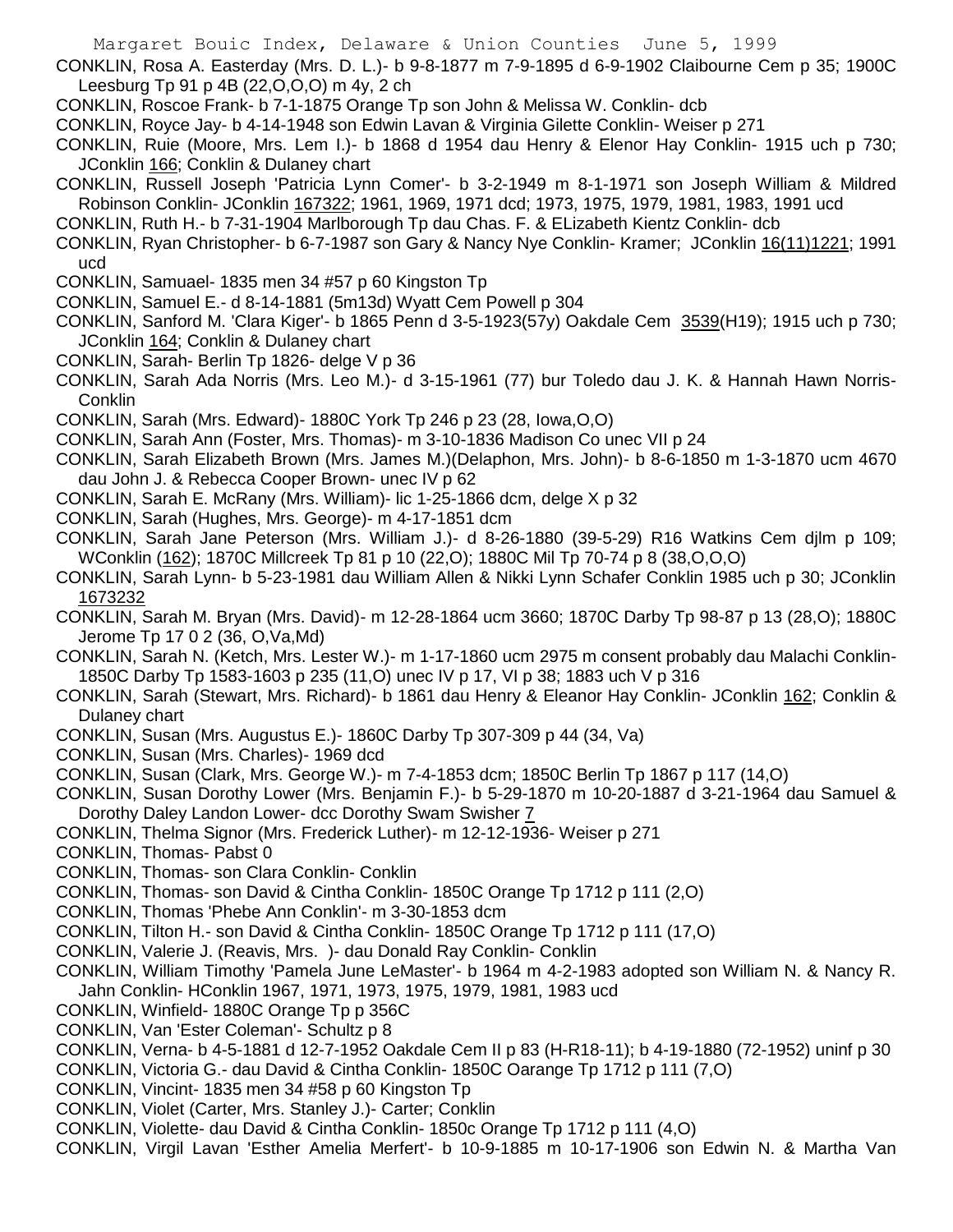Brimmer Conklin- dumch p 358; Weiser p 270

CONKLIN, Virginia Gilette (Mrs. Edwin Lavan)- m 5-11-1941- Weiser p 271

- CONKLIN, Virginia (Mrs. Joseph H.)- 1961, 1969, 1971, 1980 dcd
- CONKLIN, William- 1840C Berkshire Tp p 179 (15-20)
- CONKLIN, William- 1850C Berlin Tp 1867 p 117 (16,O)
- CONKLIN, William- 1880C Paris Tp 46-59 p 49 (3,O,O,O)
- CONKLIN, William A.- son Jacob & Orra Payne Conklin- dumch p 358
- CONKLIN, William A. 'Nikki Lynn Schafer' b 1-29-1951 m 10-6-1973 son Joseph William & Mildred Robinson Conklin- JConklin 167323; 1961, 1969, 1980 dcd; 1975, 1979, 1983, 1991 ucd
- CONKLIN, William A. 'Mary Jane Dulaney'- b 3-28-1871 d 5-1952 Oakdale Cem II p 103 (H-RH-5)- 1915 uch p 730; 1985 uch p 31; JConklin 167
- CONKLIN, William Brown- son Josiah & Cassandra Brown Conklin- JConklin 19; Conklin & Dulaney chart
- CONKLIN, William- son Burke A. & Anna C. Conklin- Conklin
- CONKLIN, William C.- son Carroll C. & Cynthia E. Case Conklin- Conklin
- CONKLIN, William C. 'Sarah E. McRany'- m 1-25-1866 dcm, delge X p 32
- CONKLIN, William H.- buried 6-13-1916 Unionville Cem DJ p 46
- CONKLIN, William H. 'Hatty J. Bump'- m 9-10-1864 dcm
- CONKLIN, William J. 'Rebecca Sewell'- m 3-17-1881 ucm 6937
- CONKLIN, William Jr.- 1883 uch V p 337
- CONKLIN, William J. 'Sarah J. Peterson'- djlm p 109- son Joseph & Eliza Gamble Conklin- WConklin 162; hjt p 75; 1915 uch p 214; 1883 uch IV p 457, V p 285; 1860C Millcreek Tp (21,O); 1870C Mil Tp 81 p 10 (35,O); 1880C Mil Tp 70-74 (41,O,O,O) p 158A; uca p 49, 97
- CONKLIN, William 'Martha Thompson'- m 5-10-1821 ucm 16; DJ p 36; uccp p 24; 1883 uch III p 283, 314
- CONKLIN, William- son Nicholas & Jane Coykendall Conklin- Conklin
- CONKLIN, William N. 'Nancy Jahn'- m 6-12-1960 son William Henry & Molean O. Conklin- JConklin 16(11)13; 1949, 1959, 1967, 1971, 1973, 1975, 1979, 1981, 1983 ucd; Sbc p 24, 25
- CONKLIN, William P.- son Malachi & Martha J. Conklin Conklin- 1850C Darby Tp 1583-1603 p 235 (9/12,O)
- CONKLIN, William 'Rebecca Coleman'- d 11-11-1853 (54-5-18) Unionville Cem- WConklin 1; 1883 uch V p 332, 337, 342; 1915 uch p 102, 214, 233, 332, 431, 433 1820C Millcreek Tp 247 (26-45); 1830C Mil Tp 310
- p 291(50-60); 1840C Mil Tp p 56; 1850C Darby Tp 1583-1603 p 235 (52,O); unec XII p 68, XIII p 17
- CONKLIN, William Steven 'Judith Ann Wilson'- m 9-26-1964 son Max & Madge Norris Conklin-HConklin 16(11)42- 1961, 1969, 1971, 1980 dcd
- CONKLIN, William- 1850C Darby Tp (52,O); unec VI p 10
- CONKLIN, William H. 'Emma F. Martin'- b 5-1876, m 1896 consent unec IV p 52; 1900C Darby Tp 45-48 p B2 (24,O,O,O) m 3y
- CONKLIN, William- son Zopher & Elizabeth Conklin- 1850C Harlem Tp 674 p 60 (10,O)
- CONKLIN, Winfield- 1880C Orange Tp p 356C
- CONKLIN, Zopher 'Elizabeth'- 1850C Harlem Tp 674 p 60 (44, Conn)
- CONKLING, David 'Matilda Thompson'- m 6-24-186 ucm 3445 see Conklin
- CONKLING, Catharine (Orsborne, Mrs. Jackson)- cousin Roscoe Conkling- 1915 uch p 597, 598
- CONKLING, Florence- dau Sylvester & Rebecca Weiser Eikelbernr Conkling- Weiser p 165
- CONKLING, Frank- son Sylvester & Rebecca Weiser Eikelberner Conkling- Weiser p 165
- CONKLING, George- son Sylvester & Rebecca Weiser Eikelberner Conkling- Weiser p 165; Pabst 8 p 104
- CONKLING, Howard- 1969 dcd
- CONKLING, Matthew- Pabst 8 p 105,106, 107, 109, 110
- CONKLING, Melinda (Boucle, Mrs. )- sister Catharine Conkling Orsborne- 1915 uch p 577, 598
- CONKLING, Rebecca Weiser Eikelberner (Mrs. Sylvester)- dau George & Rebecca Weiser Eikelberner-Weiser p 156, 165
- CONKLING, Roscoe- ch Susan Conkling- 1915 uch p 598
- CONKLING, Susan (Mrs. )1915 uch p 598
- CONKLING, Sylvester 'Rebecca Weiser Eikelberner'- Weiser p 165
- CONKLING, Theodore- son Sylvester & Rebecca Weiser Eikelberner Conkling- Weiser p 165
- CONKNIGHT, Noblis- 1835 men 20 #111 p 31 Concord Tp
- CONKRIGHT, A. B.- 1915 uch p 498; unec II p 28
- CONKRIGHT, Alfred 'Sarah'- 1850C Orange Tp 1796 p 114 (34, Vt)
- CONKRIGHT, Amos B.'Rose E.'- b 1859 d 1928 Claibourne Cem p 30- son William & Rachel Conkright-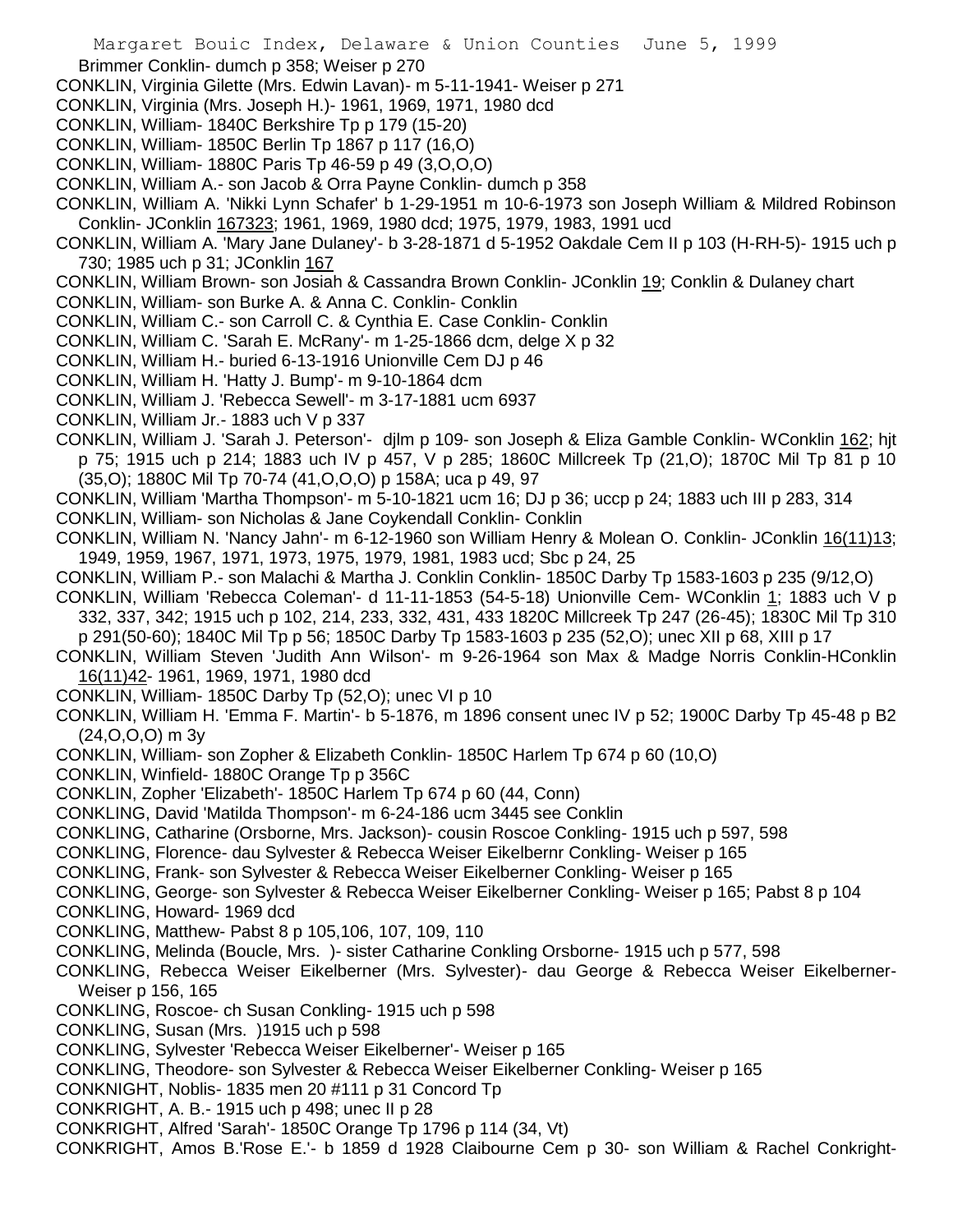Margaret Bouic Index, Delaware & Union Counties June 5, 1999 1870C Richwood,Claibourne Tp 34-33 p 4 (11,O); 1900C Richwood 189-199 p 8A (40,O,Mass,O) m 18y CONKRIGHT, Betsey Brown (Mrs. Hollis)- m 9-30-1834 ucm 326 CONKRIGHT, Caroline- 1850C Orange Tp 1809 p 115 (2,O) CONKRIGHT, C. W.- uca p 93 CONKRIGHT, Edwin- son Alfred & Sarah Conkright- 1850C Orange Tp 1796 p 114 (7,O) CONKRIGHT, Elisha- 1850C Orange Tp 1820 p 115 (22, Vt) CONKRIGHT, Eliza (Mrs. John)- 1850C Orange Tp 1810 p 115 (24, Ja) CONKRIGHT, Elmer E.- son William & Rachel Conkright- 1870C Richwood Claibourne Tp 34-33 p 4 (9,O) CONKRIGHT, H. Elmer 'Louella'- b 3-1861 d 1942 Claibourne Cem p 39; 1900C Marysville 16-19 p 1A 939,O,O,O); m 17y CONKRIGHT, Emma- dau William & Rachel Conkright- 1870C Richwood, Claibourne Tp 34-33 p 4 (3,O) CONKRIGHT, W. Fred- b 11-1889 d 1933 Claibourne Cem p 39-son Elmer h. & Luella Conkright- 1900C Marysville 16-19 p 1A (10,O,O,O) CONKRIGHT, George- 1850C Orange Tp 1809 p 115 (5,O) CONKRIGHT, Henry- 1915 uch p 134 CONKRIGHT, Henry- 1850C Orange Tp 1809 p 115 (4,O) CONKRIGHT, H. E.- 1915 uch p 151, 154 CONKRIGHT, H. F.- 1915 uch p 265 CONKRIGHT, Hollis 'Betsey Brown'- m 9-30-1834 ucm 326 CONKRIGHT, Ida M.- b 5- 1870 dau William & Rachel Conkright- 1870 Richwood Claibourne Tp 34-33 p 4 (1/12,O) CONKRIGHT, Ila R.- b 1885 d 1887 Claibourne Cem p 39 CONKRIGHT, John 'Eliza'- 1850C Orange Tp 1810 p 115 (34, Vt) CONKRIGHT, Louella (Mrs. Elmer)- b 2-1862 d 1939 Claibourne Cem p 39; 1900C Marysville 16-19 p 1A (38,O,Pa,Pa) m 17y 2 ch l living CONKRIGHT, Lydia- 1850C Orange Tp 1820 p 115 (60, Ct.) CONKRIGHT, Lydia A. (Jones, Mrs. Nathan)- m 10-10-1852 dcm; 1850C Orange Tp 1820 p 115 (17, Vt) CONKRIGHT, Marietta- dau Alfred & Sarah Conkright- 1850C Orange Tp 1796 p 114 (11,O) CONKRIGHT, Mary- dau John & Eliza Conkright- 1850C Orange Tp 1810 p 115 (2, Ja) CONKRIGHT, Olies B.-b 5-1884 son Amos B. & ROse E. Conkright- 1900C Richwood 189-199 p 8A (16,O,O,O) CONKRIGHT, Rachel L.(Mrs. William)- d 1-26-1904 (63-4-14) Claibourne Cem p 44 -1883 uch V p 595; 1870C Richwood Claibourne Tp 34-33 p 4 (39,O) CONKRIGHT, Rose E. (Mrs. Amos B.)- b 1857 d 1917 Claibourne Cem p 30; 1900C Richwood 189-199 p 8A (44,O,Pa,O); m 18y 1 ch CONKRIGHT, Sarah- 1850C Orange Tp 1809 p 115 (7,O) CONKRIGHT, Sarah (Mrs. Alfred)- 1850C Orange Tp 1796 p 114 (28, NY) CONKRIGHT, Sarah (Myers, Mrs. Joseph)- m 1-5-1864 ucm 3515 CONKRIGHT, Silas- son John & Eliza Conkright- 1850c Orange Tp 1819 p 115 (5, Ja) William- d 2-2-1851 (64y) Williamsville Cem Powell p 184 CONKRIGHT, William H.- 1915 uch p 132, 153, 154; 1883 uch III p 371 V p 561, 591, 595, 598, 603; uca p 21, 92; mt 3 p 13, 17 CONKRIGHT, William- son John & Eliza Cohkright- 1850C Orange Tp 1810 p 115 (5, Ia) CONKRIGHT, William H.'Rachel'- d 2-11-1893 (68-3-23) Claibourne Cem p 44; 1870C Richwood, Claibourne Tp 34-33 p 4 (47, Vt) CONKWRIGHT, Jane (Scott, Mrs. Simeon L.)- m 3-16-1843 dcm CONLEY, ---Ackley (Mrs. Tom)- dau Simon & Myrta Anderson Ackley- Anderson 4; Liggett 5; Rittenhouse 5 CONLEY, Addie (Mrs. Grant)- Conley

CONLEY, Alex Seth- b 2-26-1991 son Bradley L. & Jodie Miller Conley- Conley

CONLEY, Alice Ruth Reed (Mrs. Jack)- b 5-18-1927 d 5-18-1975 (48) dau Edward & Lula O'Brian Reed-**Conley** 

CONLEY, Amelia Stierhoff (Mrs. Jeffrey A.)- dau James Stierhoff- Conley

CONLEY, Andrew Lawrence- b 3-22-1988 son bradley & Jodie Miller Conley- Conley

CONLEY, Ann (Collation, Mrs. Patrick)- lic 9-2-1872 ucm 5130

CONLEY, Anna J.- 1959 ucd

CONLEY, Anna (Smith, Mrs. )- dau Noah & Linda Johnson Conley- Conley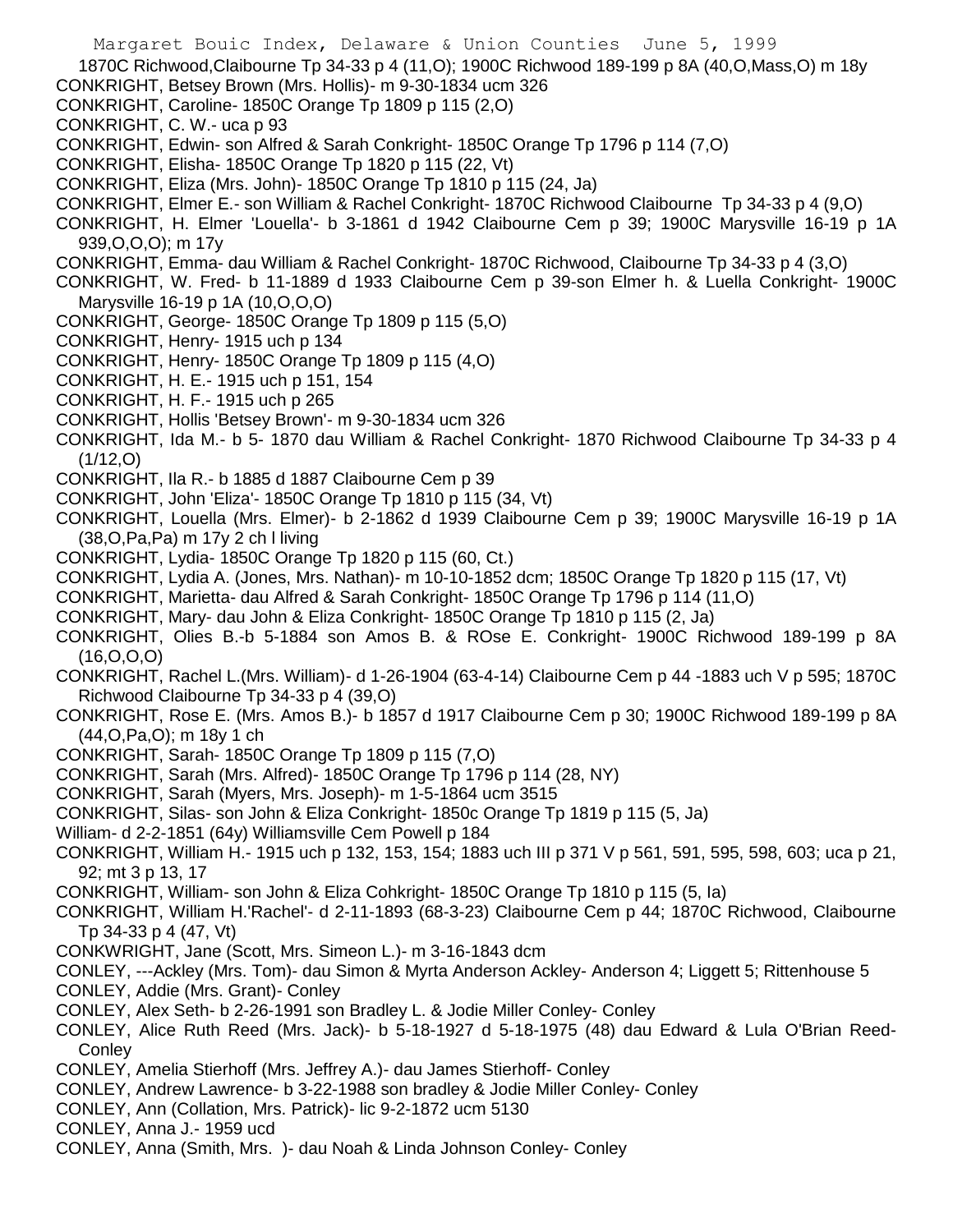- CONLEY, Barbara (Green, Mrs. Charles)- dau Floyd & Julia Penix Conley- Conley
- CONLEY, Barbara Jean (Brownfield, Mrs. )- dau Grant & Addie Conley- Conley
- CONLEY, Barbara J. (Mrs. Mitchell C.)- 1973, 1975 ucd
- CONLEY, Barbara (Miller, Mrs. Carl)- m 7-3-1980- Conley
- CONLEY, Ben- brother Clara Conley- Conley
- CONLEY, Benjamin F.- son Edward & Charlotte Conley- 1860C Allen Tp 711-718 p 98 (11/12,O)
- CONLEY, Benny R.- son Paul Conley- Conley
- CONLEY, Bernice (Mrs.Rev. John W.)- Conley
- CONLEY, Bertha (Broderick, Mrs. Charles H.)- m 11-22-1974- Broderick; Conley
- CONLEY, Bertha E.- 1980 dcd
- CONLEY, Betty Jean (Collier, Mrs. Reginald)- b 3-24-1932 m 2-4-1950 d 6-29-1993 Maple Grove Cem- dau Rev. Kirby K. & Rissa Fannin Conley- Conley
- CONLEY, Betty(Cordell, Mrs. John)- b 1953 dau Hobert B. & Nannie A. Conley- Conley; 1959, 1967, 1971 ucd
- CONLEY, Betty Jean (Collier, Mrs. Reginald)- b 3-24-1932 m 2-4-1950 d 6-29-1993 (67) Maple Grove Cemdau Rev. Kirby K. & Rissa Fannin Conley- Conley; Collier
- CONLEY, Betty Morehart, Mrs. )- dau Blackburn & Stella B. Adams Conley- Conley
- CONLEY, Beverly (Ide, Mrs. )- dau Henry & Willa Mae Conley- Conley; 1971 dcd
- CONLEY, Bill/William- son Floyd & Julia Penix Conley- Conley
- CONLEY, Blackburn 'Stella B. Adams'- Conley
- CONLEY, Bobby- b 1967 son Chester & Francis Conley- 1969 dcd
- CONLEY, Bradley Lawrence 'Jodie Marie Miller'- m 9-31-1985 son Marvin L. & Carmie M. Bradley Conley-**Conley**
- CONLEY, Brett 'Megan Wilhelm'- son Brett & Kim Conley, Sr.- Conley
- CONLEY, Brett- b 1979 son Paula Conley- 1991 ucd
- CONLEY, Brett Sr. 'Kim'- Conley
- CONLEY, Carl- b 1968 dau Chester & Francis Conley- 1969 dcd
- CONLEY, Carmie M. "Connie" Bradley (Mrs. Marvin L.)- b 12-28-1926 m 1-14-1946 d 11-20-1996(69) Oakdale Cem - dau Seymore & Nellie Shepherd Bradley- Conley
- CONLEY, Charles- son Paul Conley- Conley
- CONLEY, Charlotte (Mrs. Edward)- 1860C Allen Tp 711-718 p 98 (29, Irel)
- CONLEY, Chelsea Lyn- b 7-26-1993 dau Bradley Lawrence & Jodie Marie Miller Conley- Conley
- CONLEY, Cheryl Moore (Mrs. Orrie)- m 2-18-1977 dau Estill & Virginia Moore- Conley; 1979, 1981 ucd
- CONLEY, Chester 'Francis'- 1969 dcd
- CONLEY, Chris (39-1910) Licking Co- uninf p 14
- CONLEY, Christa- dau Joy Hamilton Conley Parker- Conley
- CONLEY, Christopher- son Ervin R. Conley- Conley
- CONLEY, Clara (Cantrell, Mrs. Amos)- d 12-23-1974 (86) bur Paintsville Ky- Cantrell; Conley
- CONLEY, Clara (Mrs. Henry)- 1967, 1981, 1983 ucd
- CONLEY, Cletus Ray- son Grant & Addie Conley- Conley
- CONLEY, Clifford 'Barbara'- son James Conley- Conley; 1969 dcd; 1979 ucd
- CONLEY, Clifton- son James Conley- Conley
- CONLEY, Clo (Collier, Mrs. )- dau Sam & Esta Johnson Conley- Conley
- CONLEY, Clovis Blake- b 2-18-1957 son Clovis & Kathryn Alberta Clevenger Conley- Weiser p 288
- CONLEY, Clyde- d 12-23-1967 bur W. Liberty, Ky- son James Conley- Conley
- CONLEY, Colleen (Mrs. Danny)- Conley
- CONLEY, Collin- b 1990 ch Rick & Sandy Conley- 1991 ucd
- CONLEY, Connie (Mrs. Marvin)- 1991 ucd
- CONLEY, Curtis- son James Conley- Conley
- CONLEY, Daniel- son Danny & Colleen Conley- Conley- engaged to Melissa S. Hines
- CONLEY, Danny 'Colleen'- Conley
- CONLEY, Darran- b 1971 lived with Ernest G. & Shirley Sparks- son Ora Lee & Shirley Guisinger Conley-Conley; 1983 ucd
- CONLEY, Darius- son Patrick & Ellen Conley- 1869C Washington Tp 1455-1465 p 197 (13,O)
- CONLEY, David- b 1971 lived with Ernest G. & Shirley Sparks- 1975 ucd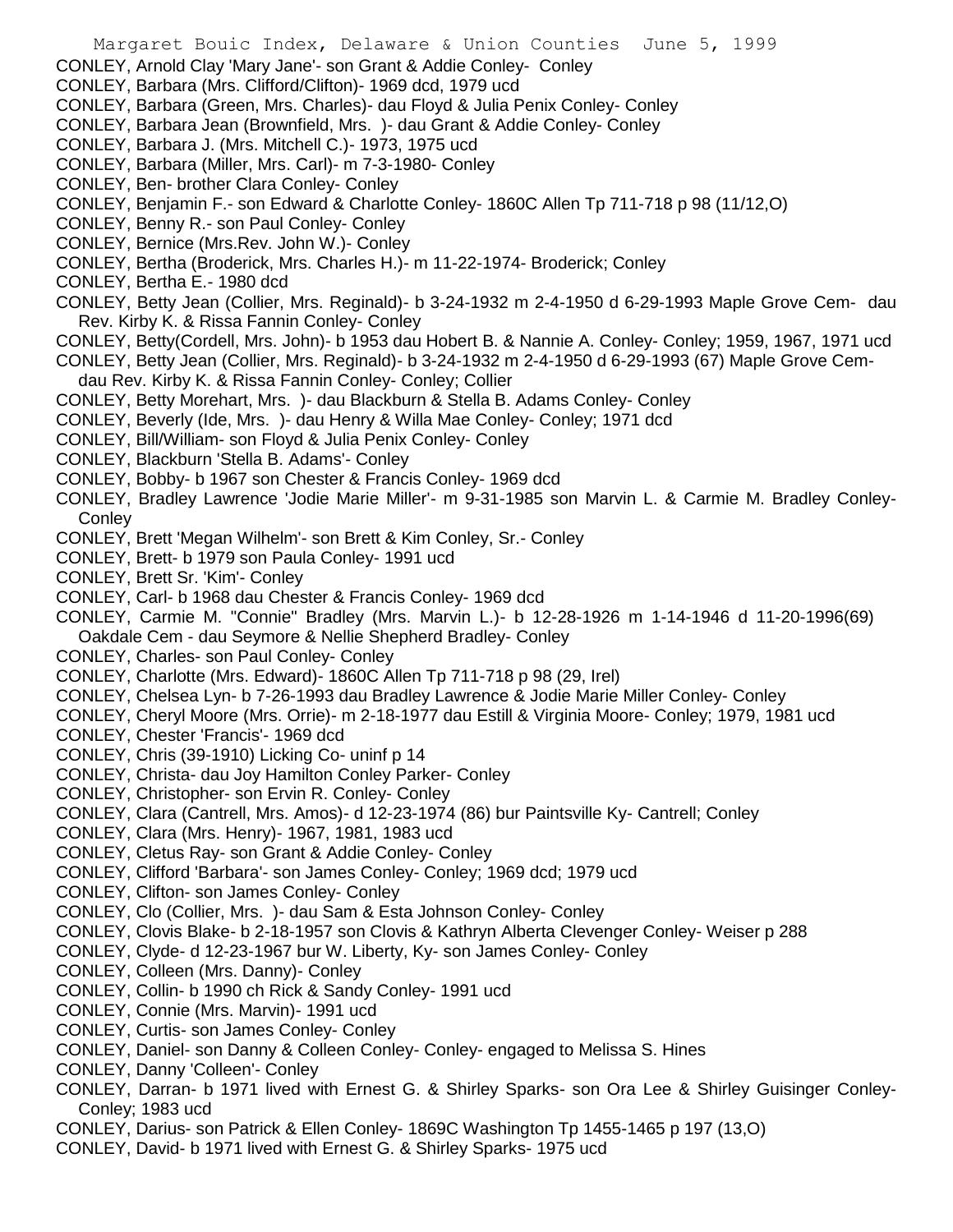Margaret Bouic Index, Delaware & Union Counties June 5, 1999 CONLEY, David Alan- b 1960 son Larry A. & Imogene Conley- Conley; 1969 dcd CONLEY, David Clay- d 7-7-1984 (21) bur Forest Grove Cem son Arnold & Mary Jane Conley- Conley CONLEY, David R. 'Kathaleen'- 1975, 1979 ucd CONLEY, Delores- dau James & Monie Conley- Conley; 1961 dcd (17) CONLEY, Destiny Nicole- b 9-29-1998 dau Brett & Megan Wilhelm Conley- Conley CONLEY, Donald 'Melanie S.'- 1980 dcd CONLEY, Donald 'Pamela Sue Arnold'- b 10-2-1956 m 6-13-1981, St. Paul p 11 CONLEY, Donnell Lee- b 11-22-1954 ch William Henry & Theda Elbrador Conley- Weiser p 32 CONLEY, Douglas- b 1964 son William G. & Martha M. Conley- 1969, 1971, 1980 dcd CONLEY, Edward 'Charlotte'- 1860C Allen Tp 711-718 p 98 (36, Irel) CONLEY, Edward- son Edward & Charlotte Conley- 1860C Allen Tp 711-718 p 98 (2,O) CONLEY, Elanor (Kirkpatrick, Mrs. Joseph)- m 11-18-1824 Madison Co unec V p 15 CONLEY, Eliza- dau Edward & Charlotte Conley- 1860C Allen Tp 711-718 p 98 (4,O) CONLEY, Elizabeth (Mrs. George B.)- 1969 dcd CONLEY, Elizabeth- b 5-1-1885 Delaware Town- twin dau John & Louisa Franks Conley- dcb CONLEY, Ella (Mrs. John)- b 1860 d 1951 Oak Grove Cem I p 100 (D-R9-17) CONLEY, Ellen (Mrs. Patrick)- 1860C Washington Tp 1455-1465 p 197 (37,O) CONLEY, Elvira (Mrs. Michael)- b 9-18-1832 d 9-18-1865 (34) Byhalia Cem R15 lptw p 116 CONLEY, Ervin R. 'Mary Ellen'- d 12-8-1981 (38) bur Greenmound Cem- son Paul Conley- Conley; 1980 dcd CONLEY, Esta Johnson (Mrs. Sam)- Conley CONLEY, Esther (Thompson, Mrs. Merle)- dau Kirby & Risa Fannin Conley- Conley CONLEY, Ethel E. Graf (Mrs. Hobert B.)- Conley; 1975, 1979, 1981, 1983 ucd CONLEY, Ethel Mae (Brown, Mrs. )- dau Paul Conley- Conley CONLEY, Ethel Rexroad (Mrs. William)- Conley CONLEY, Floyd E. 'Julie Penix'-m 2-17-1929- see Lloyd- Conley; 1961, 1969, 1971, 1980 dcd CONLEY, Francis (Mrs. Chester)- 1969 dcd CONLEY, Freid a (McCalf, Mrs. Robert)- b 1951 dau Hobert B. & Nannie A. Wright Conley- Conley; 1959, 1967, 1973, 1975 ucd CONLEY, Gaynell (Sage, Mrs. Myron)- dau Hobert B.,Sr. & Nannie Anna Wright Conley- Conley; 1959 ucd CONLEY, Georgia Burretta (Caudill, Mrs. Harold)- 1976 dch p 369 CONLEY, George B. 'Elizabeth'- 1969 dcd CONLEY, George 'Julie Kennard'- Conley CONLEY, Glen- son James Conley- Conley; 1961 dcd (15), 1971, 1980 dcd CONLEY, Gloria Ruth (Nicol, Mrs. Kenny Luther)- b 11-22-1948 m 8-16-1968 dau Hobart B. & Ann Wright Conley- Conley; 1959 ucd (9) CONLEY, Goldie (Knox, Mrs. Donald)- dau Hobart B. & Ann Conley- Conley; 1959 ucd (14) CONLEY, Grace Jones (Mrs. James)(Stambaugh, Mrs. Raymond)- Conley CONLEY, Grant 'Addie'- d 11-12- (76) CONLEY, Greg- d 1973 son Harold & Laqueta Brandenburg Conley- Conley CONLEY, Harley- b 1-1-1927 son Sam & Esta Johnson Conley- Conley CONLEY, Harold L.- d 12-2-1981 (520 bur Kingwood Cem, Cols.- son Floyd & Julia Penix Conley- Conley CONLEY, Harold 'Laqueta Brandenburg'- b 1-1-1927 d 5-25-1991 (64) cremated bur Forest Grove- son Sam & Esta Johnson Conley- Conley CONLEY, Harold- son James Conley- Conley; 1961, 1971 dcd CONLEY, Heather- b 1976- dau Donald & Melanie S. Conley- 1980 dcd CONLEY, Helen Pauline Ackley (Mrs. )- d 11-30-1978 (61) bur Jerome Cem- Conley

- CONLEY, Henry C. 'Clara'- 1967, 1981, 1983, 1991 ucd
- CONLEY, Henry E.- 1969, 1980 dcd
- CONLEY, Henry- son Floyd & Julia Penix Conley- Conley
- CONLEY, Henry Jay- b 1970 son Henry J. & Wilma/Willa Mae Conley- Conley; 1971 dcd
- CONLEY, Henry J. 'Wilma/Willa Mae'- b 4-11-1918 d 12-22-1990 (72) bur Sunbury Mem. Pk.- son Blackburn & Stella B. Adams Conley- Conley; 1971 dcd
- CONLEY, Rev. Herbert- son Hobart B. & Anna Wright Conley- Conley; 1959 ucd (11)
- CONLEY, Hobert B. 'Nannie Ann Wright''Ethel E. Graf'- b 1-16-1910/11 d 9-24-1993 (83) Claibourne Cem p 98- son Noah & Linda Johnson Conley- Conley; 1959, 1967,1975, 1979, 1981, 1983 ucd
- CONLEY, Hobert- b 1952 son Hobert B. & Nannie Ann Wright Conley- Conley; 1959, 1967 ucd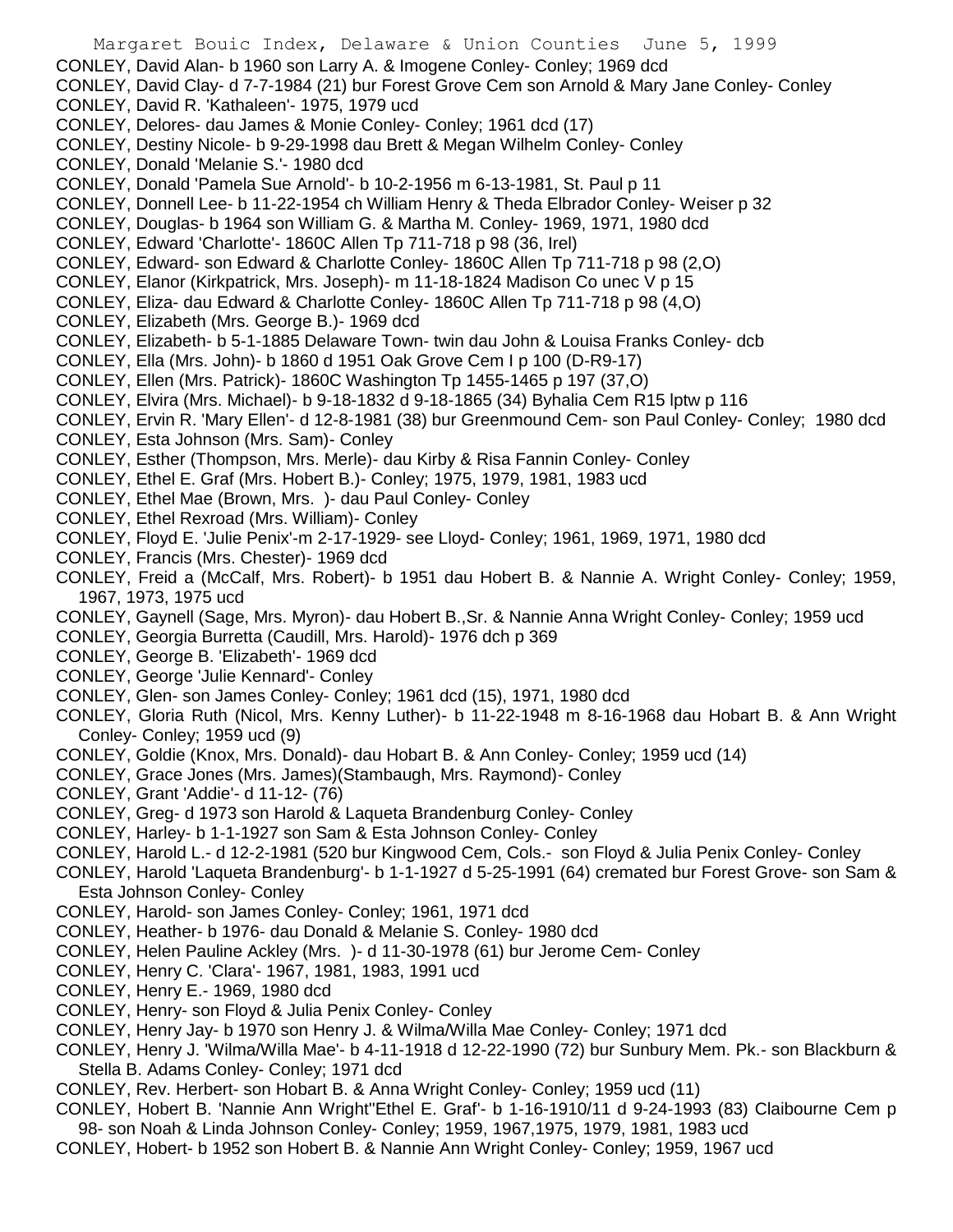- CONLEY, Hubert- brother James Conley- Conley
- CONLEY, Ian Tyler- b 11-30-1986 d 2-26-1987 son Jeffrey A. & Amelia Stierhoff Conley- Conley
- CONLEY, Ila (Mrs. William M.)- 1971 dcd
- CONLEY, Imogene (Mrs. Larry A.)- 1969 dcd
- CONLEY, Ion (Mrs. Red)- 1973 ucd
- CONLEY, Jack 'Alice Ruth Reed'- son Paul Conley- Conley
- CONLEY, Jack- son Rev. John & Bernice Conley- Conley
- CONLEY, Jacob M.- b 1864 d 1932 York Tp Cem p 28
- CONLEY, James Robert 'Stephanie LeMaster'- b 1972 lived with Ernest G. & Shirley Sparks- son Ora Lee & Shirley Guisinger Conley- Conley; 1975, 1983 ucd
- CONLEY, James 'Grace Jones'- Conley
- CONLEY, James W.- Conley; Sunbury p 53
- CONLEY, James 'Monie'- d 6-14-1961 bur W. Liberty, Ky- Conley; 1961 dcd
- CONLEY, Mrs. J. B.- Cunningham Reunion- delge X p 8
- CONLEY, Jean (Riedmiller, Mrs. )- dau Hobert B.,Sr & Nannie Anna Wright Conley- Conley
- CONLEY, Jeffrey A. 'Amelia Stierhoff'- son Richard Conley- Conley
- CONLEY, Jeffrey David- b 9-20-1990 son Donald & Pamela Sue Arnold Conley- St. Paul p 11
- CONLEY, Jeffrey M.- son Robert O. & Teresa J. Feeney Conley- Conley
- CONLEY, Jennifer- b 1977 dau David R. & Kathaleen Conley- 1979 ucd
- CONLEY, Jennifer- dau Ervin R. & Mary Ellen Conley- Conley
- CONLEY, Jennifer- b 1981 dau Paula Conley- 1991 ucd
- CONLEY, Jodie Marie Miller (Mrs. Bradley Lawrence)- m 8-31- 1985 dau George E. Miller- Conley
- CONLEY, John B.- hmp p 105
- CONLEY, John- son Edward & Charlotte Conley- 1860C Allen Tp 711-718 p 98 (3,O)
- CONLEY, John 'Ella'- b 1856 Un Co d 1-6/26-1927(70y) Oakdale Cem 3880(D1380 I p 100 (D-R9-17)
- CONLEY, John- son Patrick & Ellen Conley- 1860C Washington Tp 1455-1465 p 197 (15,O)
- CONLEY, John- 1880C Leesburg Tp 106 p 180C (20,O,O,O) nephew of Richard H. White
- CONLEY, Rev.John W.'Bernice' b 12-29-1921 d 3-17-1991 (69) bur N. Lewisburg- son Rev. Kirby & Rissa Fannin Conley- Conley
- CONLEY, Josephine Margaret Virginia Schuh (Mrs. Donnell B.)- b 5-24-1900 d 9-30-1956 dau Lewis Herman & Mary Loy Schuh- Weiser p 32
- CONLEY, Joshua Clay- b 8-13-1993 son Steve & Mary Ann Mossing Conley- Conley
- CONLEY, Joy Hamilton (Mrs. )(Parker, Mrs. Clarence Emerson)- Conley
- CONLEY, Juanita (Oberdier, Mrs. Ross)- dau Hobart B. & Ann Wright Conley- Conley; 1959 ucd (16)
- 0CONLEY, Judi (Masco, Mrs. )- dau Paul Conley- Conley
- CONLEY, Judy (Bailey, Mrs. )- dau Henry & Willa Mae Conley- Conley
- CONLEY, Julia Penix (Mrs. Floyd)- m 2-17-1929 d 10-15-1982 bur Sunbury Memorial Park -Conley; 1961, 1969, 1971, 1980 dcd
- CONLEY, Julie Dawn- b 5-1-1987 dau Donald & Pamela Sue Arnold Conley- St. Paul p 11
- CONLEY, Julie Kennard (Mrs. George)- Conley
- CONLEY, Karen- b 1969 dau William M. & Ila Conley- 1971 dcd
- CONLEY, Kathaleen/Kathy (Mrs. David R.)- 1975, 1979 ucd
- CONLEY, Kathleen- dau Floyd & Julia Penix Conley- Conley
- CONLEY, Kathryn Alberta Clevenger (Mrs. Clovis)- b 7-14-1930 m 1-10-1953 dau Harry Arthur & Rose Marie Weiser Clevenger- Weiser p 288
- CONLEY, Kathy (Lively, Mrs. )- b 1966 dau Henry J. & Wilma/Willa Mae Conley- Conley; 1971 dcd
- CONLEY, Kathy Lynn- b 4-6-1954 dau Harry Arthur & Rose Marie Weiser Clevenger- Weiser p 288
- CONLEY, Kelly J.- b 1963 son William G. & Martha Conley- 1969, 1971, 1980 dcd
- CONLEY, Kimberly- b 1960 ch William M. & Ila Conley- 1971 dcd
- CONLEY, Kirby K. Rissa Fannin'- b 11-25-1899 m 1918 d 8-18-1970 bur Maple Grove son George & Julie Kennard Conley- Conley; 1959, 1967, 1971 ucd
- CONLEY, Kyle Andrew- b 10-9-1993 son James & Stephanie LeMaster Conley- Conley
- CONLEY, La Donna (Hay, Mrs. )- dau Harold & Laqueta Brandenburg Conley- Conley
- CONLEY, Laqueta Brandenburg (Mrs. Harold)- Conley
- CONLEY, Larry A. 'Imogene'- son Ralph Conley- Conley; 1969 dcd
- CONLEY, Laura Nicole- b 11-17-1988 dau Donald & Pamela Sue Arnold Conley- St/ Paul p 11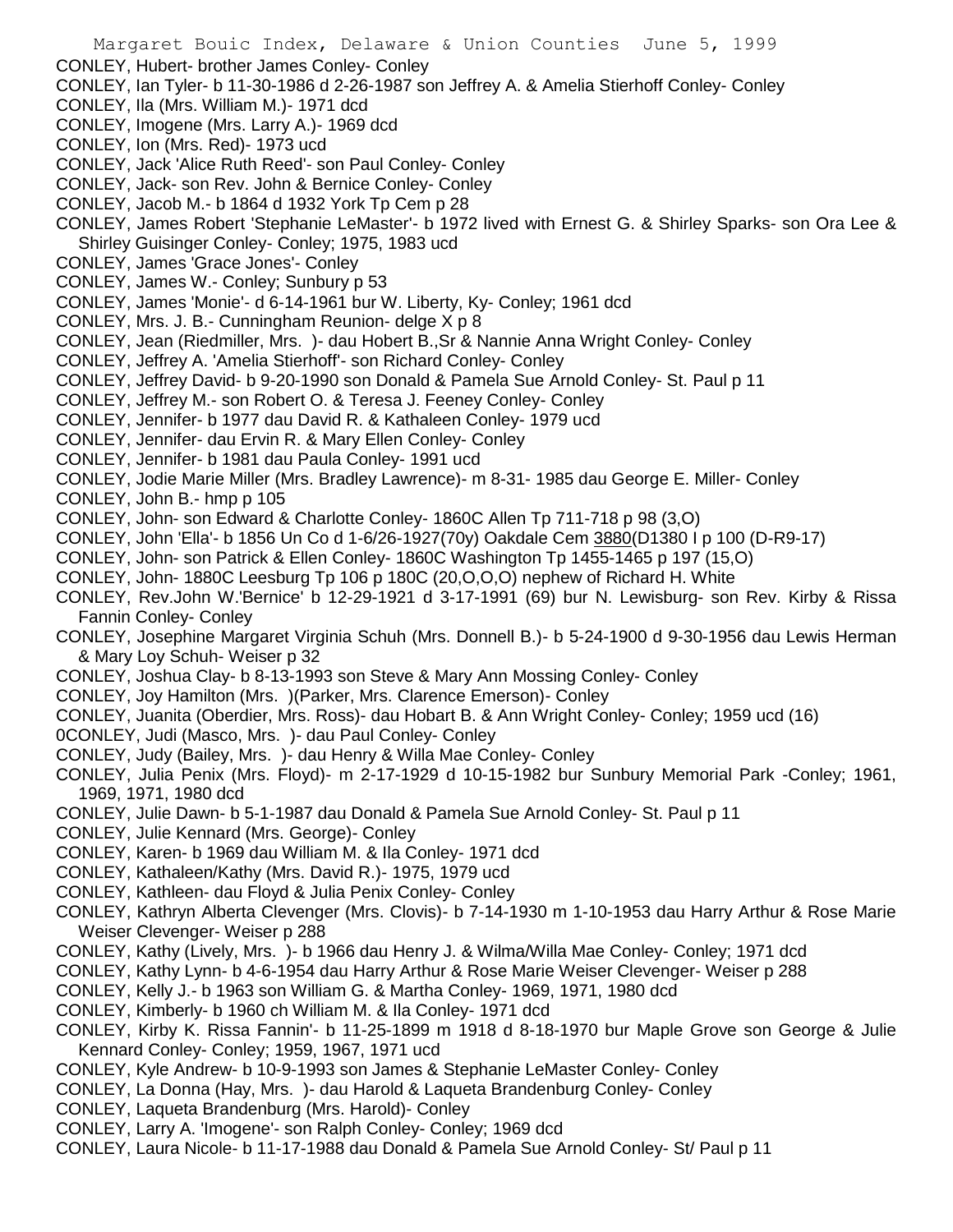- Margaret Bouic Index, Delaware & Union Counties June 5, 1999 CONLEY, Laura- b 1964 dau William M. & Ila Conley- Conle; 1971 dcd CONLEY, Laureen (Scott, Mrs. )- dau Joy Hamilton Conley Parker- Conley CONLEY, Lillie (Belcher, Mrs. Patrick)- dau Flory & Julia Penix Conley- Conley; 1961 dcd CONLEY, Linda (Ashburn, Mrs. )- dau Rev. John & Bernice Conley- Conley CONLEY, Linda Johnson (Mrs. Noah)- Conley CONLEY, Lionel C. 'Shirlene'- Conley; 1979, 1991 ucd CONLEY, Lloyd 'Julie Penix'- m 2-17-1929- Conley CONLEY, Lucas- b 10-11-1978 d 6-8-1996 (17) Maple Grove Cem- son Ora Lee & Cheryl Moore Conley-**Conley** CONLEY, Lucinda (Adams, Mrs. Randel)- dau Robert O. & Teresa J. Feeney Conley- Conley CONLEY, Lulu (Jackson, Mrs. )- sister Clara Conley- Conley CONLEY, Mae (Thompson, Mrs. Chester)- dau Rev.Kirby & Rissa Fannin Conley- Conley CONLEY, Magdalene (Roberts, Mrs. )(Thompson, Mrs.Paul)- dau Rev. Kirby & Rissa Fannin Conley- Conley CONLEY, Maire Rose- b 6-15-1996 dau Steve & Mary Ann Mossing Conley- Conley CONLEY, Martha (Blackburn, Mrs. )- dau Sam & Esta Johnson Conley- Conley CONLEY, Martha M. (Mrs. William G.)- 1969, 1971, 1980 dcd CONLEY, Martin 'Jane Lingrel'- m 3-18-1852 ucm 1782- 1883 uch V p 476 CONLEY, Marvin L.'Carmie M. "Connie" Bradley'-m 1-14-1946 Conley; 1991 ucd CONLEY, Mary A.- dau Edward & Charlotte Conley- 1860C Allen Tp 711-718 p 98 (5,O) CONLEY, Mary Ann Mossing (Mrs. Steven Clay)- m 11-30-1991 dau Robert & Joan Mossing- Conley CONLEY, Mary (Baker, Mrs. )- dau Sam & Esta Johnson Conley- Conley CONLEY, Mary E. (Mrs. Ervin R.)- 1980 dcd CONLEY, Mary (Beener, Mrs. Charles)- dau Floyd & Julia Penix Conley- 1961 dcd (16) CONLEY, Mary Jane (Mrs. Arnold)- Conley CONLEY,Mary- b 5-1-1885 Delaware Town- twin dau John & Louisa Franks Conley- dcb CONLEY, Maxie (Rice, Mrs. )- sister Clara Conley- Conley CONLEY, May (Belcher, Mrs. )(Beener, Mrs. Charles)- dau Floyd & Julia Penix Conley- Conley CONLEY, May (Thompson, Mrs. Chester)- dau Kirby & Rissa Fannin Conley- Conley CONLEY, Megan Wilhelm (Mrs. Brett)- dau Bob & Judy Wilhelm- Conley CONLEY, Melanie S. (Mrs. Donald)- 1980 dcd CONLEY, Melissa- b 1967 dau Lionel C. & Shirlene Conley- 1979 ucd CONLEY, Mertie Melissa Gilliam (Mrs. )- b 11-26-1898 d 9-7-1991 (92) bur Fairview Mem.- dau John Frank & Sara Alice Halbrook Gilliam- Conley CONLEY, Michael- b 1972 son David R. & Kathaleen Conley- 1975, 1979, 1983 ucd CONLEY, Michael 'Elvira'- b 10-4-1820 d 6-3-1895 (74-7-29) Byhalia Cem R 15 lptw p 116 CONLEY, Michael- b 1957 son Larry A. & Imogene Conley- 1969 dcd CONLEY, Michael Dean- son Larry Conley- Conley CONLEY, Mike- b 1961 son Henry & Clara Conley- 1967 ucd CONLEY, Mildred (Lanham, Mrs. James)- Maugans Anc p 156 CONLEY, Mitchell C. 'Barbara J.'- 1973, 1975 ucd CONLEY, Mitchell- son Paul Conley- Conley CONLEY, Monie (Mrs. James)- Conley; 1961, 1969, 1971, 1980 dcd CONLEY, Muriel (Thompson, Mrs. Ester)- dau Rev. Kirby & Rissa Fannin Conley- Conley CONLEY, Nannie Ann Wright (Mrs. Hobert B.)- b 1920 d 12-17-1968 Claibourne Cem p 98; 1959, 1967 ucd CONLEY, Neva L. (Mrs. Richard O.,)- 1969, 1971 dcd CONLEY, Noah 'Linda Johnson'- Conley CONLEY, Ora Lee 'Shirley Guisinger'- 'Cheryl Moore'- b 7-29-1950 m 6-12-1970 div 11-1973- m (2) 2-18-1977 d 3-6-1995 (44) Maple Grove Cem- son James & Grace Jones Conley- Conley; 1975, 1979, 1981 ucd CONLEY, Ossadila- dau Patrick & Ellen Conley- 1860C Washington Tp 1455-1465 p 197 (1,O) CONLEY, Pamela (Maxwell, Mrs. Troy Michael)- Maxwell; Conley CONLEY, Pamela Sue Arnold (Mrs. Donald)- b 9-23-1958 m 6-13-1981 dau Hugh & Barbara Dickbrader
- Arnold- St. Paul p 11 CONLEY, Patrick 'Ellen'- 1860C Washington Tp 1455-1465 p 197 (32, Irel)

CONLEY, Paul- Conley

- CONLEY, Paula- 1991 ucd
- CONLEY, Pauline- b 1917 d 1978 Jerome IOOF DJ p 108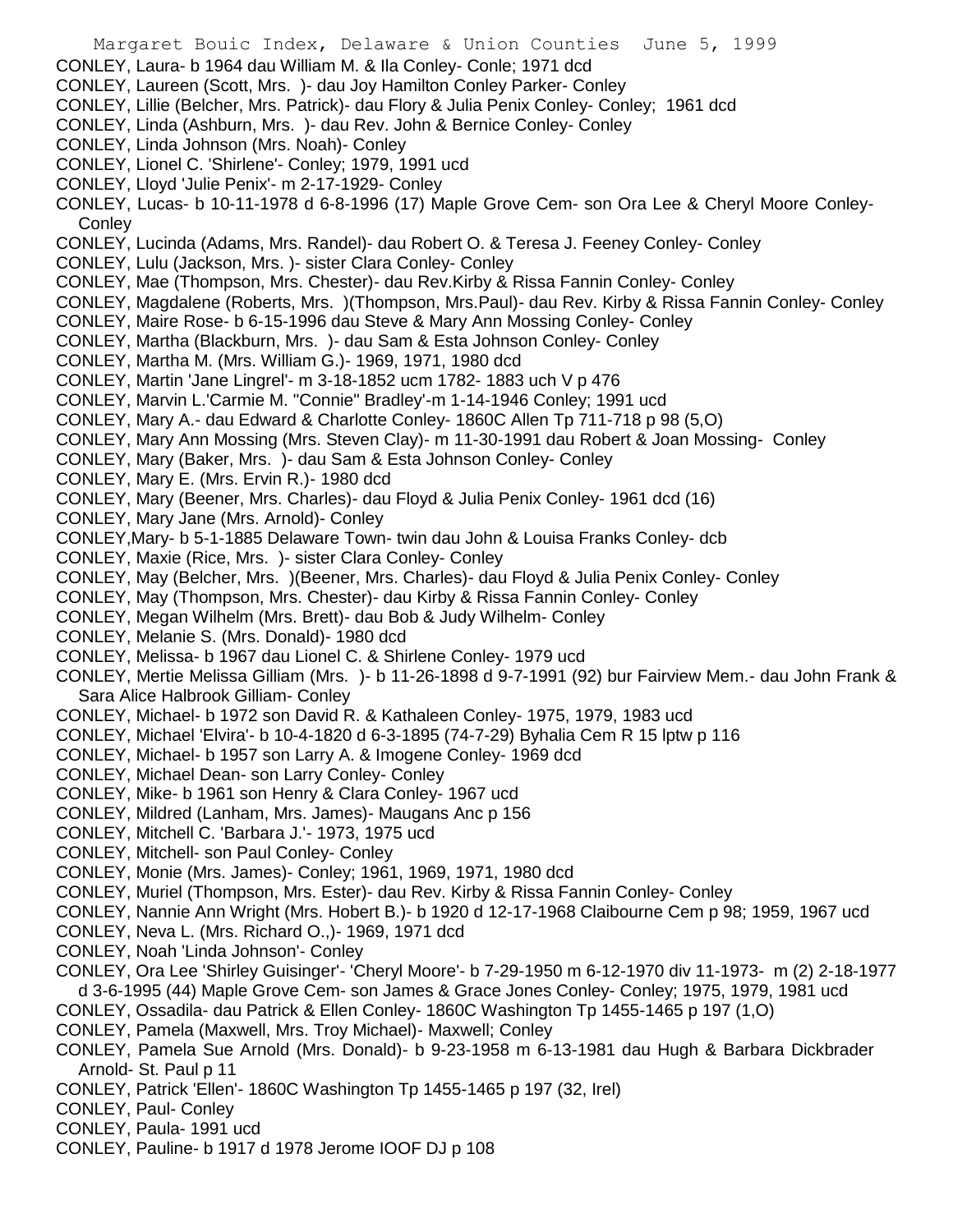CONLEY, Polly (Schmittauer, Mrs. )- b 1959 dau Henry J. & Wilma/Willa Mae Conley- Conley; 1971 dcd CONLEY, Ralph- Conley CONLEY, Rashonna L.(Baker, Mrs. Dr. Timothy W.) - dau Harold Conley- Conley CONLEY, Ray- son Ervin R. Conley- Conley CONLEY, Red 'Ion'- 1973 ucd CONLEY, Richard 'Sandy'- Conley; 1991 ucd CONLEY, Richard O. 'Neva L.'- 1969, 1971 dcd CONLEY, Rick 'Sandy'- 1991 ucd CONLEY, Rissa Fannin (Mrs.Rev. Kirby K.)- b 2-13-1899 m 1918 d 12-21-1977 (78) bur Maple Grove Cemdau John & Rinda Fannin- Conley; 1959, 1967, 1971, 1973, 1975 ucd CONLEY, Robert O. 'Teresa J. Feeney'- b 2-7-1920 d 3-6-1988 Oakdale Cem -son William & Ethel Rexroad Conley- Conley CONLEY, Robert Ross- b 4-19-1985 son Donald & Pamela Sue Arnold Conley- St. Paul p 11 CONLEY, Robert T.- son Robert O. & Teresa J. Feeney Conley- Conley CONLEY, Ruth Ann Parmenter (Lash, Mrs. )Borden, Mrs. Leo G.)(Mrs. )- dau Simeon B. & Glenna Parmenter- Parmenter CONLEY, Ruth (Elkins, Mrs. James Robert)- m 6-6-1942 dau Rev. Kirby & Rissa Fannin Conley- Conley CONLEY, S.- 1991 ucd; Claibourne Tp CONLEY, Sam 'Esta Johnson'- Conley CONLEY, Samuel- b 1967 son Henry J. & Wilma/Willa Mae Conley- Conley; 1971 dcd CONLEY, Samuel- Pabst 6 p 59 CONLEY, Sandra (Sutherland, Mrs. Wade)- dau Floyd & Julia Penix Conley- 1961 dcd (14) CONLEY, Sandy (Preston, Mrs. )- dau Arnold & Mary Jane Conley- Conley CONLEY, Sara Jeanne (Reynolds, Mrs. Howard)- b 10-6-1926 m 8-28-1948 dau Donnell B. & Josephine Margaret Virginia Schuh Conley- Weiser p 32 CONLEY, Scarlett (Blumenschein, Mrs. )- dau James W. & Grace Jones Conley- Conley CONLEY, Shannon- 1987 ch Rick & Sandy Conley- 1991 ucd CONLEY, Shirlene (Mrs. Lionel C.)- Conley; 1979 ucd CONLEY, Shirley Guisinger (Mrs. Ora L.)- m 6-12-1970 div 11-1973- dau Sam Guisinger- Conley CONLEY, Shirley- b 1957 dau Henry J. & Wilma/Willa Mae Conley- Conley;1971 dcd CONLEY, Sid- 1961 dcd CONLEY, Sinai (Tackett, Mrs. )- dau Blackburn & Stella B. Adams Conley- Conley CONLEY, Stephen Clay 'Mary Ann Mossing'- m 11-30-1991 son Lionel & Shirlene Conley- Conley; 1979 ucd CONLEY, Stephanie LeMaster (Mrs.James Robert)- Conley CONLEY, Susan A.- dau Patrick & Ellen Conley- 1860C Washington Tp 1455-1465 p 197 (11,O) CONLEY, Susan (Sheets, Mrs. David)- dau Robert O. & Teresa J. Feeney Conley- Conley CONLEY, Teresa J. Feeney (Mrs. Robert O.)- Conley CONLEY, Theda Elbrador (Mrs. William Henry)- b 9-3-1930 m 5-27-1953 Weiser p 32 CONLEY, Thomas A.- b 1891 d 1967 Jerome IOOF DJ p 108 CONLEY, Thomas- son Edward & Charlotte Conley- 1860C Allen Tp 711-718 p 98 (8,O) CONLEY, Timmy- b 1965 son Clifford & Barbara Conley- 1969 dcd; 1979 ucd CONLEY, Tom ' Ackley'- Anderson 4; Liggett 5; Rittenhouse 5 CONLEY, Travis- b 1975 dau Ervin R. & Mary E. Conley- 1980 dcd CONLEY, Tresa- b 1966 dau Richard O. & Neva L. Conley- 1969, 1971 dcd CONLEY, Trevor- son Ora Lee & Cheryl Moore Conley- Conley CONLEY, Vergil- b 1966 son Chester & Francis Conley- 1969 dcd CONLEY, Virgie (Adams, Mrs. Floyd D.)- d 1-20-1984 bur Alum Creek Cem- dau Floyd & Julia Penix Conley-**Conley** CONLEY, Virginia K.(Erickson, Mrs. Walter)- dau Robert O. & Teresa J.Feeney Conley- Conley CONLEY, Wade- son Blackburn & Stella B. Adams Conley- Conley CONLEY, Warnie E.- son Paul Conley- Conley CONLEY, Wayne- son Blackburn & Stella B. Adams Conley- Conley CONLEY, Wilda (Blackston, Mrs. James)- dau William & Ethel Rexroad Conley- Conley CONLEY, Willa Mae Blevins (Mrs. Henry)- d 7-20-1987 (51) bur Sunbury Mem- dau Bruce & Ival Blevins-(brothers have name of LeMaster)- Conley CONLEY, William/Billy G. 'Martha M. - 1961, 1969, 1971, 1980 dcd

Margaret Bouic Index, Delaware & Union Counties June 5, 1999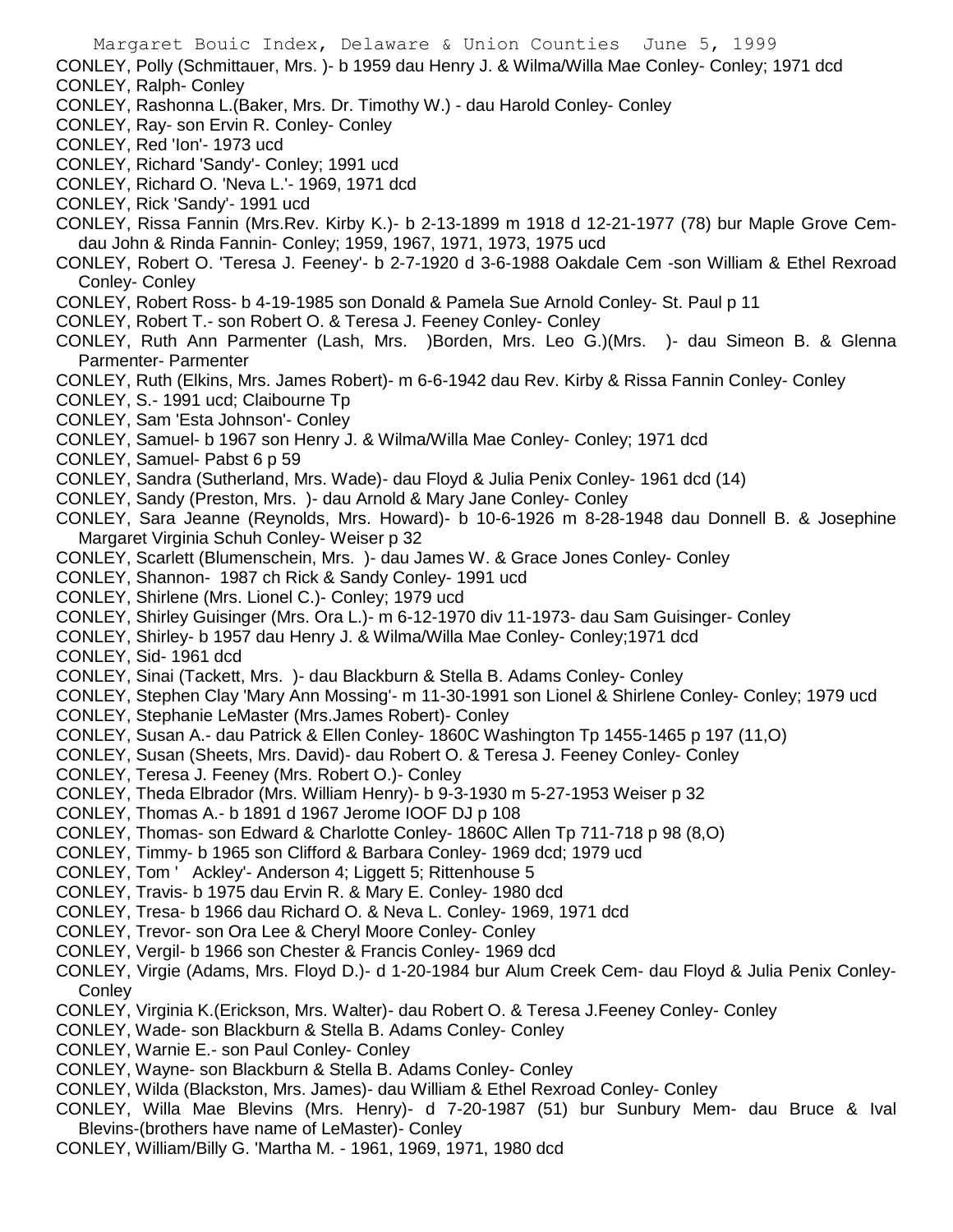- CONLEY, William 'Ethel Rexroad'- Conley
- CONLEY, William Henry 'Theda Elbrador'- b 10-26-1929 m 5-27-1953 son Donnell B. & Josephine Margaret Virginia Schuh Conley- Weiser p 32
- CONLEY, William- brother James Conley- Conley
- CONLEY, William M. 'Ila'- 1971, 1980 dcd
- CONLEY, William Scott- son Joy Hamilton Conley Parker- Conley
- CONLEY, Willie- sister Clara Conley- Conley
- CONLEY, Wilma (Mrs. Henry J.)- 1971 dcd
- CONLEY, Zeke/Zeka- 1961, 1971 dcd
- CONLEY, Zike- brother James Conley- Conley
- CONLIN, Berenice (Mrs. Howard)- d 1-9-1993 (79) New Jersey- aunt of Frank & Connie Cozze- Conlin
- CONLIN, Dianne (Mrs. Howard,Jr.)- Conlin
- CONLIN, Howard 'Berenice'- Conlin
- CONLIN, Howard,Jr. 'Dianne'- son Howard & Berenice Conlin- Conlin
- CONLY, Sevella Groves (Mrs. Thomas)- m 6-21-1828 Madison Co unec V p 28
- CONLON, Alice Wanock (Mrs. William John)- Conlon
- CONLON, Alicia (Whyte, Mrs. )- dau John & Alice Wanock Conlon- Conlon
- CONLON, Anne E. (O'Mahoney, Mrs. Michael W.)- m 10-10-1981- dau William John & Mary Patricia Haverty Conlon- Conlon
- CONLON, Carmelita (Walsh, Mrs. )- dau John & Alice Wanock Conlon- Conlon
- CONLON, Cathy- dau William John & Mary Patricia Haverty Conlon- Conlon
- CONLON, Clyde Mae (McDaniel, Mrs. Arthur Jackson)- m 3-1-5-1907- Howison (339)
- CONLON, Collette (Miller, Mrs. )- dau John & Alice Wanock Conlon- Conlon
- CONLON, Margaret Clare (DeWerth, Mrs. Jeffrey)- m 11-16-1996- dau William John & Mary Patricia Haverty Conlon- Conlon
- CONLON, Mary Patricia Haverty (Mrs. William John)- Conlon
- CONLON, Mary (Walsh, Mrs. )- dau John & Alice Wanock Conlon- Conlon
- CONLON, Rita- dau William John & Alice Wanock Conlon- Conlon
- CONLON, William John'Alice Wanock'- Conlon
- CONLON, William- son William John & Mary Patricia Haverty Conlon- Conlon
- CONLON, William John 'Mary Patricia Haverty'- b 12-19-1929 d 2-25-1971 bur St. John's, Marysville, Our Lady of lourdes R6 lptw p 51- son William John & Alice Wanock Conlon- Conlon
- CONLY, Jane Linggrel (Mrs. Martin)- m consent 1852 by Jeremiah Linggrell; unec IV p 53
- CONLY, Jeremiah- unec IV p 53
- CONLY, Martin 'Jane Linggrel'- m consnet 1852 unec IV p 53
- CONN, infant d 9-25-1863 Oakdale Cem 589 (179F)
- CONN, Ann (Vance, Mrs. Davis)- 1915 uch p 717
- CONN, Beau Michael- b 11-20-1992 son Jeffrey Michael & Evah Ann Dellinger Conn- St. Paul p 32, 38
- CONN, Benjamin F.- 1908 dch p 390; 1880C Kingston Tp p 434A
- CONN, Carl- son Carl W. & Gaynelle Conn- 1959 ucd (4)
- CONN, Carl W. 'Gaynelle'- 1959 ucd
- CONN, Delores- b 1968 dau Mabel L. Conn- 1973 ucd
- CONN, Eli C.- Pabst 0
- CONN, Ella (Eikelberner, M rs. George Corbet)- b 2-8-1862 m 5-29-1889 d 8-16-1947- Weiser p 164
- CONN, Ella (Friezall, Mrs. Frederick)- m 1-17-1879 ucm 6415
- CONN, Evah Ann Dellinger (Gansheimer, Mrs. Barry Lee)(Mrs. Jeffrey Michael)- b 2-18-1958 m(1) 10-15- 1977 (2) 12-20-1991 dau Lutrelle A. W. & Caroline Ann Holycross Dellinger- St. Paul p 32, 38
- CONN, Gaynelle (Mrs. Carl W.)- 1959 ucd
- CONN, Herman R. 'Mabel T.'- 1961 dcd
- CONN, James F.- 1883 uch IV p 485
- CONN, Jane- dau Carl W. & Gaynelle Conn- 1959 ucd (10m)
- CONN, Jean (Mrs. Junior)- 1980 dcd
- CONLEY, Jeffrey Michael 'Evah Ann Dellinger'- b 4-4-1962 m 12-20-1991 St. Paul p 32, 38
- CONN, July Emma- b 5-23-1873 Kingston Tp dau Benjamin F. & Susannah Phillips Conn- dcb
- CONN, Junior 'Jean'- 1980 dcd
- CONN, Kenneth- 1981, 1983 ucd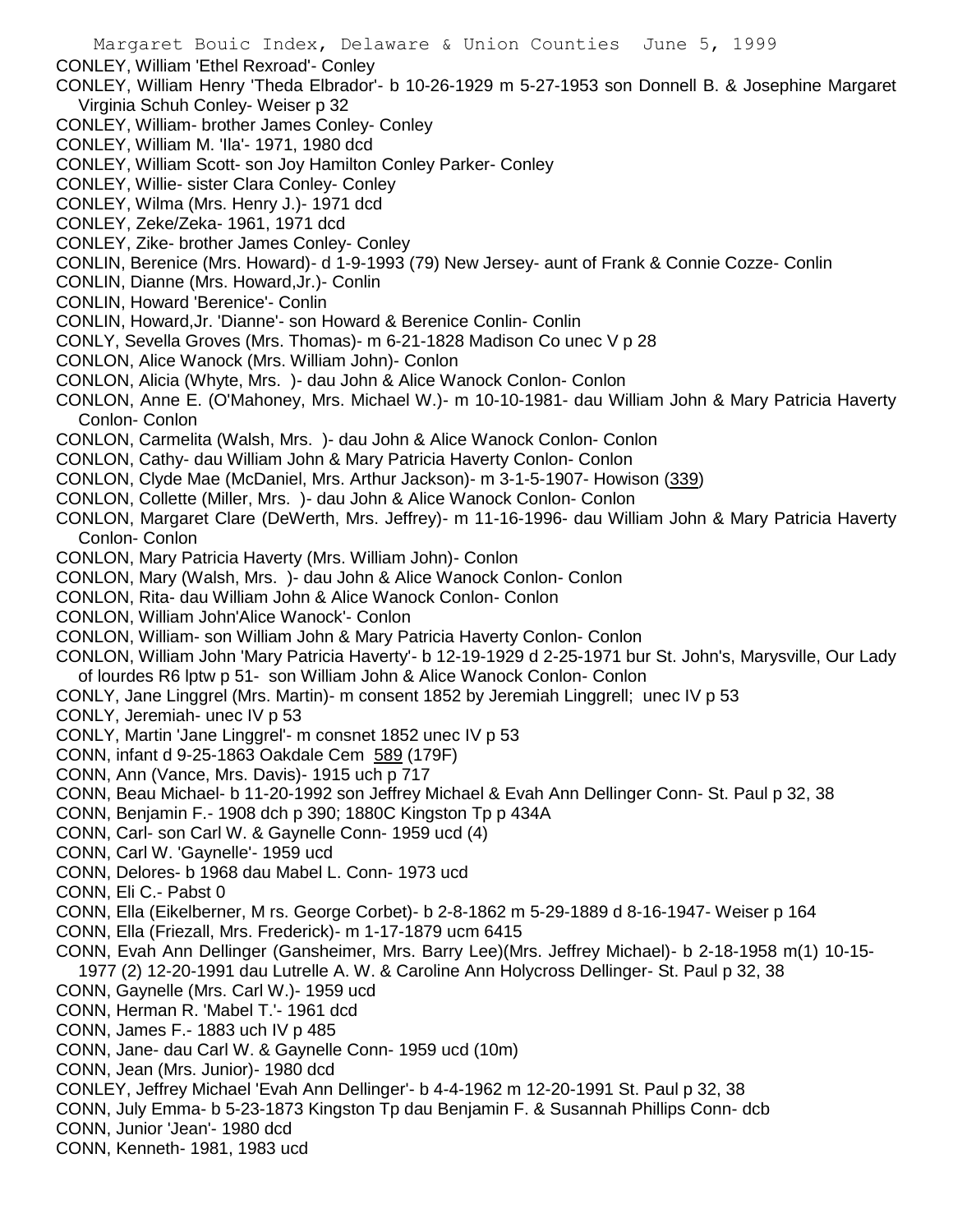Margaret Bouic Index, Delaware & Union Counties June 5, 1999 CONN, Linda- dau Carl W. & Gaynelle Conn- 1959 ucd (11) CONN, Lucille- dau Herman R. & Mabel T. Conn- 1961 dcd (15) CONN, Mabel L.- 1973 ucd CONN, Mabel T. (Mrs. Herman R.)- 1961 dcd CONN, Marge (Brown, Mrs. Kenneth)- b 6-5- m 1-28 Weiser p 159 CONN, Mary (Kerns, Mrs. Adam)- 1915 uch p 646 CONN, Mary L. (Penn, Mrs. William)- m 3-11-1880 ucm 6675 CONN, Norman 'Vera Gabriel'- Gabriel 4 CONN, Paul- son Carl W. & Gaynelle Conn- 1959 ucd(6) CONN, Phoebe Emma (Alton, Mrs. Clinton Weiser)- b 8-18-1881 m 2-9-1904 d 11-9-1939- Weiser p 432 CONN, Richard J. W. - Genther p 124 CONN, Tracy- ch Herman R. & Mabel T. Conn- 1961 dcd (17) CONN, Vanessa (Moseley, Mrs. Ralph)- m 1-10-1981 dau Stanley Conn- Conn; Moseley CONN, Wayne- son Carl W. & Gaynelle Conn- 1959 ucd (6) CONN, William- b 1960 son Mabel L. Conn- 1973 ucd CONN, William Otho- b 12-27-1899 Kingston Tp son William & Idella Harrison Conn- dcb CONN, Mrs. William- dau Venas & Kate Harrison- delge IV p 43 CONN, W. O. delge X p 55 (Pagetown) CONN, Zenetta W.- b 3-30-1890 Porter Tp dau William & Edela May Harrison Conn- dcb CONNABLE, Caroline (Sabine, Mrs. Dr. Roswell)- 1883 uch V p 172 CONNAL, -- b 9-11-1867 Brown Tp son John & Catherine Connal- dcb CONNAL, --- b 4-11-1868 Brown Tp son John G. & Mary A. Connal- dcb CONNALLY, J. Fred 'Syrena Moffett''Stella Outland'- d 8-11-1961 Connally CONNALLY, Junior- son J. Fred Connally- Connally CONNALLY, Roscoe R.- son J. Fred Connally- Connally CONNALLY, Syrena Moffett (Mrs. J. Fred)- d 1954- Connally CONNALLY, Thomas- son J. Fred Connally- Connally CONNALY, Charlotte Wilson (Mrs. Edward)- m 10-24-1851 ucm 1718 CONNALY, Edward 'Charlotte Wilson'- m 10-24-1851 ucm 1718 CONNANT, Harry- 1971 dcd CONNANT, Henry- 1850C Harlem Tp 665 p 59 (38, NJ) CONNANT, Joseph- 1850C Harlem Tp 665 p 59 (28, NJ) CONNANT, Mary- 1850C Harlem Tp 665 p 59 (38, NJ) CONNARD, Ellen- dau James & Naomi Connard- 1850C Orange Tp 1696 p 110 (11,O) CONNARD, Emeline- dau James & Naomi Connard- 1850C Orange Tp 1696 p 110 (18,O) CONNARD, James- son James & Naomi Connard- 1850C Orange Tp 1696 p 110 (16,O) CONNARD, James 'Naomi'- 1850C Orange Tp 1696 p 110, 1841 p 116 (49, Va) CONNARD, Jane- dau James & Naomi Conard- 1850C Orange Tp 1696 p 110 (9,O) CONNARD, Lydia (Mrs. William A.)- 1850C Orange Tp 697 p 110 (23,O) CONNARD, Mary Ann (Boyd, Mrs. Levi)- delge V p 74 CONNARD, Mary Ann- dau James & Naomi Connard- 1850C Orange Tp 1696 p 110 (19,O) CONNARD, Mary M.- 1880 dch p 577 CONNARD, Matilda- dau James & Naomi Connard- 1850C Orange Tp 1696 p 110 (3,O) CONNARD, Michael- 1850C Orange Tp 1792 p 14 (27, Irel) CONNARD, Naomi (Mrs. James)- 1850C Orange Tp 1696 p 110, 1841 p 116 (45, Pa) CONNARD, Philander- son William A. & Lydia Connard- 1850C Orange Tp 697 p 110 (10/12,O) CONNARD, William A. 'Lydia'- 1850C Orange Tp 697 p 110 (24,O) CONNARE, Truman- delge IX p 62 CONNEL, Clark- b 12-1-1869 Genoa Tp son T. B. & Caroline Connel- dcb CONNEl, John- b 9-30-1900 Brown Tp son John & --Beckwigh Connel- dcb CONNEL Joseph- b 12-14-1871 Brown Tp-----dcb CONNEL?(Konnel?), Sarah (Zimmerman, Mrs. Peter)- ped Trella Kemmerly Romine #75 23; unec VI p 34 CONNELEY, Eugene Earl Jr. 'Lila Lee Shelby'- m 8-29-1953- McKitrick p 151, 153 CONNELEY, Lila Lee Shelby (Mrs. Eugene Earl Jr.)(Omon, Mrs. Gary)- b 3-16-1931 m(1) 8-29-1933 dau James Melburn & Mabel Hutchins Shelby- McKitrick p 151, 153 CONNELEY, Linda- dau Eugene Earl Jr. & Lila Lee Shelby Conneley- McKitrick p 153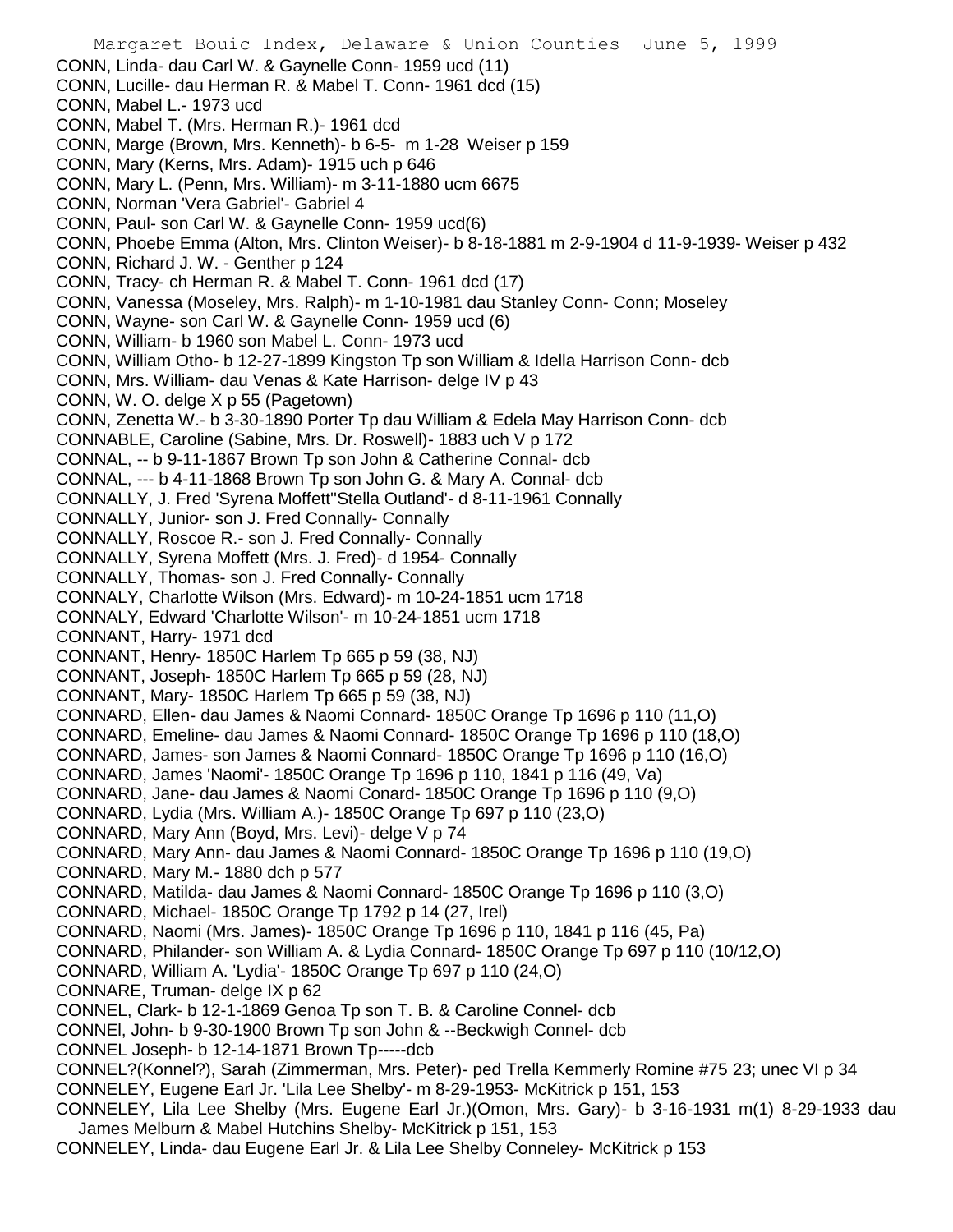CONNELEY, Rena- b 8-1959 dau Eugene Earl Jr. & Lila Lee Shelby Conneley- McKitrick p 153

- CONNELL, Albert 'Lydia Bales'- m 6-10-1852 ucm 1815; m slip unec VII p 57, III p 39
- CONNELL, Alice (Milligan, Mrs. Robert Lee)- CCC p 69
- CONNELL, Ann Crawford (Mrs. James/Zachariah)- dau William & Hannah Vance Crawford- Powers p 86, 87
- CONNELL, Ann (Mrs. D. R.)- Hollingsworth Bible- unec VII p 13
- CONNELL, A. N. Jr. 'Buster'- son Arthur N. & Ota Perchorwood- Connell letter
- CONNELL, Arthur N. 'Ota Perchorwood'- b 9-25-1871 Marysville m 5-6-1904- d 4-1953 son John George & Mary Ellen Blackburn Connell- Connell letter; 1880C Paris Tp 45-46 p 5 (9,O,Penn,O); 1900C Marysville 1st Ward 61 p 3B (28,O,Pa,O)
- CONNELL, Bridget- 1880C Delaware Town p 508A
- CONNELL, Bridget (Wall, Mrs. Henry)- McKitrick p 476
- CONNELL, Catherine- 1880C Delaware Town p 528A
- CONNELL, Catherine (Keeffee, Mrs. Edward)- 1880 dch p 811
- CONNELL, Charles H.- b 1-27-1873 d 3-19-1920 son John George & Mary Ellen Blackburn Connell- Connell letter; 1880C Paris Tp 45-46 p 5 (7,O,Penn, O); 1900C Marysville 1st Ward 61 [ 3B (27,O,Pa,O)
- CONNELL, Clarinda (Zoll, Mrs. Henry)- Maugans Anc p 154
- CONNELL, Clay- 1880C Genoa Tp p 408A
- CONNELL, Daniel- Pabst 0
- CONNELL, Do- (witness)- Freshwater p 27
- CONNELL, D. R. 'Ann'- Hollingsworth Bible- unec VII p 13
- CONNELL, Duncan 'Rose'- Connell
- CONNELL, Edward- 1880C Paris Tp p 087A
- CONNELL, Edward- 1880C Marysville 411-454 p 30 (20, O, Ind,Ind) p 0101
- CONNELL, Eleanor Ida- b 1-15-1903 dau William Edward & Zudie B. Leppett Connell- Connell letter
- CONNELL, Elizabeth- dau John M. & Nancy Connell- 1870C Leesburg Tp 129-134 p 16 (14,O)
- CONNELL, Ellen (Nortrup, Mrs. John)- m 1-24-1858 dcm
- CONNELL, Emma Burgner (Mrs. Ralph W.)- m 9-8-1880 ucm 6786
- CONNELL, Frank C. 'Lily B. Hollingsworth'- b 5-21-1869 m 6-4-1891 son D. R. & Ann Connell- Hollingsworth Bible- unec VII p 3
- CONNELL, Garnet Leona- b 2-27-1904 dau Harry Elmer & Mary Aline Reeder Connell- Connell letter
- CONNELL, Geraldine V. (Guthrie, Mrs. )- b 6-14-1906 dau Arthur N. & Ota Perchorwood Connell- Connell letter
- CONNELL, Hannah W.- dau John George & Mary Ellen Blackburn Connell- 1880C Paris Tp 45-46 p 5 (3,O,Penn,O)
- CONNELL, Harriet L. (Martin, Mrs. John)- m 9-7-1871 ucm 4970 dau John M. & Nancy Connell- 1870C Leesburg Tp 129-134 p 16 (18, Penn)
- CONNELL, Harry Elmer 'Mary Aline Reeder'- b 4-24-1877 m 11-20-1900 d 6-16-1958 son John George & Mary Ellen Blackburn Connell- Connell letter
- CONNELL, Harry Ernest- b 6-16-1902 son Harry Elmer & Mary Aline Reeder Connell- Connell letter
- CONNELL, Helen Mildred (DeVoe, Mrs. )- b 5-29-1906 dau Harry Elmer & Mary Aline Reeder Connell-**Connell**
- CONNELL, J.- uca p 59, 79
- CONNELL, James/Zachariah 'Ann Crawford'- Powers p 86, 87
- CONNELL, James- son James/Zachariah & Ann Crawford Connell- Powers p 86
- CONNELL, J. B.- uca p 23
- CONNELL, John G. 'Mary Ann Pyles'- m 4-9-1861 dcm
- CONNELL- John George 'Mary Ellen Blackburn'- b 4-23-1850 m 5-9-1869 ucm 4548 d 12-19-1924 Greenland son John M. & Nancy Hubbard Connell- Connell letter; 1870C Leesburg Tp 130-135 p 16 (21, Penn); 1880C Paris Tp 45-46 p 5 (30, Penn, Ger,Penn); 1900C Marysville 1st Ward 61 p 3B (50,Pa,Ger,Pa)
- CONNELL, John George 'Nellie M.'- 1880C Paris Tp 45-46 p 5 (30, Penn, Ger, Penn) p 117A
- CONNELL, John M. 'Nancy Hubbard'- b Germany 1808 d 5-29-1881(73y3m) Oakdale Cem 2337 (114E) p 24 (E-R21-5); 1870C Leesburg Tp 129-134 p 16 (63, Bavaria); Connell letter
- CONNELL, John N.- 1880C Paris Tp p 0108
- CONNELL, Laura Jewell- b 1874 d 1958 Claibourne Cem p 76
- CONNELL, Laurence- 1850C Orange Tp 1780 (25, Irel)
- CONNELL, Lily B. Hollingsworth (Mrs. Frank C.)- m 6-4-1891- Hollingsworth Bible unec VII p 13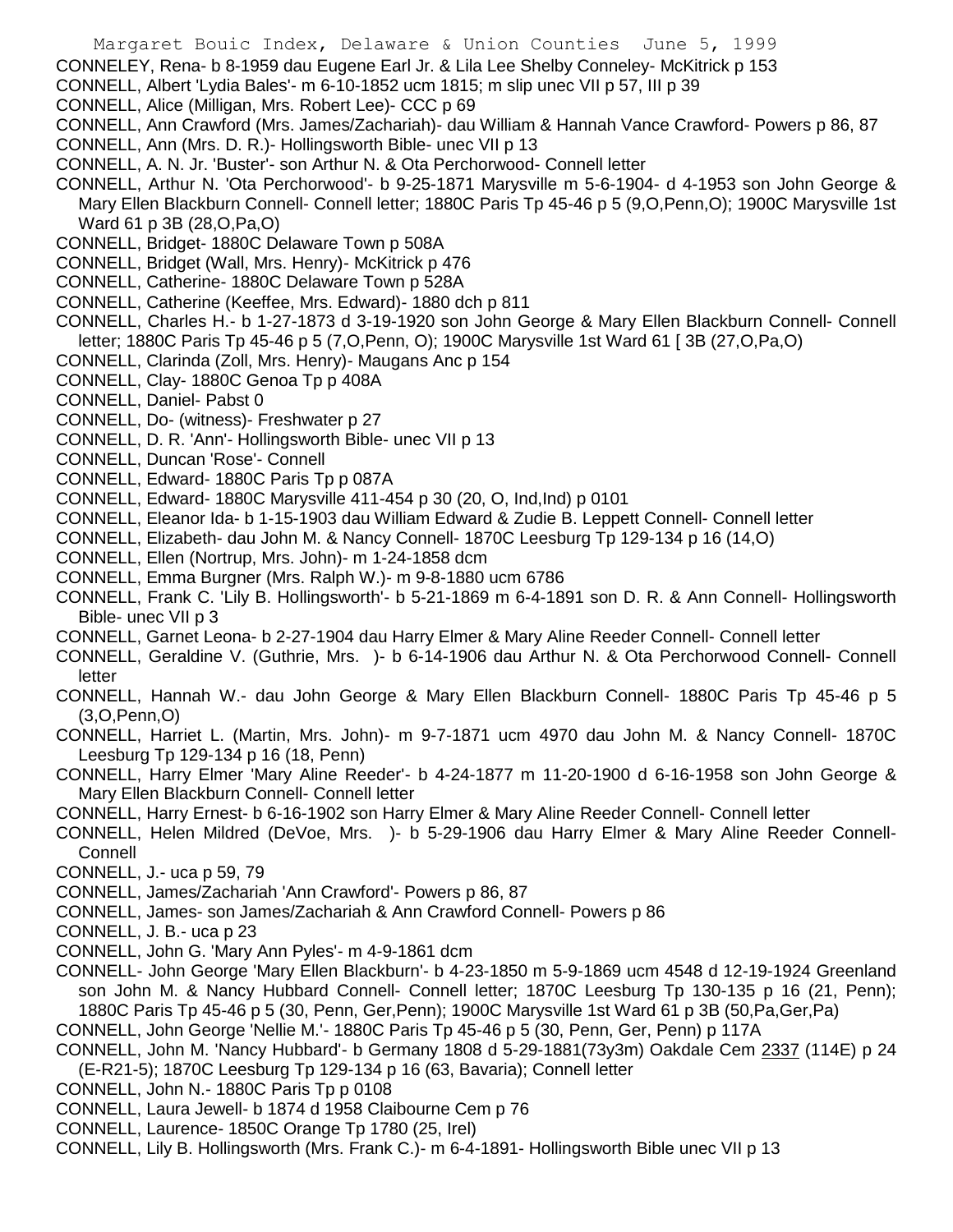CONNELL, Lola Mable- b 8-12-1881 d 6-21-1910 dau John George & Mary Ellen Blackburn Connell- Connell letter; 1900C Marysville 1st Ward 61 p 3B (18,O,Pa,O)

- CONNELL, Louise L.- b 11-17-1904 dau William Edward & Zudie B. Leppett Connell- Connell letter
- CONNELL, Lydia Bales (Mrs. Albert)- m 6-10-1852 unec III p 39, m slip unec VII p 57
- CONNELL, M.- hadc p 48; Radnor Tp
- CONNELL, Mary Aline Reeder (Mrs. Harry Elmer)- b 9-6-1878 m 11-29-1900- d 9-10-1961 Connell letter
- CONNELL, Mary Ann Pyles (Mrs. John G.)- m 4-9-1861 dcm
- CONNELL, Mary Ellen Blackburn (Mrs. John George)- b 6-15-1846 m 5-9-1869 ucm 4548 d 2-27-1925 Green Lawn Cem dau Joseph & Mary Rutledge Blackburn- Connell letter; 1870C Leesburg Tp 130-135 p 16 (23,O); 1880C Paris Tp 45-46 p 5 (34,O,O,Irel); 1900C Marysville 1st Ward 61 p 3B (53,O,Pa,Irel) m 31y, 6 ch
- CONNELL, Mary J.- dau John M. & Nancy Connell- 1870C Leesburg Tp 129-134 p 16 (10, Penn)
- CONNELL, Mary (Lawlor, mrs. Daniel)- m 4-10-1855 dcm
- CONNELL, Michael (bondsman)- Freshwater p 22
- CONNELL, Michael John- Pabst 0
- CONNELL, Morris- from Ireland, Naturalized 9-10-1856, delge VIII p 59
- CONNELL, Nancy Hubbard (Mrs. John M.)- Connell letter; 1870C Leesburg Tp 129-134 p 16 (43, Penn)
- CONNELL, Nancy- dau James/Zachariah & Ann Crawford Connell- Powers p 86
- CONNELL, Ota Perchorwood (Mrs. Arthur N.)- m 5-6-1904- Connell letter
- CONNELL, Polly- dau James/Zachariah & Ann Crawford Connell- Powers p 86
- CONNELL, Dr. Ralph W. 'Emma Burgner'- m 9-8-1880 ucm 6786- 1915 uch p 169; 1883 uch V p 595, 596; 1880C Richwood 365-384 p 34 (24,-,-,-)
- CONNELL, Dr. R. D.- 1883 uch V p 596; uca p 21
- CONNELL, Mrs. R. E.- 1883 uch V p 601
- CONNELL, Robert Dickie- b 1850 d 1908 Claibourne Cem p 76
- CONNELL, Rose (Mrs. Duncan)- Connell
- CONNELL, Ruth C.- b 10-23-1904 Brown Tp dau John O. & Marth I. Beckwith Connell- dcb
- CONNELL, Ruth E. Jackson- b 1851 d 1925 Claibourne Cem p 76
- CONNELL, R. W.- 1880C Claibourne Tp p 207A
- CONNELL, Sylvia E. (Reed, Mrs. William J.)- b 9-23-1874 d 8-1948 dau John George & Mary Ellen Blackburn Connell- Connell letter; 1880C Paris Tp 45-46 p 5 (5,O,Penn,O)
- CONNELL, Thomas- from Ireland, Natralized 2-27-1855, delge VIII p 59
- CONNELL, Will E.- 1915 uch p 327
- CONNELL, William- d 5-1-1823 (74) Chillicothe dcga p 18 Del Pat & Fr Chron 5-14-1823
- CONNELL, William Edward 'Zudie B. Leppett'- b 6-16-1879 m 3-26-1902 d 12-3-1947 son John George & Mary Ellen Blackburn Connell- Connell letter; 1880C Paris Tp 45-46 p 5 (1,O,Penn,O)
- CONNELL, William- son James/Zachariah & Ann Crawford Connell- Powers p 86
- CONNELL, Rev. Zachariah- 1883 uch V p 34, 576; unvmec p 3,4,38,39; unec XIII p 45
- CONNELL, Zudie B. Leppett (Mrs. William Edward)- m 3-26-1902- Connell letter
- CONNELLY, A.- uca p 59
- CONNELLY, Anna- b 7-16-1887 Delaware Town dau John & Lou Franks Connelly- dcb
- CONNELLY, Delamin F.- dau Samuel B. & Sarah Morris Connelly- 1850C Berkshire Tp 21 p 3 (5,O)
- CONNELLY, Edward- uca p 59
- CONNELLY, Emelin F.- dau Jacob B. & Lucy Connelly- 1850C Genoa Tp 440 p 44 (5,O)
- CONNELLY, Ester J.- dau Jacob B. & Lucy Connelly- 1850C Genoa Tp 440 p 44 (2,O)
- CONNELLY, Florence Rockwell (Walker, Mrs. Allan Lee)- b 8-17-1888 m 6-17-1916 d 1-6-1957- Weiser p 206
- CONNELLY, Helen Mary Wagner (Mrs. John)- b 1-25-1916 d 12-3-1993 (77) bur Wheeling- dau Fred & ANna Dorsch Wagner- Connelly
- CONNELLY,. H. N.- d 1862-
- 1883 uch IV p 463
- CONNELLY, Jacob B. 'Lucy'- 1850C Genao Tp 440 p 44 (40, Pa)
- CONNELLY, James A.- 1850C Berkshire Tp 10 p 2 (16, NY)
- CONNELLY, James G.- son Jacob B. & Lucy Connelly- 1850C Genoa Tp 440 p 44 (10,O)
- CONNELLY, John H. II 'Ann'- son John M. & Helen Mary Wagner Connelly- Connelly
- CONNELLY, John M. 'Helen Mary Wagner'- Connelly
- CONNELLY, Kelly Jean Nixon (Mrs. Timothy)- b 8-10-1963 m 4-12-1985 dau William Joseph & Sharon Kay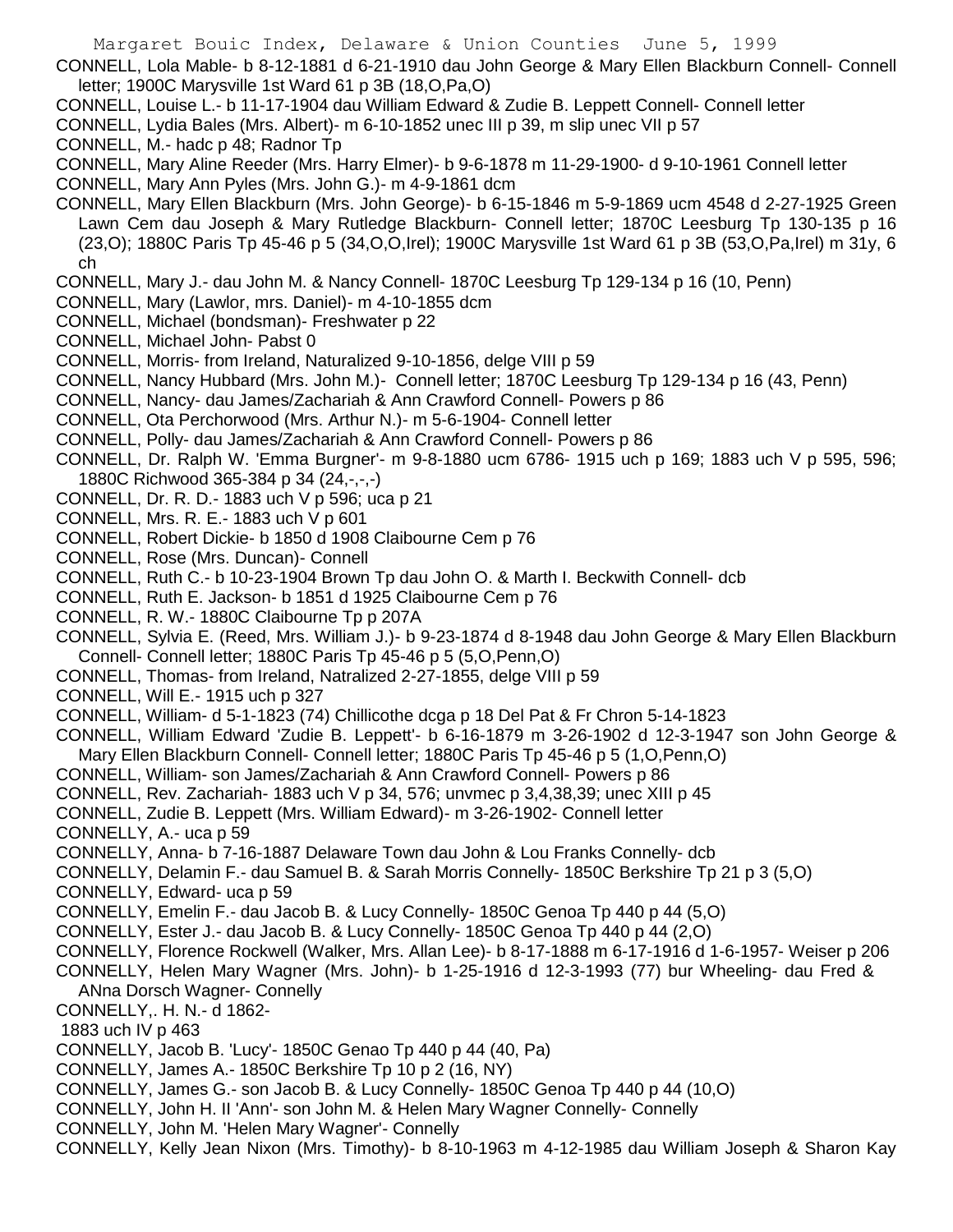Margaret Bouic Index, Delaware & Union Counties June 5, 1999 Evans Nixon- Cowgill p 48 CONNELLY, Lucy (Mrs. Jacob)- 1850C Genoa Tp 440 p 44 (33,O) CONNELLY, Mary Adell- dau Samuel B. & Sarah Morris Connelly- 1850C Berkshire Tp 21 p 3 (3,O) CONNELLY, Orre- 1971, 1973 ucd CONNELLY, Russell H.- son Jacob B. & Lucy Connelly- 1850C Genoa Tp 440 p 44 (8,O) CONNELLY, S. (Mrs. S. B.0- Powell p 22 CONNELLY, S. B. 'S'- Powell p 22 CONNELLY, Samuel B. 'Sarah Morris'- m 9-27-1843 dcm; 1850c Berkshire Tp 21 p 3 (35, Penn) CONNELLY, Sarah Morris (Mrs. Samuel B.)- m 9-27-1843 dcm; 1850c Berkshire Tp 21 p 3 (26,O) CONNELLY, Timothy 'Kelly Jean Nixon'- b 10-23-1960 m 4-12-1985- Cowgill p 48 CONNELLY, William B.- d 3-4-1857 (4m) Galena Cem Powell p 22 son S. B. & S. CONNELY, Dr.- dumch p 101 CONNELY, Catherine (Conner, Mrs. John)- d 1856 (43)- dumch p 450; 1883 uch V p 202; 1850c Brown Tp 2818 p 157 (40, Va) CONNELY, Edward- son Thomas & Martha A. Connely- 1880C Paris Tp 127-131 p 14 (4,O,O,O) CONNELY, Eliza- d 1875 (20y) Allen Tp mt 3 p 29 CONNELY, Frank E.- son Thomas & Martha A. Connely- 1880C Paris Tp 127-131 p 14 (1,O,O,O) CONNELY, Jacob B. 'Lucy'- 1850C Genoa Tp 440 p 44 (40, Pa) CONNELY, James G.- son Jacob B. & Lucy Connelly- 1850C Genoa Tp 440 p 44 (10,O) CONNELY, Lucy (Mrs. Jacob)- 1850C Genoa Tp 440 p 44 (32,O) CONNELY, Martha A. (Mrs. Thomas)- 1880C Paris Tp 127-131 p 14 (-(-,O,Penn,Penn) CONNELY, Samuel- Pabst 6 p 63 CONNELY, Thomas- 1880C Paris Tp 127-131 p 14 (28,O,Irel,Irel) p 120A CONNER & WOODSIDES- unec XII p 52 CONNER, ----1915 uch p 414; hjt p 10; family of Louise Miller Beery- unec IX p 61 Jacque D. Taylor #621, delge X p 38 see Connor CONNER, Allen- 1880C Harlem Tp p 438A CONNER, Allene E. Danforth (Mrs. Edwin Ruthvin)- b 1897 dau Frank J. & Bertha Lee Segner Danforth- ped Carolyn Karuse #79 3; unec VI p 52 CONNER, Ann/a (Clifford, Mrs. Timothy)- m 9-5-1866 ucm 4026 CONNER, Ann (Mrs. J.)- d 1-5-1866 (67-3-29) Harmony Chapel Powell p 319 CONNER, Ann- dau John & Catharine Connely Conner- dumch p 450; 1850C Union Tp 1233-1251 p 183 (7,O) CONNER, Ann (Stark, Mrs. Frank G.)- m 3-1-1866 ucm 3917 CONNER, Anna- b 6-1881 1900C Marysville 2nd ward 355-371 (19,O,O,O) CONNER, Anna (Austin, Mrs. William)- m 7-9-1854 dcm CONNER, Anna B. (Miller, Mrs. John B.)- m 1884 dau Michael & Catherine Hooven Conner- dumch p 118 CONNER, Anna Mary McKinnie (Mrs. Samuel)- b 12-21-1830 m 10-31-1849 d 1-9-1864 dau Josias & Eliza Campbell McKinnie- Powers p 233, 259 CONNER, Anna- dau Thomas J. & Rose Spain Conner- dumch p 451; 1880C Union Tp 12 p 3 (5,O,O,O) CONNER, Arley- son John W. Conner- Conner; dg 8-11-1953 CONNER, Asael- 1850C Union Tp 1243-1261 p 186 (10,O) CONNER, Avis C. (Mrs. J. Leon)- 1979 ucd CONNER, Becky- b 1962 dau J. Leon & Avis C. Conner- 1979 ucd CONNER, Brad- b 1973 son Daniel N. & Peggy L. Conner- 1980 dcd CONNER, Brian/Bryan- b 1961 son Daniel D. & Terrill Conner- 1969, 1971 dcd CONNER, Bridget- b 7-17-1876 Delaware Town dau Michael & Maggie Bresnatian Conner- dcb CONNER, Briget- 1850C Orange Tp 1782 p 114 (6, Irel) CONNER, Caroline- dau James & Nancy Conner- 1850C Trenton Tp 907 p 73 (2,O) CONNER, Carolyn Krause- dau Edwin Ruthvin & Allene E. Danforth Conner- ped 1 - Un Co gen Soc#79- unec 13, 16, 24, V p 26, VI p 52, VIII p 1, 26, IX p 1, XII p 2, XIII p 2 CONNER, Carrol- b 1953 ch William R. & Mary J. Conner- 1969 dcd CONNER, Catharine C.- dau John & Catharine Conner- 1850C Union Tp 1233-1251 p 183 (2,O)

- CONNER, Catharine Connely (Mrs. John)- m in Ireland d 1856 (43)-dumch p 450; 1883 uch V p 202; 1850C Union Tp 1233-1251 p 183 (36, Irel)
- CONNER, Catharine (Mrs. John) 1850C Brown Tp 2818 p 157 (40, Va)
- CONNER, Catherine E. Fenlon (Mrs. Michael L.)- m 9-10-1988 dau Frederick & Beverly Fenlon- Conner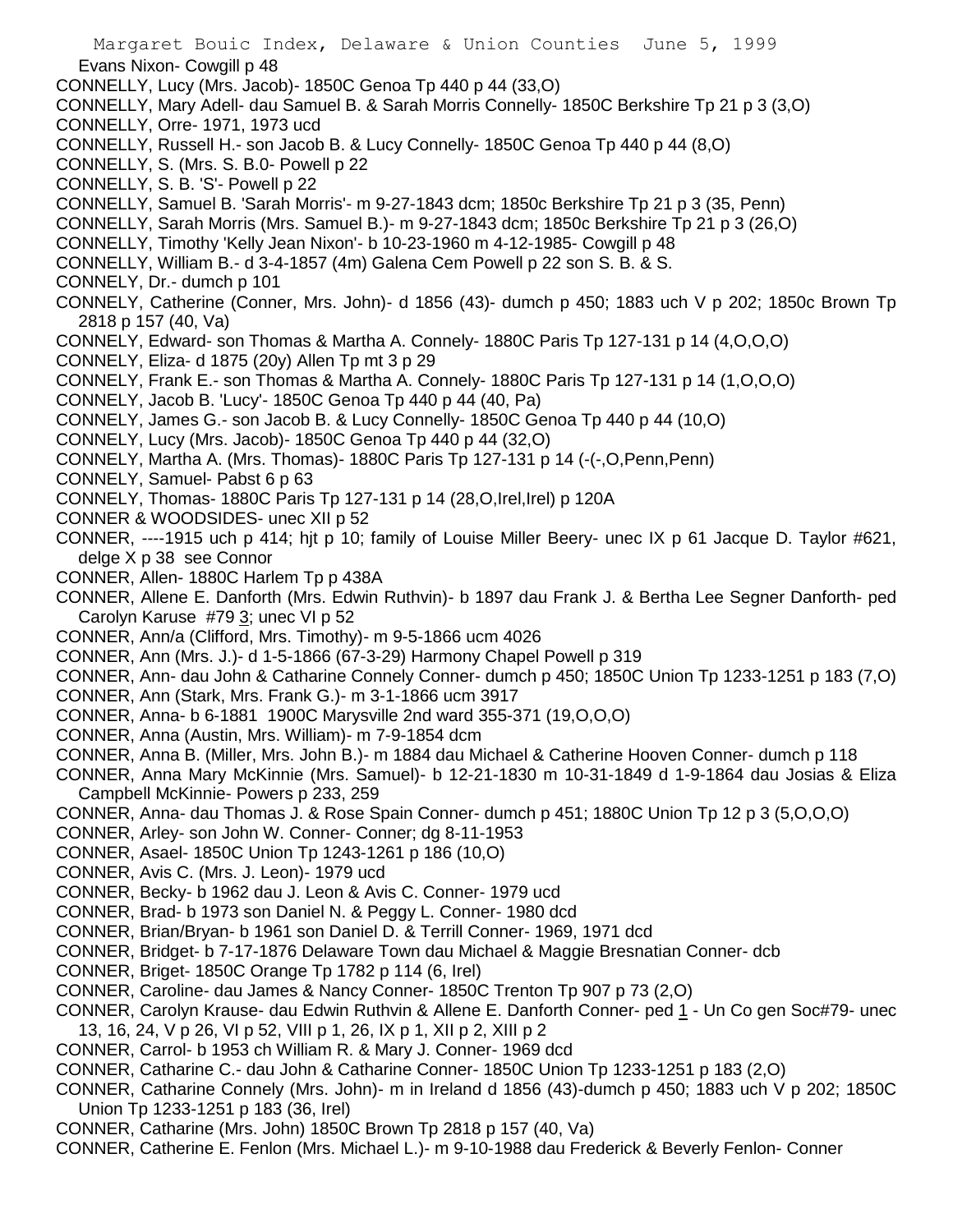Margaret Bouic Index, Delaware & Union Counties June 5, 1999 CONNER, Catherine- dau John & Catherine Connelly Connor 1883 uch V p 202; 1850C Union Tp 1233-1251 p 183 (2,O) CONNER, Catherine Hooven (Mrs. Michael)- dumch p 118; 1860C Union Tp 607-613 p 85 (32, Irel) CONNER, Catherine Sheets (Mrs. John D.)- dau Henry & Sarah Reese Sheets- delge IV p 30 CONNER, Choa(Mrs. Orlie)- Conner CONNER, D.- uca p 39 CONNER, Dale Wayne 'Mariann Extemkamper'- son Norman G. & Lena Conner- Conner; 1961 dcd(9), 1969 dcd CONNER, Daniel N. ' Peggy L.''Terrill'- 1969, 1971, 1980 dcd CONNER, Darrell ' Ebert'- Conner CONNER, David- 1883 uch V p 328 CONNER, David- b 1959 son David & Judy Conner- 1961, 1969, 1971 dcd CONNER, David R. 'Judy D.'- Conner; 1961, 1969, 1971, 1980 dcd CONNER, David W.- 1979 ucd CONNER, David- b 1960 son William R. & Mary J. Conner- 1969 dcd CONNER, Deborah (Mrs. James)- uccp p 2; unec VIII p 7 (86y) CONNER, Delby DeWitt (Mrs. James)- m 8-20-1822 ucm 43 CONNER, Dennis M. 'Marilyn'- son Norman G. Conner- 1961(15), 1969, 1971, 1980 dcd CONNER, Donna (Holley/Halley, Mrs. Michael)- m 9-28-1968 dau Norman G. & Lena Osborn Conner- Conner; 1961 dcd (11) CONNER, Doris- dau Norman G. Conner- 1961 dcd (12) CONNER, Edna- dau Thomas J. & Rose Spain Conner- dumch p 451 CONNER, Edward P.- son John & Martha Popejoy Conner- 1915 uch p 930 CONNER, Edwin Ruthvin 'Allene E. Danforth'- b 1892 d 1976 ped Carolyn Karuse #79 2; unec VI p 52 CONNER, Eliza- (80-1870) delge IX p 28 CONNER, Eliza/Elisa J. (Boylon, Mrs. Dr. A.)- dau John & Catharine Connely Conner- dumch p 450; 1883 uch V p 202; 1850C Union Tp 1233-1251 p 183 (8,O) CONNER, Elizabeth- 1880C Delaware Town p 490C CONNER, Ella- dau John & Martha Popejoy Conner- 1915 uch p 930 CONNER, Ellen- dau John & Catherine Connelly Conner- 1850C Brown Tp 2818 p 157 (8, Va) CONNER, Ellen- b 12-11-1873 Delaware Town dau Michael & Hannah Bresnchan Conner- dcb CONNER, Emma Rittenhouse (Mrs. Joseph H.)- dau Henry G. & Margaret Latta Rittenhouse- 1915 uch p 1045; 1908 dch p 532 CONNER, Ethel (Mrs. Russell) d 12-3-1967 bur Mt. Gilead- Conner CONNER, F.- uca p 100 CONNER, Florence- 1883 uch IV p 473, 536 CONNER, Gary- b 1965 son William R. & Mary J. Conner- 1969 dcd CONNER, George- dg 1-31-1908. de;ge VIII p 12 CONNER, George G. 'Lillian M. Hopkins'- m 10-7-1880 ucm 6812 CONNER, George- son John & Catharine Connely Conner- dumch p 450; 1883 uch V p 202 CONNER, Gladys (Main, Mrs. Ruper L.)- Howison (1189) CONNER, Hannah Layton (Mrs. Patrick)- unec XIV p 3 CONNER, Harry- son Thomas J. & Rose Spain Conner- dumch p 451; 1880C Union Tp 12 p 3 (2,O,O,O) CONNER, Harvey H. 'Mary Jane Chamberlain'- b c 1835/6 Pa ped Carolyn Karuse Conner #79 8; unec VI p 52 CONNER, Helen (Loader, Mrs. )- dau John W. Conner- Conner; dg 8-11-1953 CONNER, Henry- Nash p 193 CONNER, Honora (Wixtar, Mrs. John)- m 2-19-1857 dcm CONNER, Jacob- 1820C Darby Tp CONNER, James-Pabst 0 CONNER, James- Nash p 193 CONNER, James- Am. Bible Soc. unec V p 20 CONNER, James- War of 1812, delge X p 33 CONNER, James- from Ireland 3-1866 Naturalization 7-20-1876, delge VIII p 59 CONNER, James Sr.'Sarah'- d 7-13-1844 (63-3-12) Sunbury Cem, Powell p 34; delge X p 81 CONNER, James 'Deborah'- d 11-12-1823- 1820C Darby Tp 291 (45+); estate uccp p 2,5,45; unec V p 49; will book p 74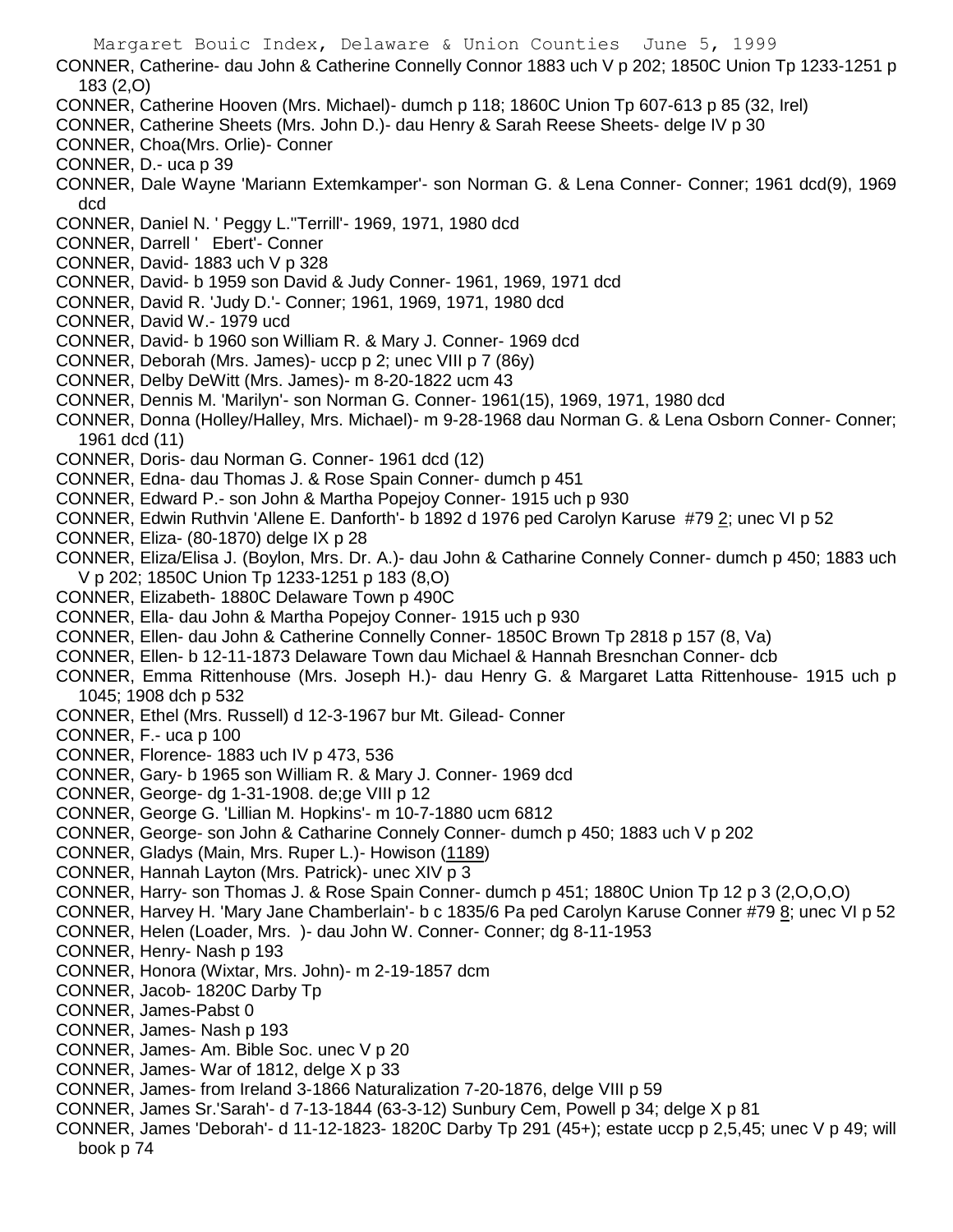CONNER, James- son James & Nancy Conner- d 8-3-1848 (3-8-1) Sunbury Cem Powell p 34

- CONNER, James- son John & Martha Popejoy Conner- 1915 uch p 930
- CONNER, James 'Lorraine McNamara'- son Leon Conner- Conner
- CONNER, James- son Michael & Catharine Hooven Conner- 1860C Union Tp 607-613 p 85 (5,O)
- CONNER, James, Jr 'Nancy Reed'-m 1841, delge X p 81 1850C Trenton Tp 907 p 73 (33, Va)
- CONNER, James- b 1964 son William R. & Mary J. Conner- 1969 dcd
- CONNER, Jane (Cook, Mrs. Reuben)- m 10-7-1838 ucm 505 dau Patrick & Polly Lee Conner- 1883 uch V p 272; unec III p 37
- CONNER, Jane (Williamson, Mrs. Peter)- m 10-20-1836 dcm
- CONNER, Jason Allen- b 2-11-1977 son Darrell & Ebert Conner- Conner
- CONNER, Jeff- b 1968 son J. Leon & Avis C. Conner- 1979 ucd
- CONNER, Jeffrey- b 1963 son William R. & Mary J. Conner- 1969 dcd
- CONNER, Jennie Belle Kirk (Mrs. William Calvin)- dau Edwin R. & Sarah A. Locker Kirk- ped Carolyn Krause #79 5; unec VI p 52
- CONNER, J. Leon 'Avis C.'- 1979 ucd
- CONNER, John- Nash p 244
- CONNER, John- from Ireland, Natualized 4-5-1875, delge VIII p 59
- CONNER, John A.- 1908 dch p 425
- CONNER, John 'Catharine'- 1840C Union Tp 609 (20-30); 1850C Union Tp 1233-1251 p 183 (37, Irel)
- CONNER, John 'Catharine Connely'- b Ireland 1812 d age 76- dumch p 450; 1883 uch V p 202; 1850C Union Tp 1233-1251 p 183 (37,Ireland)
- CONNER, John 'Catherine' 1850C Brown Tp 2818 p 157 (42, Va)
- CONNER, John D.- d 11-13-1850 (1-11-15) Old Eden cem Powell p 62 son J. & C.
- CONNER, John D. 'Catherine Sheets'- delge IV p 30
- CONNER, John- son James & Nancy Conner- 1850C Trenton Tp 907 p 73 (4,O)
- CONNER, John 'Martha Popejoy'- 1915 uch p 931
- CONNER, John 'Mary'- Nash p 130
- CONNER, John P/D.- d 1850 (1) Kilborune Cem p 10-son John & Catharine Connely Conner- dumch p 450; 1883 uch V p 202; 1850C Brown Tp 2818 p 157 (2,O)
- CONNER, John P. 'Margaret'- b 1851 Un Co d 3-2-1927 Oakdale Cem I p 132(F-R9-11); 1915 uch p 266
- CONNER, John W.- d 8- 1953 (89)- bur Mt. Gilead- Conner; dg 8-11-1953
- CONNER, ---(Ruder, Mrs. Ed)- dau John W. Conner- Conner
- CONNER, ---(Arnold, Mrs. Roscoe)- sister John W. Conner- Conner
- CONNER, Joseph- unec II p 39
- CONNER, Joshua- b 1980 son Robin L. Conner- 1980 dcd
- CONNER, Judy D.- (Mrs. David R.)- Conner; 1961, 1969, 1971, 1980 dcd
- CONNER, Julia (Bryan, Mrs. David O.)- m 12-11-1855 dcm
- CONNER, Lawrence S.- b 7-3-1902 son Steven & Lizzie Keeff Conner- dcb
- CONNER, Lena (Mrs. Norman)(Osborn, Mrs. )- Conner
- CONNER, Lillian M. Hopkins (Mrs. George G.)- m 10-7-1880 ucm 6812
- CONNER, Lorraine McNamara (Mrs. James)-dau Wallace McNamara- Conner
- CONNER, Mabel- dg 1-31-1908, delge VIII p 12
- CONNER, Margaret (Mrs. John P.)- b 1856 d 1947 Oakdale Cem I p 132 (F-R9-11)
- CONNER, Margaret (McClung, Mrs. Joseph)- dau Patrick & Polly Conner- 1883 uch V p 272, 318; unec X p 5
- CONNER, Maria A. (Stark, Mrs. Gilbert J.)- 1860C m Consent unec IV p 17
- CONNER, Maria- dau John & Catharine Connely Conner- dumch p 450; 1850C Union Tp 1233-1251 p 183 (10,O)
- CONNER, Mariann Extenkamper (Mrs. Dale Wayne)- m 5-23-1970 dau Donald Extenkamper- Conner
- CONNER, Marilyn (Mrs. Dennis)(Miller, Mrs. )- Conner; 1969, 1971 dcd
- CONNER, Martha Popejoy (Mrs. John)- 1915 uch p 931
- CONNER, Martha (Roebuck, Mrs. John Wesley)- dau John & Martha Popejoy Conner- 1915 uch p 931
- CONNER, Mary- uca p 23, 83
- CONNER, Mary- 1880C Delaware Town p 490C
- CONNER, Mary (Mrs. )- b 7-1835 sister-in-law of Joseph & Sarah Evans- 1900C Liberty tp Un Co 63-64 p 3B (61,Wales,Wales,Wales) no ch
- CONNER, Mary- 1850C Jerome Tp 1741-1761 p 256 (63, Pa)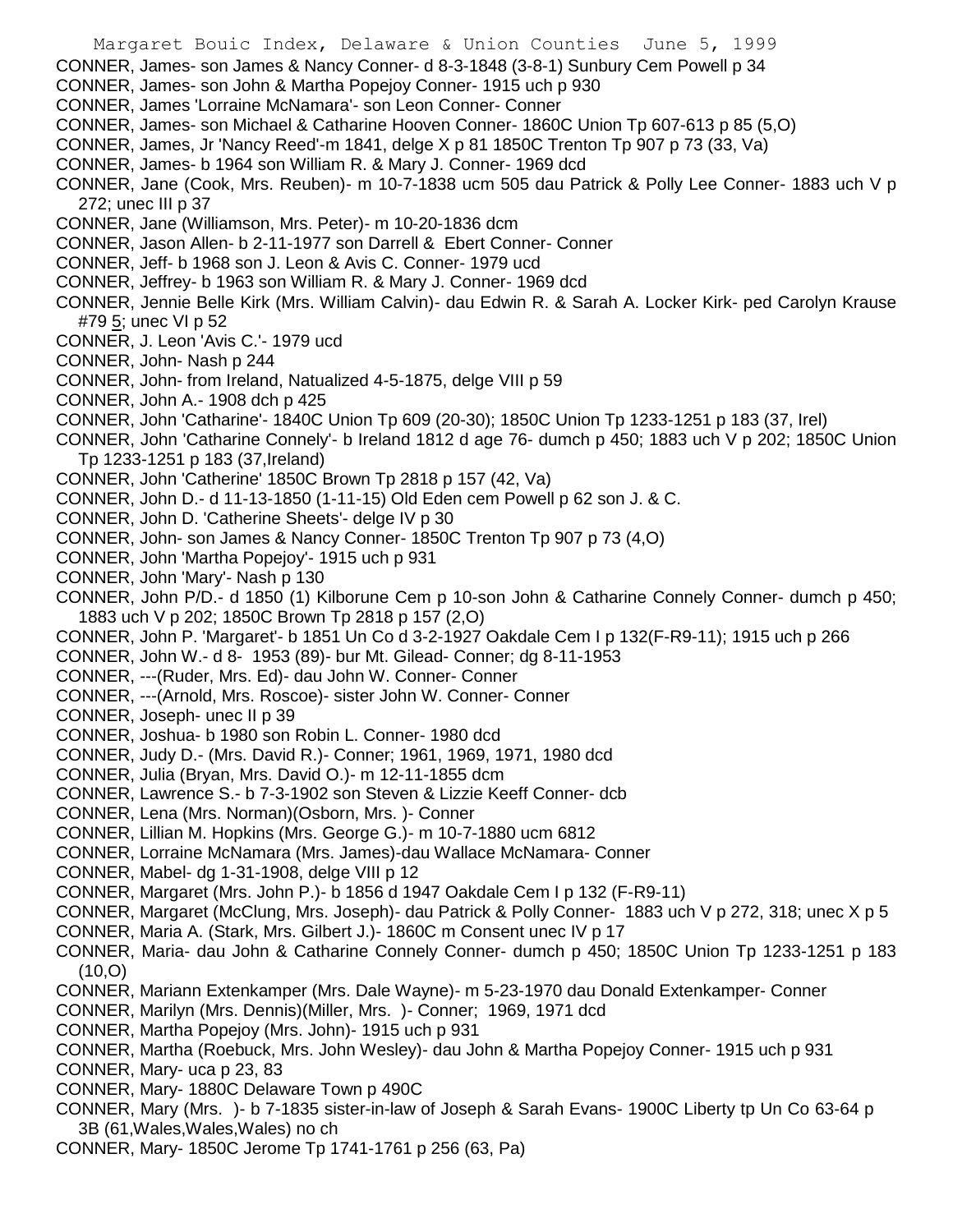Margaret Bouic Index, Delaware & Union Counties June 5, 1999 CONNER, Mary E.- dau John & Catherine Conner- 1850C Brown Tp 2818 p 157 (16, Va) CONNER, Mary Flagg (Mrs. )- dau Sarah Flagg- dcw Bk 4 p 395 (41) CONNER, Mary Jane Chamberlain (Mrs. Harvey H.)- b c 1839 Pa- ped Carolyn Krause #79 9; unec VI p 52 CONNER, Mary Jane- dau James & Nancy Conner- 1850c Trenton Tp 907 p 73 (7,O) CONNER, Mary (Mrs. John)- Nash p 130 CONNER, Mary J. (Mrs. William R.)- 1969 dcd CONNER, Mary (Thomas, Mrs. )- dau John W. Conner- Conner CONNER, Mary Walker (Mrs. Robert)- m 7-31-1849 Madison Co unec XI p 44 CONNER, Melinda (Johnson, Mrs. Ebenezer)- m 7-5-1849 ucm 1434; unec XIII p 19 CONNER, Michael- from Ireland, Naturalization 10-11-1875, delge VIII p 59 CONNER, Michael, from Ireland Naturalization 10-11-1875, delge VIII p 59 CONNER, Micja;- from Ireland, Naturalization 4-9-1857, delge VIII p 59 CONNER, Michael 'Catherine Hooven'- dumch p 118; 1850C 1850C Delaware Town 1221 p 90 (18, NY); 1860C Union Tp 607-613 p 85 (37, Irel) CONNER, Michael - b 1963 son David R. & Judy D. Conner- 1969, 1971, 1980 dcd CONNER, Michael L. 'Catherine E. Fenlon'- m 9-10-1988 son David & Judy Conner- Conner CONNER, M. M.- 1915 uch p 398 CONNER, Nancy Reed (Mrs. James, Jr)- m 1841, delge X p 81; 1850C Trenton Tp 907 p 73 (28,O) CONNER, Nancy (Shafer, Mrs. Samuel)- b 1804 d 1883 Sunbury p 129 CONNER, Naomi- dau John & Catherine Connelly Conner- 1850c Brown Tp 2818 p 157 (4,O) CONNER, Norman G. 'Lena'- Conner; 1961, 1969, 1971 dcd CONNER, Orlie 'Choa'- d 4-3-1973 (72) bur Kenton- Conner CONNER, Patrick- b 1970 son Daniel N. & Peggy L. Conner- 1980 dcd CONNER, Patrick 'Hannah Layton'- d 7-1842 Ind- 1820C Darby Tp CONNER, Patrick James- b 9-28-1982 son James & Lorraine McNamara Conner- Conner CONNER, Patrick 'Polly Lee'- d 7-12-1840- 1820C Darby Tp 290 (26-45); 1830C Jerome Tp; 1840C Jerome Tp 1208 (50-60); 1915 uch p 185, 427; 1883 uch III p 369, V p 272, 318; Marysville p 57; unec X p 5, 65 CONNER, Patrick- 1850C Orange Tp 1777 p 113 (30,-) CONNER, Pauline (Van Brimmer, Mrs. )- dau Russel L.& Ethel Conner- Conner CONNER, Peggy L. (Mrs. Daniel N.)- 1980 dcd CONNER, Polly Lee (Mrs. Patrick)- d 1856- 1883 uch V p 318; 1820C Darby Tp 290 (26-45); 1830C Darby Tp 10 (40-50); unec X p 5 CONNER, Rachel- dau John & Catherine Connelly Conner- 1850C Brown Tp 2818 p 157 (11, Va) CONNER, Rebecca (Wood, Mrs. Jackson)- m 8-10-1856 dcm son John & Catharine Connely Conner- 1850C Brown Tp 2818 p 157 (14, Va) CONNER, Robert 'Mary Watkins'- m 7-31-1849 Madison Co unec XI p 44 CONNER, Robin L.- 1980 dcd CONNER, Rochelle- b 1959 ch William R. & Mary J. Conner- 1969 dcd CONNER, Rose Spain (Mrs. Thomas J.)- m 9-14-1869 ucm 4599 dau Ed & Mary Reed Gabriel Spain- dumch p 451 CONNER, Russell- half-brother John W. Conner- Conner CONNER, Russel L. 'Ethel'- d 8-25-1970 (91) bur Mt. Gilead- Conner; 1969 dcd CONNER, Samuel 'Anna Mary McKinnie'- m 10-31-1849- Powers p 233-259 CONNER, Samuel B., deceased- unec XII p 56, 1843 CONNER, Sarah- 1850C Trenton Tp 907 p 73 (73, Va) CONNER, Sarah (Mrs. James)- d 2-2-1862 (85-10-27) Sunbury Cem Powell p 34; delge X p 81 CONNER, Sarah J. (Leonard, Mrs. Abiram L.)- m 5-5-1855 dcm- 1850c Brown Tp 2818 p 157 (18, Va)

- CONNER, Sarah (Shaver, Mrs. John)- dcq Bernice Utley Webb 13
- CONNER, Selestine (Hopkins, Mrs. Marion)- dau John & Catharine Connely Conner- dumch p 450
- CONNER, Shelley Kaye (Kannally, Mrs. Kevin Michael)- b 1963 m 3-26-1983 dau Dennis & Marilyn Conner-1969, 1971 dcd; Conner
- CONNER, Steven- b 1965 son Dennis & Marilyn Conner- 1969, 1971 dcd
- CONNER-MASSEY- Conner Historian, unec XIV p 3, query
- CONNER, Terrill (Mrs. Daniel N.)- 1969, 1971 dcd
- CONNER, Terry- 1880C Delaware Town p 546A
- CONNER, Thomas- uca p 98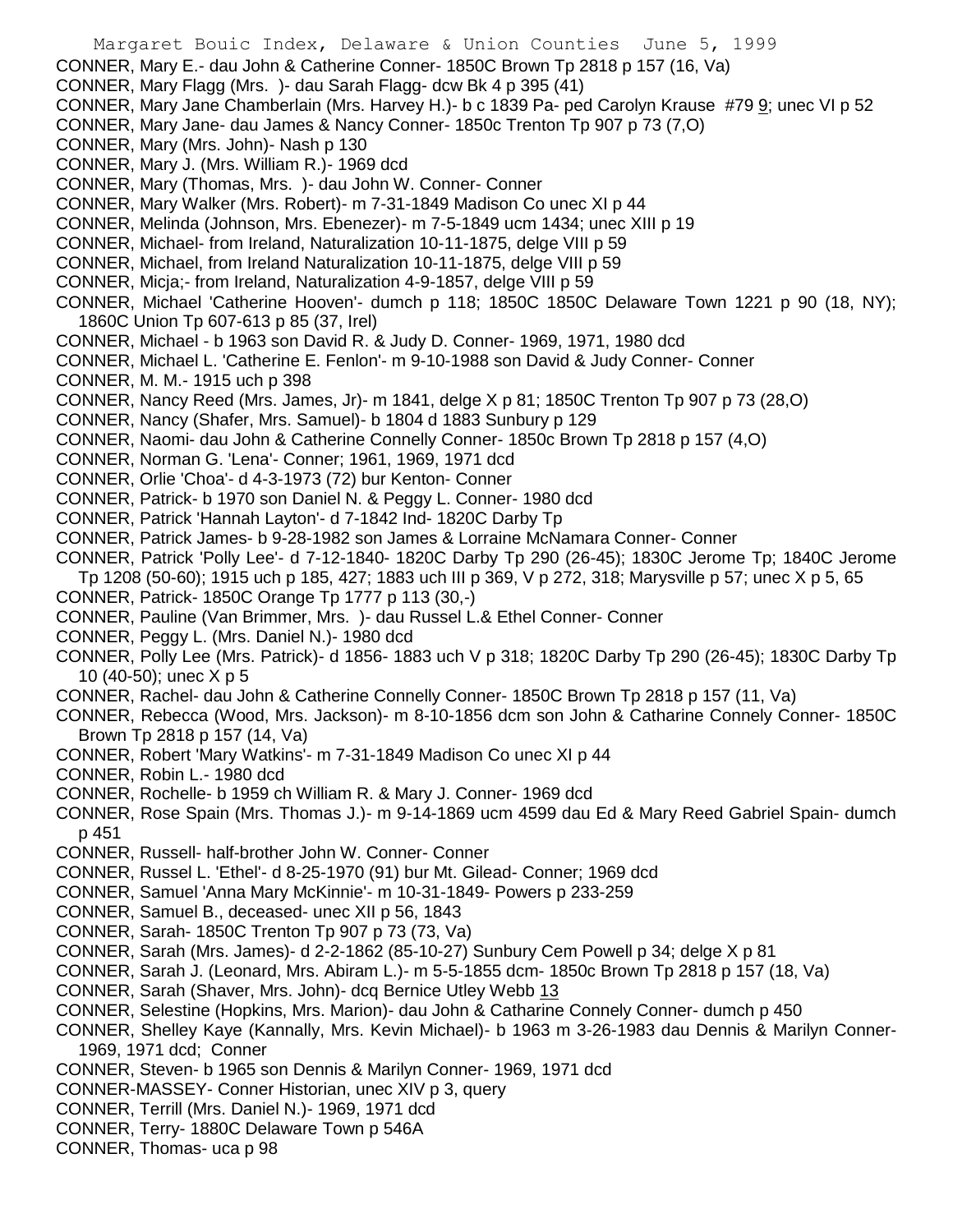Margaret Bouic Index, Delaware & Union Counties June 5, 1999 CONNER, Thomas- 1840C Darby Tp 988 p 45 (40-50) CONNER, Thomas- b 2-26-1874 Delaware Town son John & Johnana Flahavin Conner - dcb CONNER, Thomas J. 'Rose Spain'- b 9-20-1845 m 9-14-1869 ucm 4599- son John & Catharine Connely Conner- 1883 uch V p 202; 1915 uch p 327l dumch p 450; Pabst 0; 1850C Union Tp 1233-1251 p 183 (4,O); 1860C Union Tp 606-612 p 84 (14,O); uca p 100; 1883 uch IV p 471, 473 CONNER, Tina (Hopkins, Mrs. Marian)- m 11-4-1870 ucm 4636 CONNER, Tommy- b 1951 son Norman G. Conner- 1969 dcd CONNER, Torrence- Pabst 0 CONNER, Vicki- b 1956 ch William R. & Mary J. Conner- 1969 dcd CONNER, W.- uca p 103 CONNER, Wayne- b 1962 son Daniel N. & Terrill Conner- 1969, 1971 dcd CONNER, William- 1883 uch V p 486 CONNER, William Calvin 'Jennie Belle Kirk'- b 1862 d 1942 son Harvey H. & Mary Jane Chamberlain - ped Carolyn Krause Conner #79 4; unec IV p 52 CONNER, William R. 'Mary J.'- 1969 dcd CONNER, William- b 1957 son William R. & Mary J. Conner- 1969 dcd CONNER, Rev. W. W.- 1915 uch p 931 CONNERS, --- CCC Brown Tp CONNERS, Alesia Louise (Doughty, Mrs. Mark Allen) -(13-1951) m 9-1-1990- dau Paul & Sheila Conners-Conners CONNERS, Alice (Mrs. Paul R.)- Conners CONNERS, Beverly (Reiner, Mrs. Alan)- (25-1951) dau Paul & Sheila Conners- Conners CONNERS, Cassidy Catherine- b7-1-1995 dau Kevin Michael & Linda Mary Conners- Conners CONNERS, Cecil- 1979, 1981 ucd CONNERS, Erin Lynne- b 12-13-1993 dau Kevin & Linda Lyons Conners- Conners CONNERS, James Paul- 1-28-1894 Orange Tp son Morris & Hannah Lench Conners- dcb CONNERS, Jill Frances (Rimoldi, Mrs. Peter Michael)- (14-1951) m 6-11-1980- dau Paul & Sheila Conners-**Conners** CONNERS, G. June DeSantis- dau Paul R. & Alice Conners- Conners CONNERS, Kay (Mrs. Paul Jr.)- Conners CONNERS, Kelly Joanne (Moore, Mrs. Gregory Patrick) (21-1951) m 5-21-1983- ch Paul & Sheila Conners-**Conners** CONNERS, Kevin Michael'Linda Mary Lyons'- m 10-11-1992 (18-1951) son Paul & Sheila Conners- Conners CONNERS, Lauren Elizabeth- b 10-2-1986 dau Paul Jr. & Kay Conners- Conners CONNERS, Linda Mary Lyons (Mrs. Kevin Michael)- m 10-11-1992 dau William & Angela Lyons- Lyons; Conners CONNERS, Margaret Ann- dau Paul R. & Alice Conners- Conners CONNERS, Paul Richard- b 12-10-1984 son Paul Jr. & Kay Conners- Conners CONNERS, Paul H. 'Sheila'- m 1953- son Paul R. & Alice Conners- Conners CONNERS, Paul H., Jr.'Kay'- son Paul & Sheila Conners- Conners (24-1951) CONNERS, Paul R. 'Alice'- d 3-30-1984 (81) bur Pa.- Conners CONNERS, Paul Richard- b 12-10-1984 son Paul H. Jr. & Kay Conners- Conners CONNERS, H. Richard- son Paul R. & Alice Conners- Conners CONNERS, Sheila (Mrs. Paul)- m 1953 -Conners CONNERS, Sarah Z. interred 2-7-1919 Unionville Cem DJ p 46 CONNERS, William C.- son Paul R. & Alice Conners- Conners CONNERSE, infant 2-10-1876 Delaware Town dau John F. & Mary Elizabeth Bidale Converse- dcb CONNET, Diana Rarick (Mrs. Joseph)- m 1-19-1851 dcm CONNET, Henry- 1835 men 31 #71 p 53 Harlem Tp CONNET, inf dau of Joseph & Diana d 9-20-1851 (12d) Fancher Cem Powell p 129 CONNET, inf dau of Joseph & Diana d 9-8-1851 twin Fancher Cem Powell p 129 CONNET, Joseph 'Diana Rarick'- see Powell p 129 CONNETT, Loring M. 'Mary Banks'- Connett CONNETT, Mary Banks (Mrs. Loring M.)- dau Russell Banks- Connett CONNETTE, Elena (Mrs. James M.)- 1991 ucd CONNETTE, James M. 'Elena'- 1991 ucd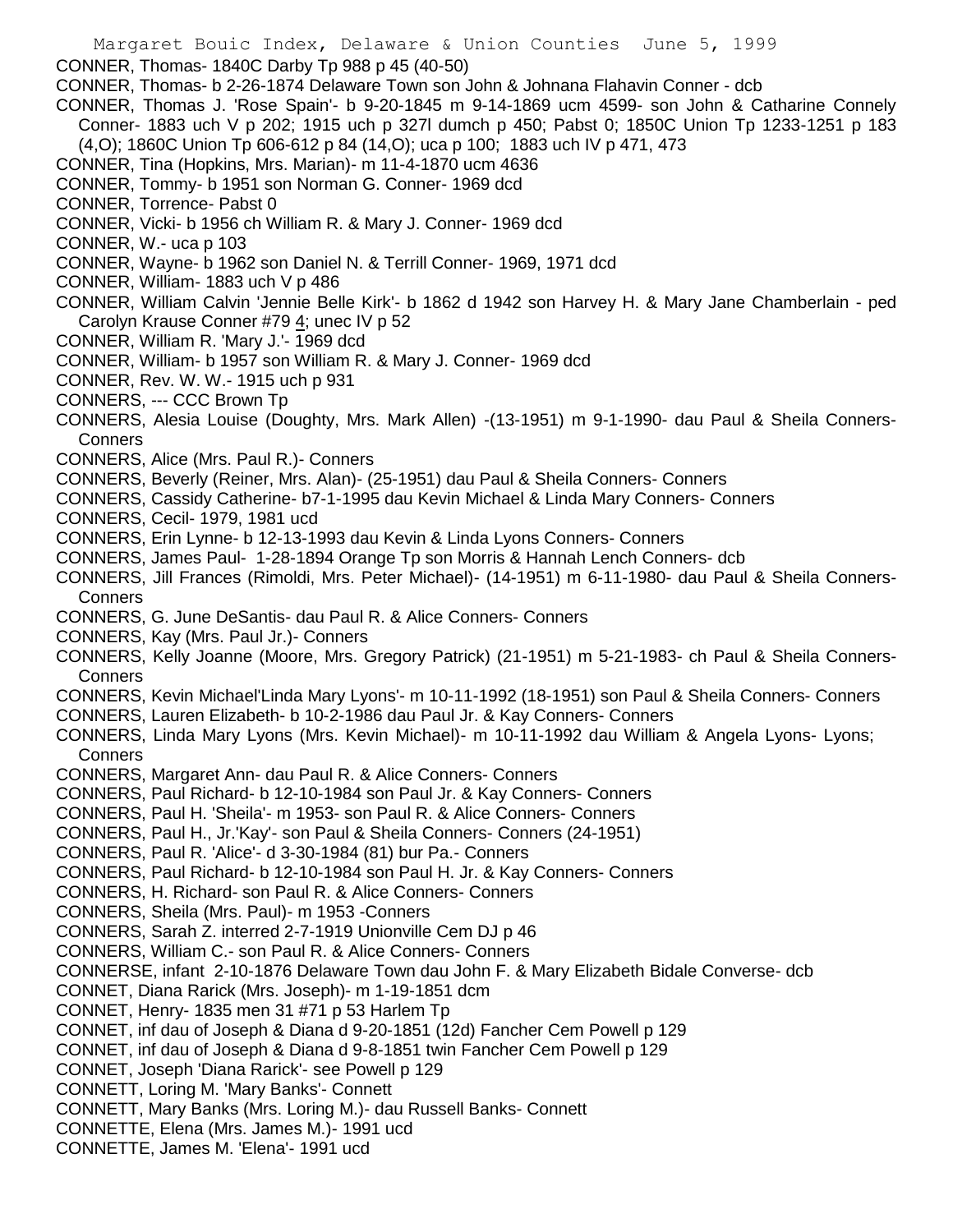- Margaret Bouic Index, Delaware & Union Counties June 5, 1999 CONNETTE, Jason- b 1984 son James M. & Elena Connette- 1991 ucd CONNETTE, Michelle- b 1982 dau James M. & Elena Connette- 1991 ucd CONNIFF, Beverly J. (Mrs. William E.)- 1969, 1971, 1980 dcd CONNIFF, Frederick R. 'Janet Gail Dronsfield'- b 1952 m 6-29-1974 son William E. Conniff II- Conniff; 1969, 1971, 1980 dcd CONNIFF, Janet Gail Dronsfield (Mrs. Frederick R.)- m 6-29-1974 dau Charles W. Dronsfield- Conniff CONNIFF, Kelley S. (Rayo, Mrs. Thomas E.)- b 1956 m 8-6-1977 dau William E. & Beverly J. Conniff II-Conniff; 1969 1971 dcd CONNIFF, Melissa (Whohlert, Mrs. Steven)- dau William E. & Beverly Conniff II- Conniff; 1969, 1971 dcd CONNIFF, Nell Clark (Mrs. William E.)- Conniff CONNIFF, William E. "Bill" b 4-27-1928 d 3-15-1997 976) son William E. & Nell Clark Conniff- Conniff CONNIFF, William E. II 'Beverly J.'- 1969, 1971, 1980 dcd- Conniff CONNIFF, William E. III 'linda'- son William E. & Beverly J. Conniff- Conniff; 1969 dcd CONNIFF, William E. 'Nell Clark'- Conniff CONNIN, Dale- 1980 dcd CONNINGHEIM, Christina- Pabst 2 p 84 CONNOL--- b 7-10-1868 Brown Tp son David & Mary Connal- dcb CONNOLY, Catherine (McKittrick, Mrs. Thomas Francis)- b 1874 d 3-16-1968- McKitrick p 405, 406 CONNOLLY, Airtey- b 10-1884 son Edward & Alta Connolly- 1900C Allen Tp 210-206 p 9B (15,O,O,O) CONNOLLY, Alice (Stewart, Mrs. Cersie)- dau Edward & Charlotte Wiulson Connolly- 1915 uch p 959; 1870C Allen Tp 22 p 2 (4,O); 1880C Allen Tp 1 p 1 (14,O) CONNOLLY, Alpha- b 11-1886 son Edward & Alta Connolly- 1900C Allen Tp 210-206 p 9B (13,O,O,O) CONNOLLY, Alta (Mrs. Ed)- b 4-1859 d 1949 Milford Cem Un Al p 45; 1900C Allen Tp 201-206 p 9B (41,O,O,O) m 20y 4 ch CONNOLLY, Alta Mae (Kandel, Mrs. )(Foulk, Mrs. Don)- m(2) 1983 dau Ralph M. & Lulu F. Leach Connolly-Connolly; Foulk CONNOLLY, Bea (Mrs. Lee)- 1969, 1971 dcd CONNOLLY, Benjamin F.- son Edward & Charlotte Wilson Connolly- 1915 uch p 959; 1870C Allen Tp 11 p 2 (11,O); 1880c Allen Tp 1 p 1 (20,O,Irel,Irel) CONNOLLY, Bertha (Bennett, Mrs. Damon)- 1985 uch p 99 CONNOLLY, Bertha R.-b 9-1882 dau John & Ella Connolly- 1900C Allen Tp 202-207 p 9B (17,O,O,O) CONNOLLY, Bessie R.- b 11-1880 dau John & Ella Connolly- 1900C Allen Tp 202-207 p 9B (19,O,O,O) CONNOLLY, Beth Ann (Haude, Mrs. )- b 1967 dau Charles C. & Rita Charlene Laughorn Connolly- Connolly; 1971, 1973, 1975, 1979, 1981, 1983 ucd CONNOLLY, Betty J. Dildine Hepner (Mrs. James)- m 12-31-1978- Connolly CONNOLLY, Blenda J. (Mrs. William W.)- 1991 ucd CONNOLLY, Brad 'Jodie'- son Marvin & Connie Connolly- Connolly CONNOLLY, Carolyn- b 1935 d 1943 Oakdale Cem II p 46 (G-R8-2) dau Roscoe R. & Margaret Wilson **Connolly** CONNOLLY, Carrie Belle Underwood (Mrs. Harvey)- b 1882 d 1959 Un Al p 74 Connolly CONNOLLY, Cassie M. (Alexander, Mrs. Job)- dau Edward & Charlotte Wilson Connolly- 1915 uch p 959; 1880C Allen Tp 1 p 1 (16, O, Irel, Irel) CONNOLLY, Catherine- dau Edward & Charlotte Wilson Connoly- 1870C Allen Tp 22 p 2 (7,O) CONNOLLY, Charlene Laughorn (Mrs. Charles E. Sr.0- m 8-16-1953 -1975, 1979, 1981, 1983, 1991 ucd CONNOLLY, Charles E. Sr.'Charlene Laughorn'- m 8-16-1953 son Ralph M. & Lulu F. Leach Connolly-Connolly; 1975, 1979, 1981, 1983, 1991 ucd
	- CONNOLLY, Charles E. 'Rita C.'- 1971, 1973 ucd
	- CONNOLLY, Charles R. 'Theresa Hall'- b 1958 m 7-3-1982 son Charles E. & Rita C. Connolly- Connoly; 1971, 1973 ucd
	- CONNOLLY, Charlotte- dau Edward & Charlotte Wilson Connoly- 1870C Allen Tp 22 p 2 (9,O)
	- CONNOLLY, Charlotte Wilson (Mrs. Edward)- m 10-24-1851 ucm 1718, unec XIV p 66 d 1872- 1915 uch p 959; 1870C Allen Tp 22 p 2 (37,O); Un Al p 81
	- CONNOLLY, Christine Ann Cullman (Mrs. Dwight Eugene)- m 9-22-1973 dau Donald L. Cullman- Connoly; 1975 ucd
	- CONNOLLY, Chuck 'Kristi Wynegar'- b 1958 m 6-1989- son Charles & Charlene Connolly- Connolly; 1975, 1981 ucd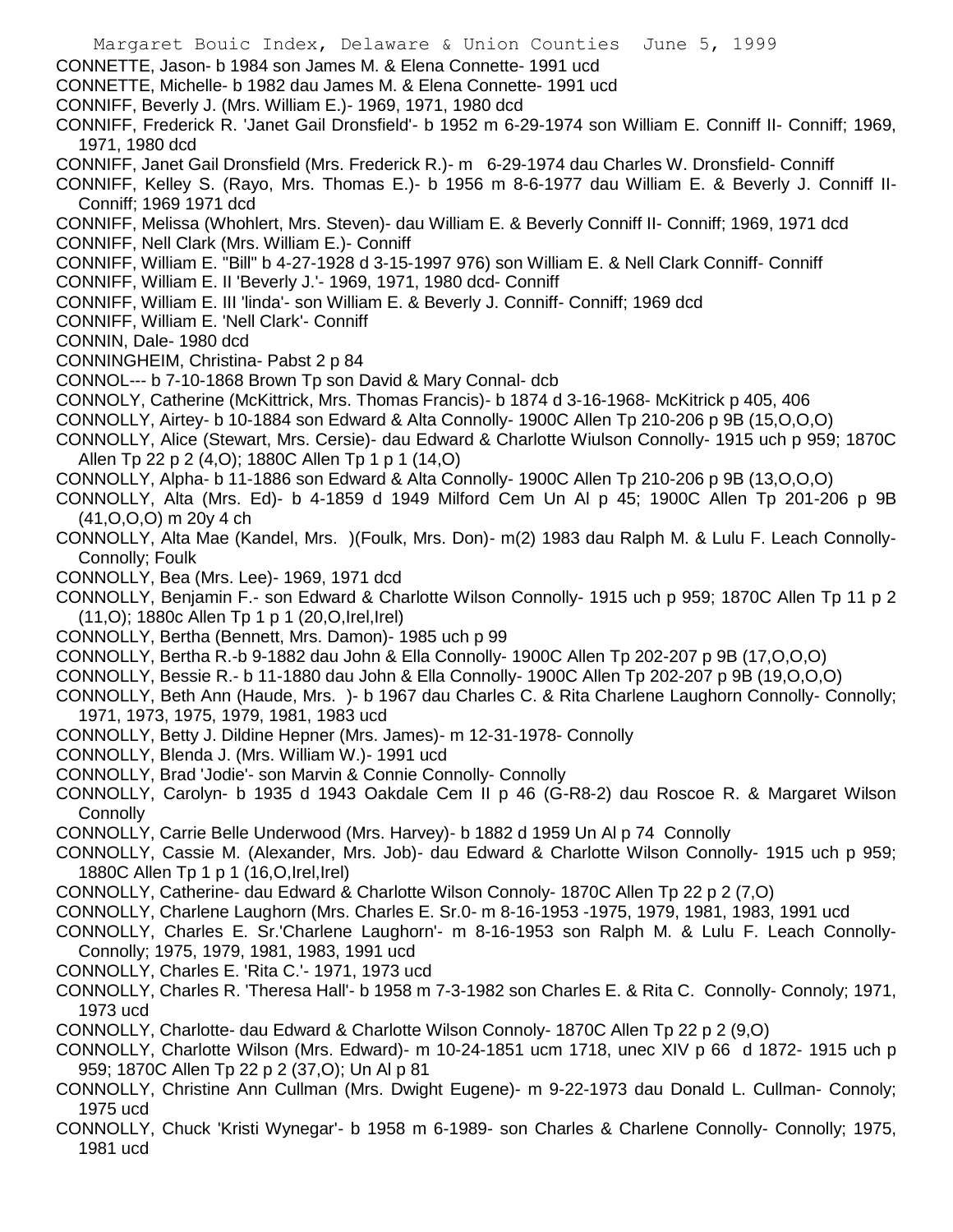CONNOLLY, Clayton- son William & Mary Connolly- Connolly- engaged to Amy Fraker

CONNOLLY, Connie (Mrs. Marvin)- Connolly

CONNOLLY, Curtis V. 'Jessie Shanks'- b 1884 m 1907 d 1970 Milford Cem Un Al p 30- Connolly;1949, 1959, 1967 ucd

CONNOLLY, Cynthia Ann Collins (Mrs. Michael Edward)- m 4-3-1971 dau Frank Collins- Connoly

CONNOLLY, Daniel- son Donald Richard & Freda L. Harvey Connolly- Connolly

CONNOLLY, Donald Richard 'Freda L. Harvey'- b 11-9-1917 m 6-6-1938 d 11-11-1985 bur Hale Cem- son J. Fred & Serena Moffitt Connolly- Connolly

- CONNOLLY, Dorothy (Evans, Mrs. Marshall)- b 2-6-1909 m 8-2-1933 d 1-12-1988 (78) bur Urbana- dau J. Fred & Syrena Moffitt Connolly- Evans; Connolly
- CONNOLLY, Dwight Eugene 'Christine Ann Cullman''Rachel'- m 9-22-1973 son Roscoe R. & Edith Buerger Connolly- Connolly; 1975, 1991 ucd
- CONNOLLY, Edith A. Buerger "Bergie" (Mrs. Roscoe R.)- b 11-28-1917 m 11-21-1949- d 10-21-1998 (80) Oakdale Cem II p 131 (M-RH-6)- dau Amil Frederick & Dora Mae Dirmeyer Buerger- Connolly
- CONNOLLY, Edward 'Charlotte Wilson'-m 10-24-1851 ucm 1718 d 12-31-1879- 1915 uch p 959; unec XIV p 66; 1870C Allen Tp 22 p 2 (47, Irel); 1880C Allen Tp 1 p 1 (54,Irel,Irel,Irel) p 0050; Un A; p 81
- CONNOLLY, Edward 'Alta'- b 12-1858 d 1931 Milford Cem Un Al p 45 son Edward & Charlotte Wilson Connolly- 1915 uch p 959; 1870C Allen Tp 22 p 2 (12,O); 1880C Allen Tp 1 p 1 (21, O,Irel,Irel); 1900C Allen Tp 201 p 9B (41,O,Irel,Irel)
- CONNOLLY, Eliza- dau Edward & Charlotte Wilson Connolly- 1915 uch p 959; 1870C Allen Tp 22 p 2 (15,O)

CONNOLLY, Elizabeth Ann (Haude, Mrs. James Paul)- m 5-2-1987 dau Charles Connolly- Connolly

- CONNOLLY, Elizabeth- dau R. & J. L.- d 6-23-1856 (1d) Hathaway Cem Un Al p 81
- CONNOLLY, Ella (Mrs. John W.)- 1880C Allen Tp 53-58 p 6 (20,O,O,O); 1900C Allen Tp 202-207 p 9B 940,O,O,O) m 22y 3 ch 2 l
- CONNOLLY, Elsie- b 12-1889 dau Edward & Alta Conolly- 1900C Allen Tp 201-206 p 9B (10,O,O,O)
- CONNOLLY, J. Fred 'Syrena Moffitt''Stella Outland'- d 8-11-1961 (75)- Connolly
- CONNOLLY, Fred Jr. 'Imogene Lame'- m 6-9-1946- Graham (127316)
- CONNOLLY, Freda L. Harvey (Mrs. Donald Richard)- m 6-6-1938- Connolly
- CONNOLLY, George b 9-22-1861 d 9-21-1862 son E. & C.- Hathaway Cem Un Al p 81
- CONNOLLY, George W. 'Sylvia Poling'- b 3-14-1870 m 10-21-1896 d 1942 Milford Cem Un Al p 42 son Edward & Charlotte Wilson Connolly- 1915 uch p 959, 11092; Connolly; 1870C Allen Tp 22 p 2 (4/12,O); 1880C Allen Tp 1 p 1 (10,O,Irel, Irel)
- CONNOLLY, Gladys Mae- b 1921 Un Al p 74 dau Harvey & Carrie Bell Underwood Connolly- Connolly
- CONNOLLY, Harry- brother J. Fred Connolly- Connolly
- CONNOLLY, Harvey 'Carrie Bell Underwood'- b 1-9-1882 d 2-14-1964 bur Milford Cem Un Al p 74- son Edward & Alta Connolly -Connolly; 1900C Allen Tp 201-206 p 9B (18,O,O,O)
- CONNOLLY, Ione C. (Mrs. Clarence E.)- 1967 ucd
- CONNOLLY, Imogene Lame (Mrs. Fred Jr.)- dau Peter Wilson & Louise Holland Connolly- Graham 127316
- CONNOLLY, James 'Betty Hepner''Sarah Elizabeth Morrison''Betty J. Dildine Hepner'- b 5-6-1917 m 12-31-1978 d 2-7-1988 bur Uhrichsville - son Harvey & Carrie Bell Underwood Connolly- Connolly
- CONNOLLY, Jessie Shanks (Mrs. Curtis V.)- b 10-23-1887 m 1907 d 3-5-1974 bur Milford Un Al p 30- dau Oscar & Alice Hodge Shanks- Connolly; 1949, 1959 ucd
- CONNOLLY, J. L. (Mrs. R.)- Un Al p 81
- CONNOLLY, Joanne (Evans, Mrs. Michael Lee)- b 1-10-1962 m 3-13-1983- Cowgill p 48
- CONNOLLY, Jodi (Mrs. Brad)- Connolly
- CONNOLLY, John A.- 1967 ucd
- CONNOLLY, John W. 'Ella'- son Edward & Charlotte Wilson Connolly- 1915 uch p 959; 1870C Allen Tp 22 p 2 (14,O)l 1880C Allen Tp 53-58 p 6 (24, O,Irel,Irel) p 052A; 1900C Allen Tp 202-207 p 9B (43,O); unec IV p 17
- CONNOLLY, Junior- son J. Fred & Syrena Moffitt Connolly- Connolly
- CONNOLLY, Kristi Wynegar (Mrs. Chuck)- m 6-1989 dau Don & Ginger Wynegar- Connolly
- CONNOLLY, L. B.- Pabst 6 p 74
- CONNOLLY, Leo A. 'Bea'- 1969, 1971, 1980 dcd
- CONNOLLY, Linda- 1967 ucd
- CONNOLLY, Lotta E.(Poling, Mrs. Hubert)- dau John W. & Ella Connolly- 1880C Allen Tp 53-58 p 6 (1,O,O,O)